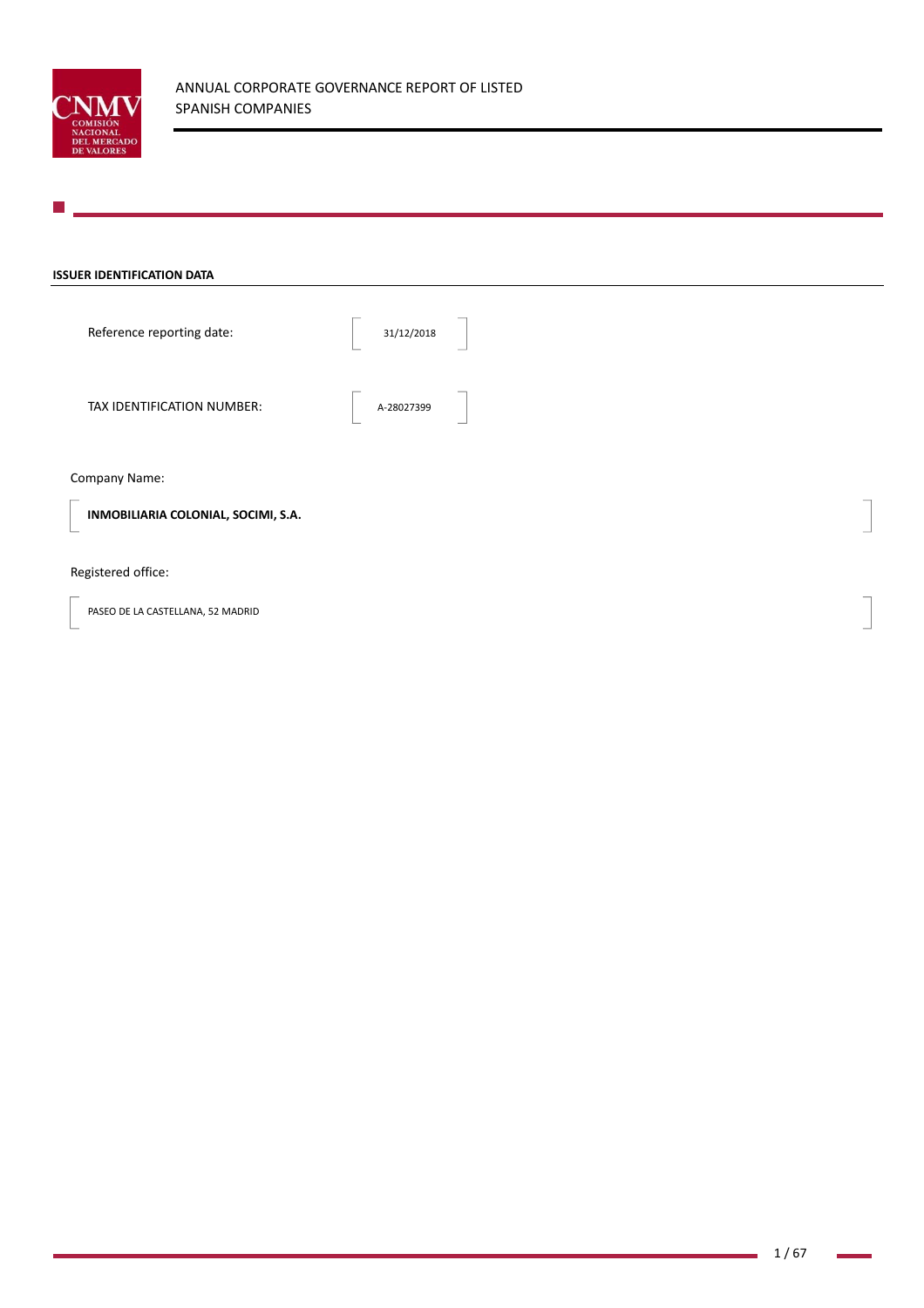

## A. **OWNERSHIP STRUCTURE**

# A.1. Fill in the following table on the company's share capital:

| Date of last change | Share capital $(\epsilon)$ | Number of shares | Number of voting rights |
|---------------------|----------------------------|------------------|-------------------------|
| 14/11/2018          | 1,270,286,952.50           | 508,114,781      | 508,114,781             |

Indicate whether there are different types of shares with different associated rights:

[ ] Yes

 $[\checkmark]$  No

A.2. State the direct and indirect holders of a significant stake at year-end, excluding directors:

| Name or company name                        | % voting rights attached to the shares |          | % voting rights through financial<br>instruments | % total voting |        |
|---------------------------------------------|----------------------------------------|----------|--------------------------------------------------|----------------|--------|
| of the shareholder                          | <b>Direct</b>                          | Indirect | <b>Direct</b>                                    | Indirect       | rights |
| <b>QATAR INVESTMENT</b><br><b>AUTHORITY</b> | 0.00                                   | 20.21    | 0.00                                             | 0.00           | 20.21  |
| AGUILA, LTD                                 | 0.00                                   | 5.66     | 0.00                                             | 0.00           | 5.66   |
| INMO, S.L.                                  | 0.00                                   | 3.93     | 0.00                                             | 0.00           | 3.93   |
| <b>BLACKROCK, INC</b>                       | 0.00                                   | 2.98     | 0.00                                             | 0.71           | 3.69   |
| <b>DEUTSCHE BANK AG</b>                     | 1.60                                   | 0.00     | 0.62                                             | 0.00           | 2.22   |

Details of the indirect stake:

| Name or company name<br>of the indirect holder | Name or company name<br>of the direct holder  | % voting rights attached to<br>the shares | % voting rights through<br>financial instruments | % total voting rights |
|------------------------------------------------|-----------------------------------------------|-------------------------------------------|--------------------------------------------------|-----------------------|
| <b>OATAR INVESTMENT</b><br><b>AUTHORITY</b>    | DIC HOLDING LLC                               | 4.29                                      | 0.00                                             | 4.29                  |
| <b>QATAR INVESTMENT</b><br><b>AUTHORITY</b>    | <b>QATAR HOLDING</b><br><b>NETHERLANDS BV</b> | 15.92                                     | 0.00                                             | 15.92                 |
| AGUILA, LTD                                    | PARK, S.A.R.L.                                | 5.66                                      | 0.00                                             | 5.66                  |
| <b>BLACKROCK, INC</b>                          | <b>BLACKROCK HOLDING</b>                      | 2.98                                      | 0.71                                             | 3.69                  |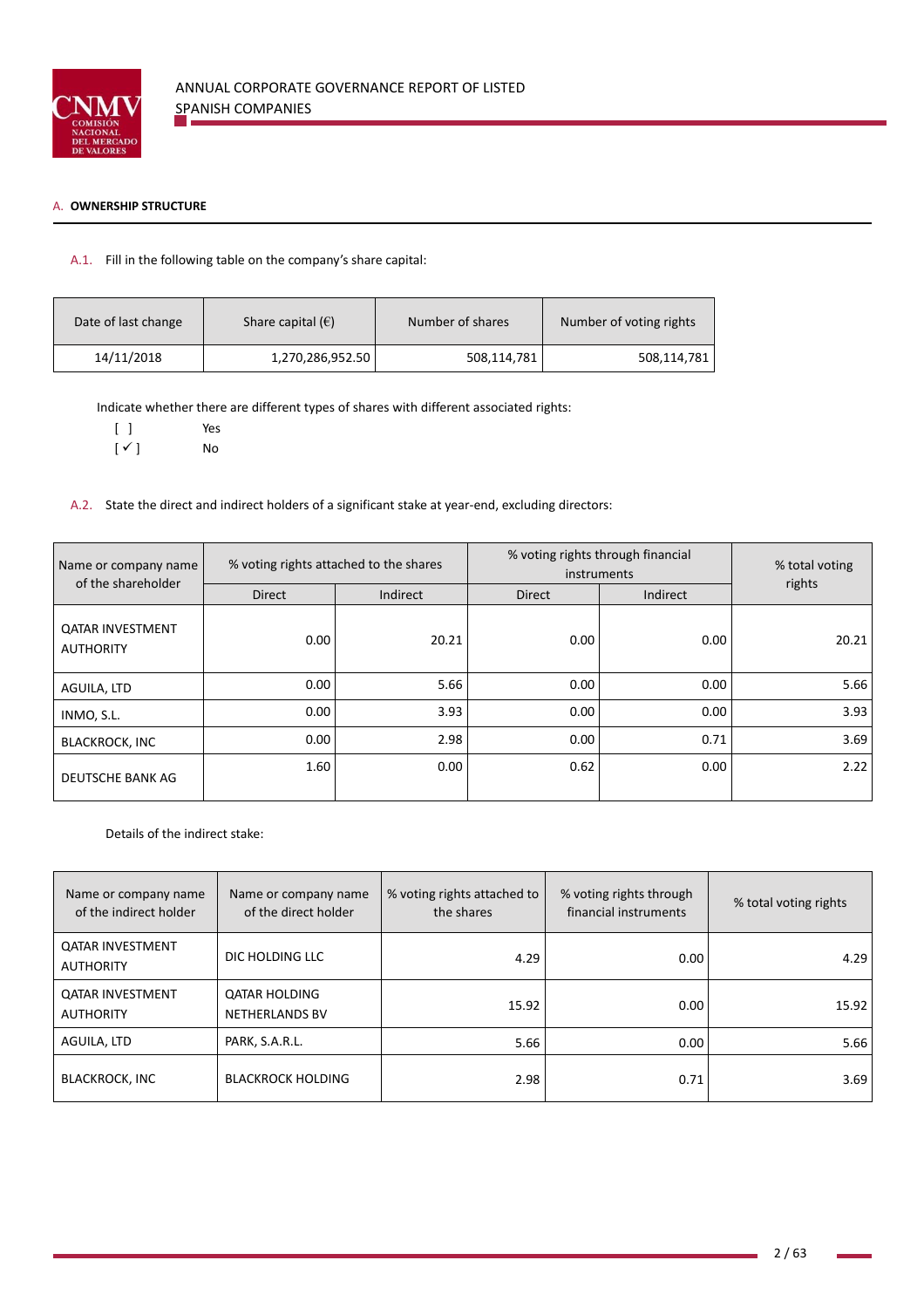

| Name or company name   | Name or company name | % voting rights attached to | % voting rights through | % total voting rights |
|------------------------|----------------------|-----------------------------|-------------------------|-----------------------|
| of the indirect holder | of the direct holder | the shares                  | financial instruments   |                       |
| INMO, S.L.             | TRUDONBA XXI, S.L.U. | 3.93                        | 0.00                    | 3.93                  |

Indicate the most significant movements in the shareholder structure during the year:

## Most significant movements

On 8 November 2018, the Company's Extraordinary General Meeting agreed, in connection with the corporate operation to purchase shares in Socièté Foncière Lyonnaise from Qatar Holding LLC and DIC Holding LLC, to increase Colonial's share capital with 53,523,803 new shares that would be fully subscribed by Qatar Holding LLC and DIC Holding LLC. As a result of such operation, Qatar Investment Authority now has an indirect stake of over 20% in the Company's share capital.

A.3. Fill in the following tables on the members of the company's Board of Directors who own voting shares in the company:

| Name or company name of<br>the director       |               | % voting rights attached to<br>% voting rights through<br>the shares<br>financial instruments |               |          | % total voting rights | financial instruments | % voting rights that may be<br>transferred through |
|-----------------------------------------------|---------------|-----------------------------------------------------------------------------------------------|---------------|----------|-----------------------|-----------------------|----------------------------------------------------|
|                                               | <b>Direct</b> | Indirect                                                                                      | <b>Direct</b> | Indirect |                       | <b>Direct</b>         | Indirect                                           |
| MR CARLOS FERNÁNDEZ<br>GONZÁLEZ               | 0.00          | 15.75                                                                                         | 0.00          | 0.00     | 15.75                 | 0.00                  | 0.00                                               |
| MR CARLOS FERNÁNDEZ-<br><b>LERGA GARRALDA</b> | 0.00          | 0.00                                                                                          | 0.00          | 0.00     | 0.00                  | 0.00                  | 0.00                                               |
| MS ANA SAINZ DE VICUÑA<br><b>BEMBERG</b>      | 0.00          | 0.00                                                                                          | 0.00          | 0.00     | 0.00                  | 0.00                  | 0.00                                               |
| MR JAVIER IGLESIAS DE<br><b>USSEL ORDÍS</b>   | 0.00          | 0.00                                                                                          | 0.00          | 0.00     | 0.00                  | 0.00                  | 0.00                                               |
| MR JAVIER LÓPEZ CASADO                        | 0.00          | 0.00                                                                                          | 0.00          | 0.00     | 0.00                  | 0.00                  | 0.00                                               |
| MR JUAN JOSÉ BRUGERA<br><b>CLAVERO</b>        | 0.04          | 0.00                                                                                          | 0.03          | 0.00     | 0.07                  | 0.00                  | 0.00                                               |
| MR PEDRO VIÑOLAS SERRA                        | 0.06          | 0.00                                                                                          | 0.07          | 0.00     | 0.13                  | 0.00                  | 0.00                                               |
| MR LUIS MALUQUER TREPAT                       | 0.00          | 0.00                                                                                          | 0.00          | 0.00     | 0.00                  | 0.00                  | 0.00                                               |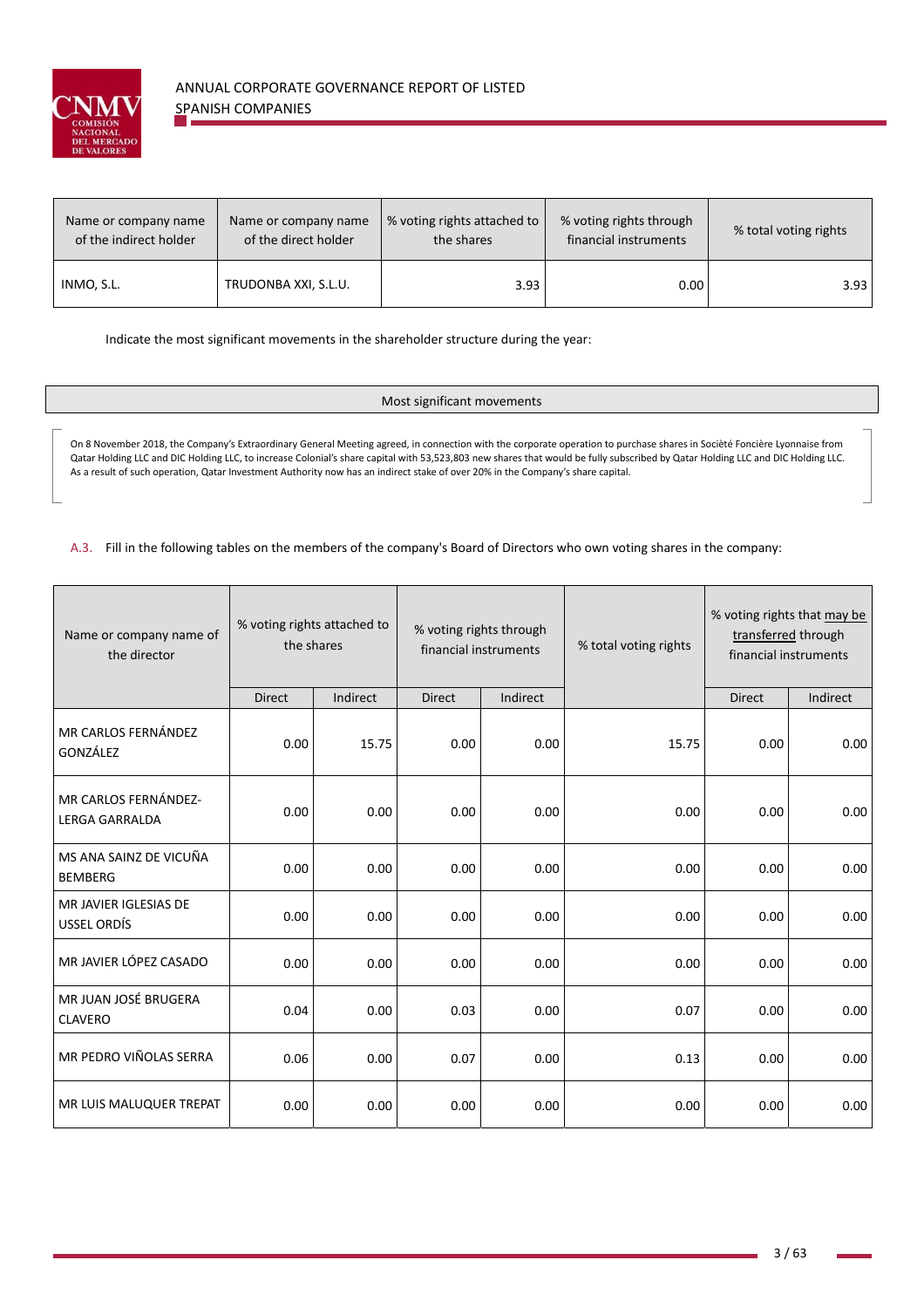

| % of total voting rights held by the board of directors | 15.95 |
|---------------------------------------------------------|-------|
|---------------------------------------------------------|-------|

Details of the indirect stake:

| Name or company<br>name of the director         | Name or company<br>name of the direct<br>holder      | % voting rights<br>attached to the shares | % voting rights<br>through financial<br>instruments | % total voting rights | % voting rights that<br>may be transferred<br>through financial<br><i>instruments</i> |
|-------------------------------------------------|------------------------------------------------------|-------------------------------------------|-----------------------------------------------------|-----------------------|---------------------------------------------------------------------------------------|
| <b>MR CARLOS</b><br>FERNÁNDEZ<br>GONZÁLEZ       | <b>GRUPO FINACCESS,</b><br>S.A. DE C.V.              | 15.75                                     | 0.00                                                | 15.75                 | 0.00                                                                                  |
| <b>MR CARLOS</b><br>FERNÁNDEZ-LERGA<br>GARRALDA | EUR- CONSULTORES,<br><b>SL</b>                       | 0.00                                      | 0.00                                                | 0.00                  | 0.00                                                                                  |
| MR LUIS MALUQUER<br><b>TREPAT</b>               | <b>MS MARTA</b><br><b>MALUQUER</b><br><b>DOMINGO</b> | 0.00                                      | 0.00                                                | 0.00                  | 0.00                                                                                  |

A.4. Indicate, as applicable, any family, commercial, contractual or corporate relationships between owners of significant stakes, insofar as these are known by the company, unless they are insignificant or arise from ordinary trading or exchange activities, except for those reported in section A.6:

| Name or company name of the related party | Type of relationship | <b>Brief description</b> |
|-------------------------------------------|----------------------|--------------------------|
| No data                                   |                      |                          |

A.5. Indicate, as applicable, any commercial, contractual or corporate relationships between owners of significant stakes, and the company and/or its group, unless they are insignificant or arise from ordinary trading or exchange activities:

| Name or company name of the related party | Type of relationship | <b>Brief description</b>                                                                                                                                                                                                                                  |
|-------------------------------------------|----------------------|-----------------------------------------------------------------------------------------------------------------------------------------------------------------------------------------------------------------------------------------------------------|
| <b>QATAR INVESTMENT AUTHORITY</b>         | Corporate            | Colonial and Qatar Investment Authority (QIA) agreed<br>to transfer 22% of QIA's shares in SFL to Colonial. Such<br>operation involved a non-cash capital increase in<br>Colonial to be fully subscribed by QIA and a cash<br>contribution from Colonial. |
| INMO, S.L.                                | Corporate            | Colonial and the company Inmo, S.L., a real-estate<br>affiliate of the Puig family, are conducting a joint project<br>to build a 21-floor building of 14,000 square metres in<br>the city of Barcelona.                                                   |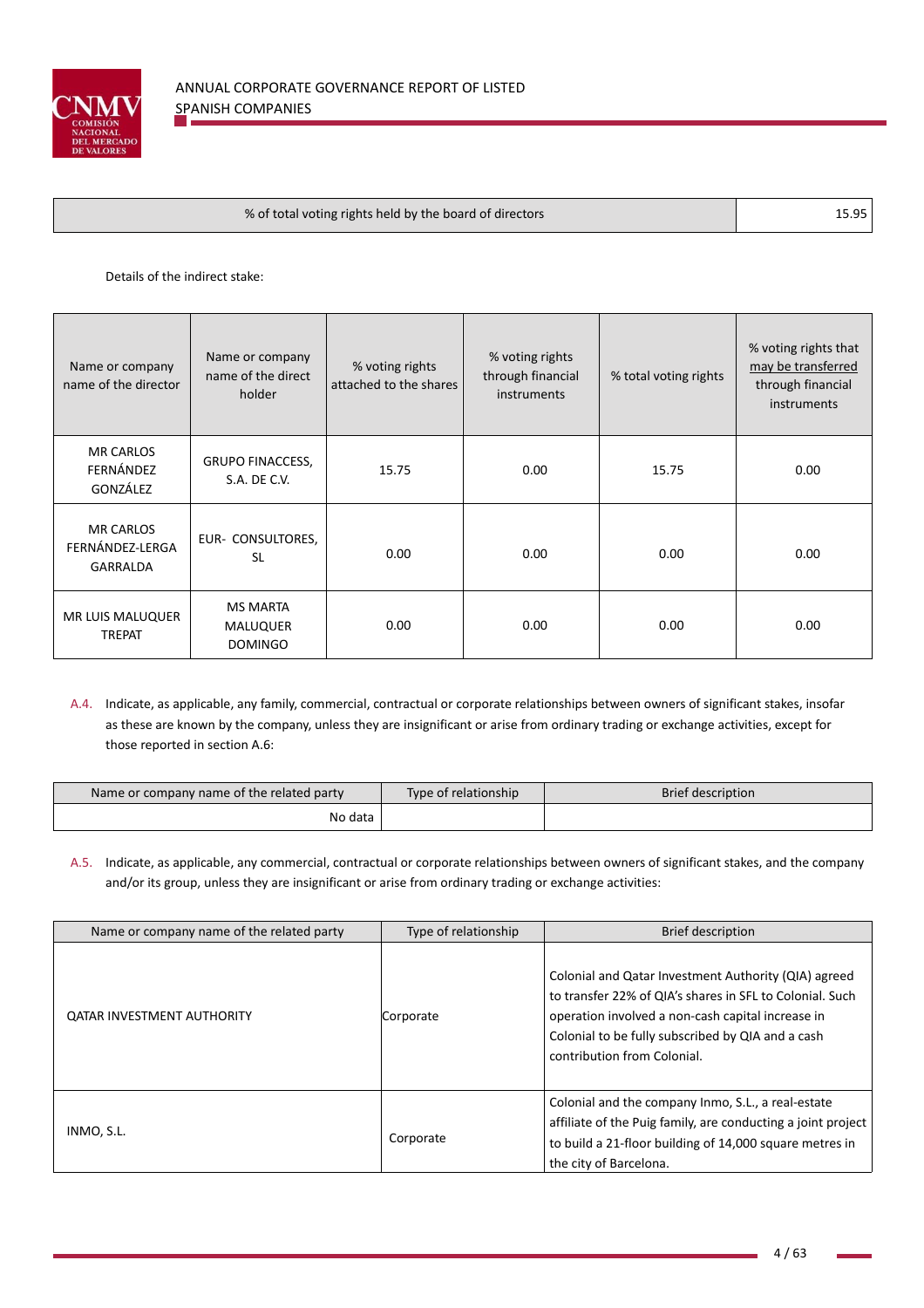

A.6. Describe the relationships, unless insignificant for both parties, between the significant shareholders, or their representatives, on the Board and the directors, or their representatives, when the administrators are a legal entity.

Explain, where appropriate, how the significant shareholders are represented. In particular, specify any directors who have been appointed to represent significant shareholders, those whose appointment was promoted by significant shareholders, or those who were related to significant shareholders and/or entities in their group, indicating the nature of such relationship. Indicate, in particular, the existence, identity and position, if any, of members on the Board, or directors' representatives, of the listed company who are also members of the governing body, or their representatives, in companies with a significant stake in the listed company or in group companies of such significant shareholders:

| Name or company name of the<br>related director or representative | Name or company name of the<br>related significant shareholder | Company name of the significant<br>shareholder's group company | Description of the<br>relationship/position                            |
|-------------------------------------------------------------------|----------------------------------------------------------------|----------------------------------------------------------------|------------------------------------------------------------------------|
| MR ADNANE MOUSANNIF                                               | <b>QATAR INVESTMENT AUTHORITY</b>                              | <b>QATAR INVESTMENT AUTHORITY</b>                              | Proprietary director proposed by<br><b>Qatar Investment Company.</b>   |
| Mr SHEIKH ALI JASSIM<br>M.J. AL-THANI                             | <b>QATAR INVESTMENT AUTHORITY</b>                              | <b>QATAR INVESTMENT AUTHORITY</b>                              | Proprietary director proposed by<br><b>Qatar Investment Authority.</b> |
| MR JUAN CARLOS GARCÍA<br><b>CAÑIZARES</b>                         | AGUILA, LTD                                                    | AGUILA, LTD                                                    | Proprietary director proposed by<br>Aguila LTD.                        |

A.7. Indicate whether the company has been notified of any shareholders' agreements pursuant to Articles 530 and 531 of the Spanish Limited Liability Companies Law. If so, provide a brief description and list the shareholders that are party to the agreement:

$$
\begin{bmatrix} \checkmark \end{bmatrix} \qquad \qquad \begin{array}{c} \mathsf{Yes} \\ \mathsf{No} \end{array}
$$

| Parties to the shareholders'<br>agreement               | % of the share<br>capital affected | Brief description of the agreement                                                                                                                                                                                                                                                                                                                                                                                                                                                                                                                                                                                                                                                     | End date of the agreement, if any                                                                                                                                                                                                                                                                                                                                                             |
|---------------------------------------------------------|------------------------------------|----------------------------------------------------------------------------------------------------------------------------------------------------------------------------------------------------------------------------------------------------------------------------------------------------------------------------------------------------------------------------------------------------------------------------------------------------------------------------------------------------------------------------------------------------------------------------------------------------------------------------------------------------------------------------------------|-----------------------------------------------------------------------------------------------------------------------------------------------------------------------------------------------------------------------------------------------------------------------------------------------------------------------------------------------------------------------------------------------|
| DIC HOLDING LLC, QATAR<br><b>HOLDING NETHERLANDS BV</b> | 20.21                              | QH AND DIC'S LOCK-UP: During a period of 6<br>months following the Completion Date QH and DIC<br>shall not Transfer, whether wholly or in part, the<br>Colonial Shares, except in the event of any Transfer<br>of Colonial Shares to a company belonging to their<br>respective Group.<br>TRANSFER OF SHARES AFTER THE INITIAL PERIOD:<br>After the Initial Period, any transfer by QH and/or<br>DIC of the Colonial Shares shall be made in an<br>orderly manner and in accordance with the<br>standard market practice in Spanish listed<br>companies and in compliance with the applicable<br>Spanish stock exchange regulations. SHARE<br>TRANSFER PROHIBITION TO A COMPETITOR: QH | The obligations provided for in<br>Clauses "Transfer of shares after<br>the Initial Period" and "Share<br>transfer prohibition to a<br>Competitor" of this Agreement<br>shall remain in force until the<br>earlier of (i) the end of a 4-year<br>period as from the Completion<br>Date; and (ii) the entry into an<br>agreement by the Parties to<br>terminate the effect of said<br>Clauses. |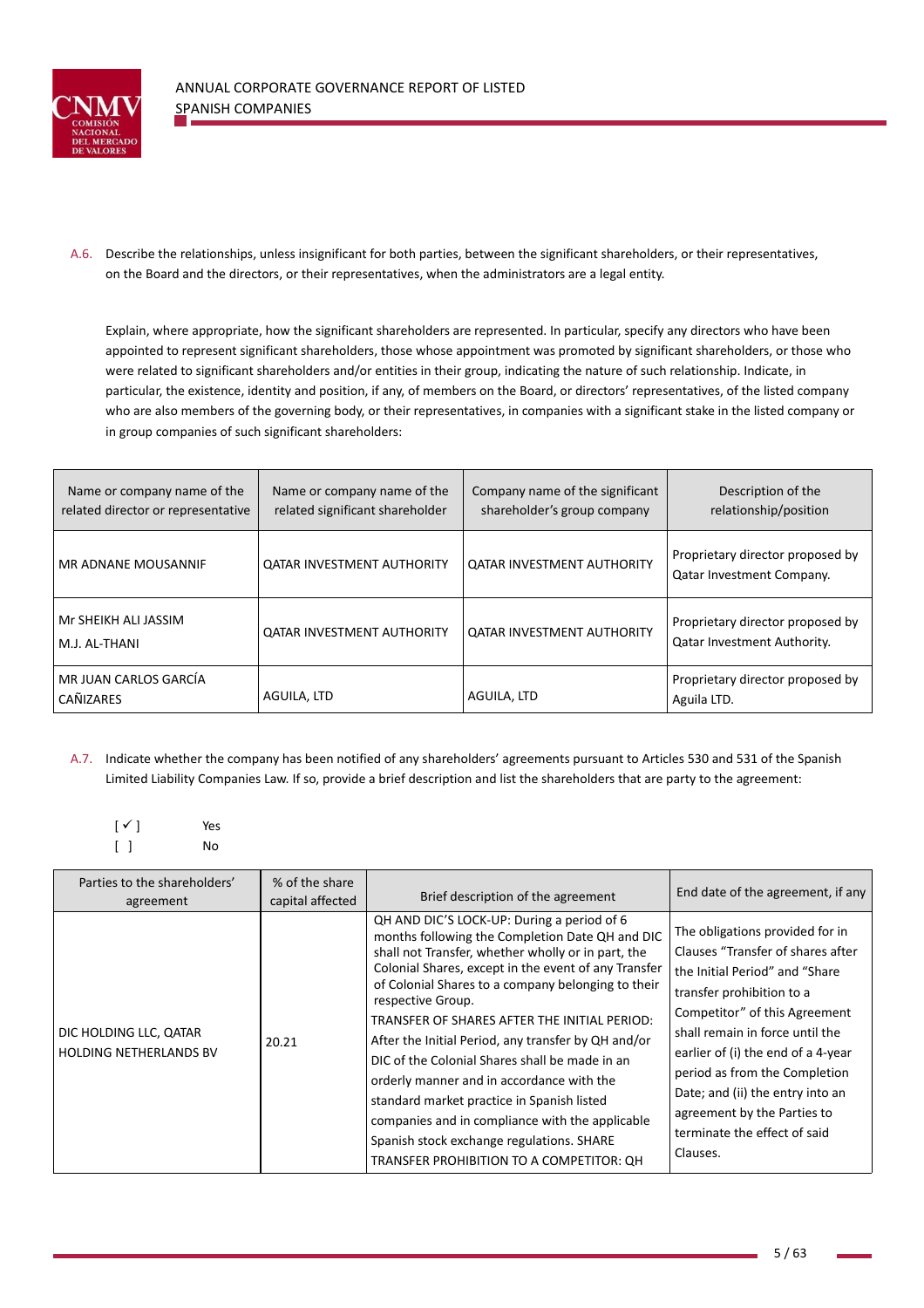

| Parties to the shareholders'<br>agreement | % of the share<br>capital affected | Brief description of the agreement                  | End date of the agreement, if any |
|-------------------------------------------|------------------------------------|-----------------------------------------------------|-----------------------------------|
|                                           |                                    | and DIC will be entitled to Transfer their Colonial |                                   |
|                                           |                                    | Shares to any counterparty without any restriction, |                                   |
|                                           |                                    | except in the extraordinary case of a Transfer to a |                                   |
|                                           |                                    | Competitor in the context of a block sale or a      |                                   |
|                                           |                                    | negotiated bilateral trade.                         |                                   |

Indicate whether the company is aware of the existence of any concerted actions among its shareholders. Give a brief description as applicable:

|                          | Yes |
|--------------------------|-----|
| $\lceil \sqrt{ } \rceil$ | No  |

Expressly indicate any amendments to or termination of such covenants, agreements or concerted actions during the year:

- A.8. Indicate whether any individual or legal entities currently exercise control or could exercise control over the company pursuant to Article 5 of the Securities Market Law. If so, identify them:
	- [ ] Yes  $\lceil \checkmark \rceil$  No

A.9. Complete the following tables on the company's treasury shares:

At year‐end:

| Number of direct shares | Number of indirect shares(*) | Total % of share capital |
|-------------------------|------------------------------|--------------------------|
| 772,760                 |                              | 0.15                     |

(\*) Through:

| Name or company name of the direct holder<br>of an ownership interest | Number of direct shares |
|-----------------------------------------------------------------------|-------------------------|
| No data                                                               |                         |

A.10. Give details of the applicable conditions and current timeline for the general meeting to authorise the Board of Directors to issue, buy back or transfer treasury shares: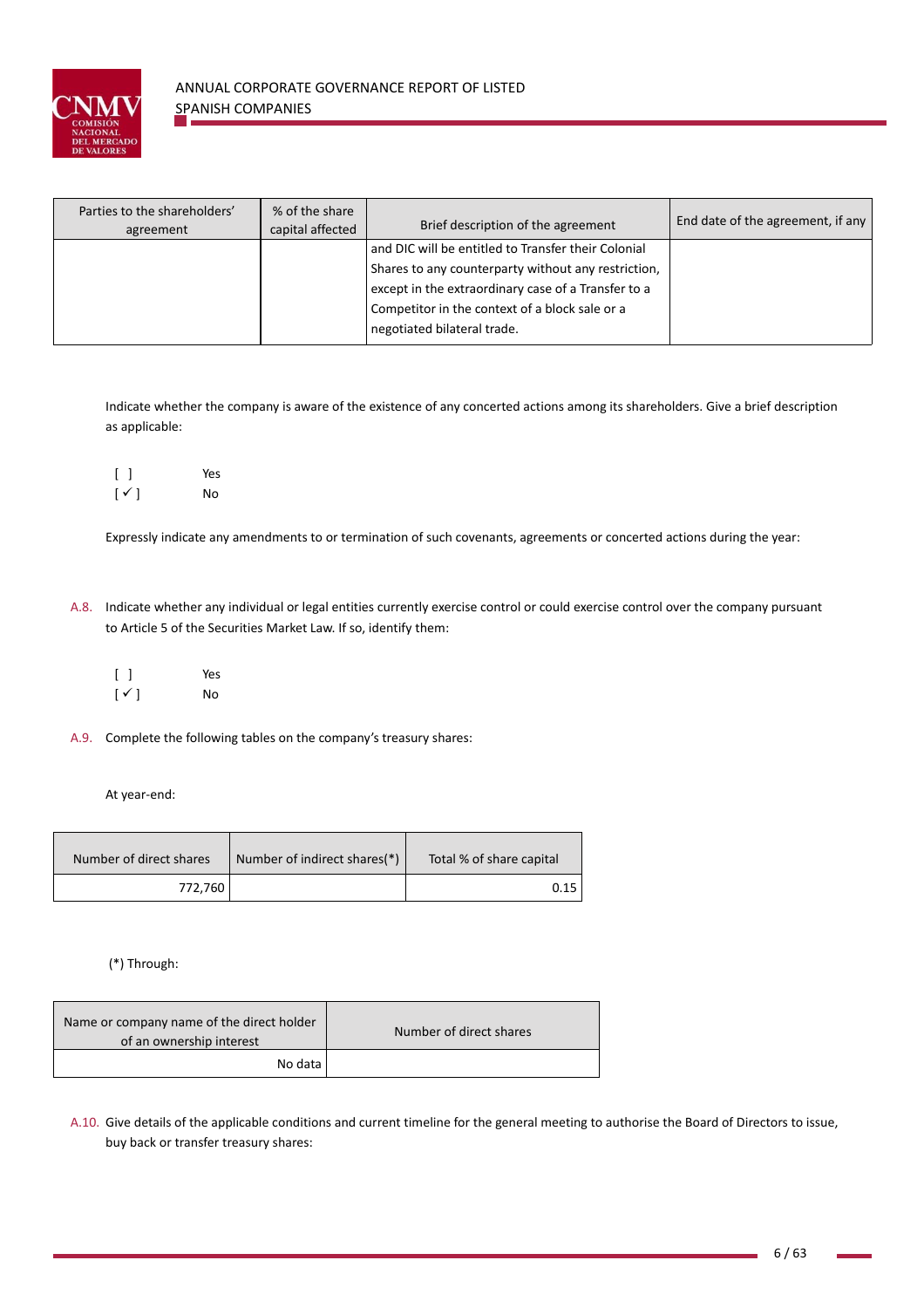

The General Meeting of Shareholders of Inmobiliaria Colonial, SOCIMI, S.A. (the "Company" or "Inmobiliaria Colonial") granted authorisation to the Board of Directors, as item five on its agenda, for the derivative acquisition of treasury shares on 29 June 2017 and revoked the authorisation granted through the resolution of 30 June 2014. With respect to the terms and conditions of the authorisation: i) the nominal value of the shares acquired, directly or indirectly, in addition to those already held by the Company and its subsidiaries, may not exceed 10% of the share capital subscribed or any maximum amount that may be legally established; ii) the minimum price or consideration for acquisition shall be €0.01 per share and the maximum price or consideration for acquisition shall be the equivalent of the listing price of treasury shares acquired on an official regulated secondary market at the time of acquisition; iii) the procedure for acquisition may be purchase/sale, swap or any other method against payment, as circumstances advise, and iv) the duration of the authorisation is 5 years. The authorisation granted expressly provides that the shares acquired may be used in whole or in part for their delivery or transfer to the directors, executives or employees of the Company or Group companies, directly or as a result of their option rights, within the scope of the Company's share price‐based remuneration systems.

With regard to the authorisation to issue shares, the General Meeting of Shareholders of Inmobiliaria Colonial, SOCIMI, S.A. resolved to authorise the Board of Directors on 24 May 2018 and pursuant to Article 297.1 b) of the Spanish Limited Liability Companies Law to increase share capital through monetary contributions, within a maximum period of 5 years, up to half the amount of share capital, on one or several occasions, at the time and in the amount it deems appropriate, revoking the general authorisation granted through resolution six of the Company's Ordinary General Meeting of Shareholders on 29 June 2017. Within this maximum amount, the Board of Directors was empowered to disapply preferential subscription rights, limited to a maximum overall nominal amount equal to 20% of the share capital.

A.11. Estimated floating capital:

| <b>Estimated floating capital</b> | 48.13 |
|-----------------------------------|-------|

A.12. Give details of any restrictions (statutory, legal or otherwise) on the transfer of securities and/or voting rights. In particular, detail the existence of any kinds of restrictions that could hinder the company takeover through the purchase of its shares in the market, as well as any prior authorisation or communication rules that, with regard to the purchase or transfer of financial instruments in the company, would be applicable under the industry regulations.

| $[\sqrt{ }]$      | Yes |
|-------------------|-----|
| $\lceil$ $\rceil$ | No  |

Description of the restrictions

See section A.7 in the Report.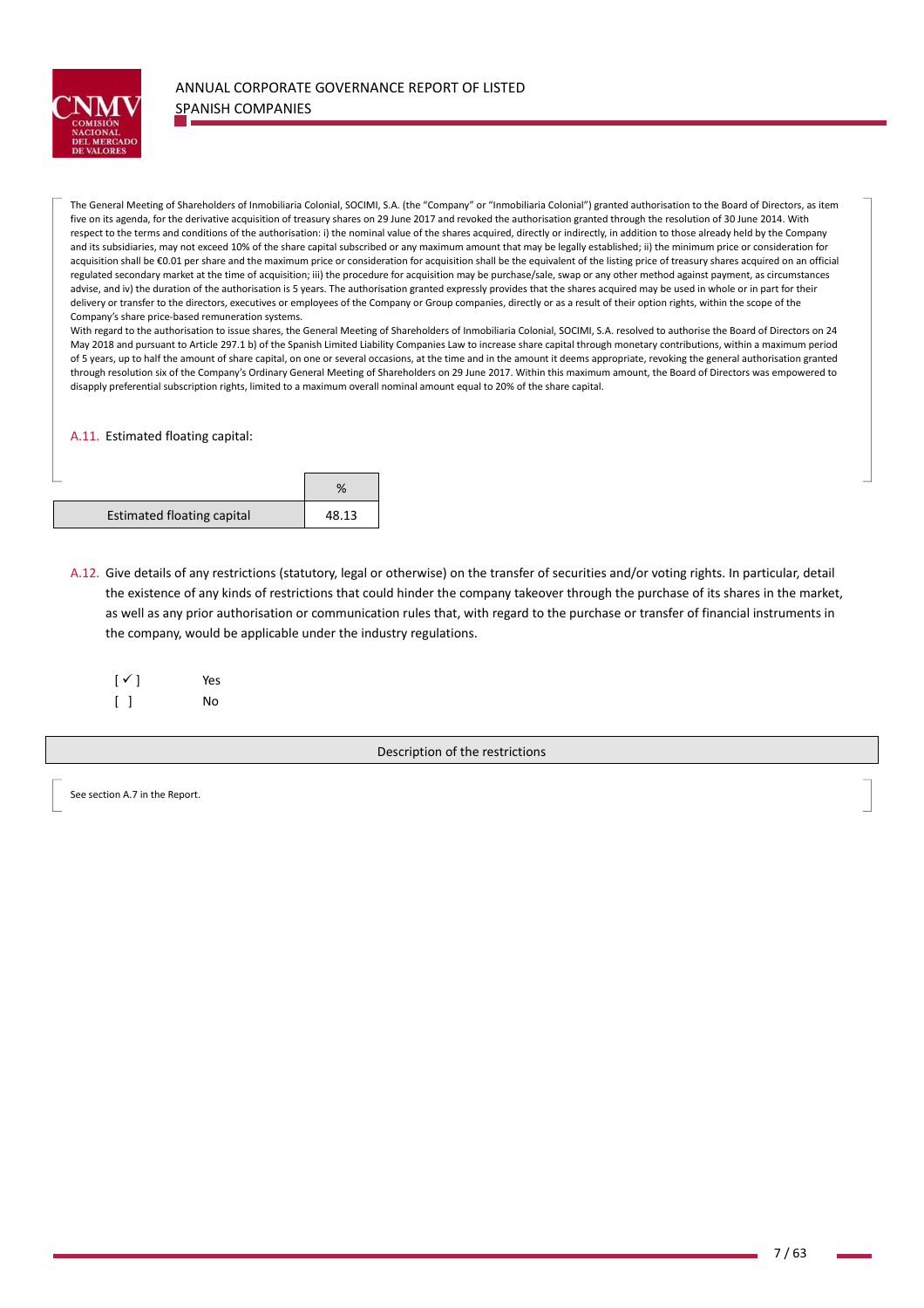

A.13. Indicate whether the general meeting has resolved to adopt neutralisation measures to address a takeover bid by virtue of the provisions of Law 6/2007.

| $\begin{bmatrix} \end{bmatrix}$ | Yes |
|---------------------------------|-----|
| $[\sqrt{ }]$                    | No  |

If applicable, explain the measures approved and the terms under which these restrictions may be non‐enforceable:

A.14. Indicate whether the company has issued securities not traded in a regulated market of the European Union.

|                          | Yes |
|--------------------------|-----|
| $\lceil \sqrt{ } \rceil$ | No  |

Where applicable, state the various classes of shares, and the rights and obligations attached to each class:

## B. **GENERAL MEETING**

- B.1. Indicate and state, if any, the differences with respect to the minimums stipulated in the Spanish Limited Liability Companies Law (LSC) with regard to the quorum required for the constitution of the general meeting:
	- [ ] Yes  $\lceil \checkmark \rceil$  No
- B.2. Indicate and, as applicable, describe any differences between the company's system of adopting corporate resolutions and the framework established in the Spanish Limited Liability Companies Law (LSC):
	- [ ] Yes  $\lceil \checkmark \rceil$  No

the company's state of the company's

B.3. Indicate the rules governing amendments to the company's bylaws. In particular, indicate the majorities required to amend the bylaws and, if applicable, the rules for protecting shareholders' rights when the bylaws are amended.

Under the Bylaws, for the General Meeting to validly resolve to increase or reduce share capital or make any other amendment to the Company Bylaws, shareholders holding at least 50% of the subscribed capital with voting rights must be present or represented on first call. On second call, shareholders representing 25% of share capital shall be sufficient. As regards the adoption of resolutions, the Bylaws establish that issues that are substantially independent shall be voted on separately, in particular the amendment of any article or group of articles in the Company Bylaws, which stand alone. Also, a vote in favour by more than 50% of the share capital present in person or by proxy shall be sufficient to adopt resolutions with an absolute majority, whereas a vote in favour by two thirds of the share capital present in person or by proxy at the General Meeting shall be necessary when, on second call, the shareholders present represent 25% or more of the subscribed capital with voting rights, but less than 50%.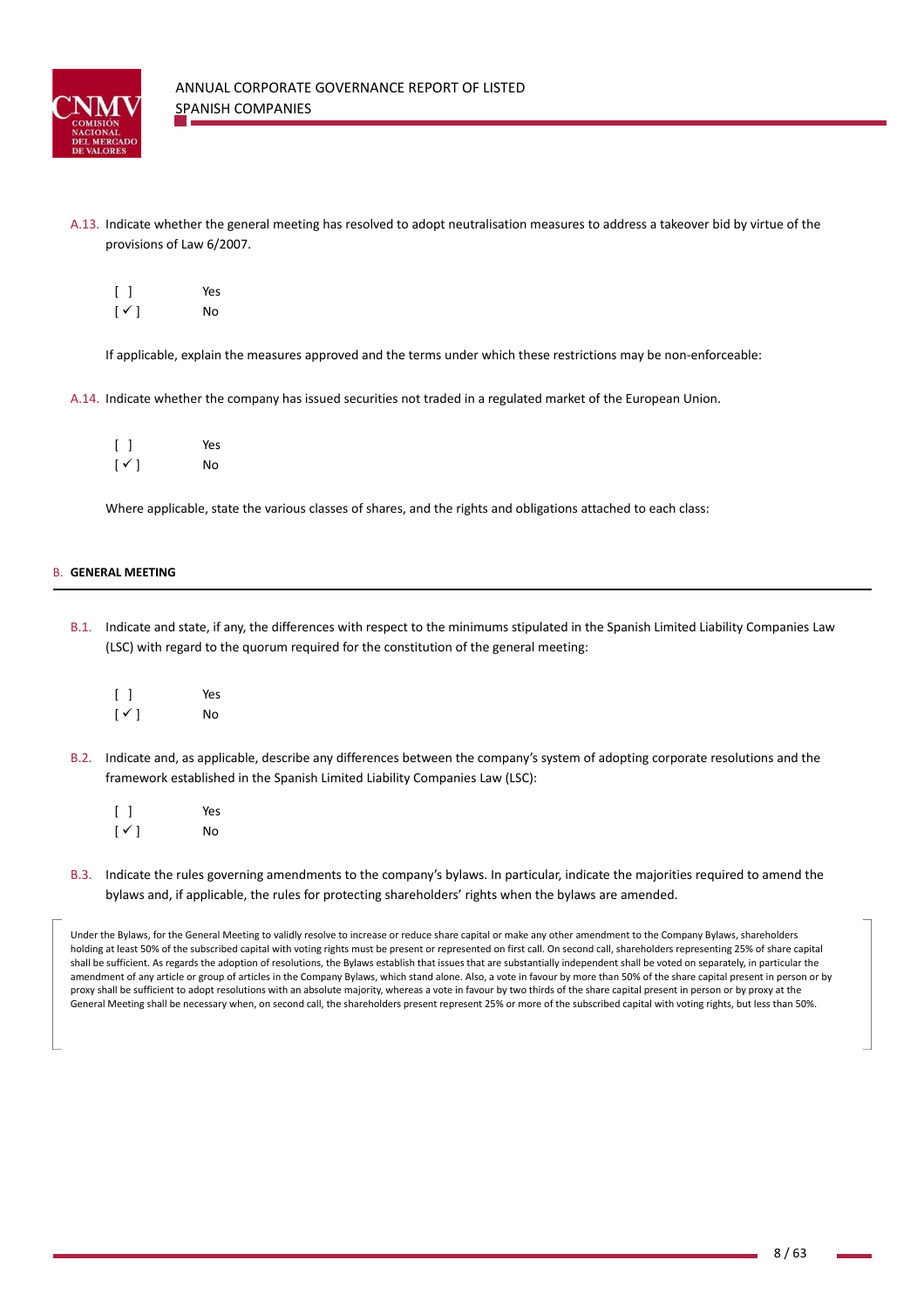

B.4. Indicate the attendance figures for the general meetings held during the year and those of the two previous fiscal years:

|                           | Attendance information            |                          |                                               |       |       |
|---------------------------|-----------------------------------|--------------------------|-----------------------------------------------|-------|-------|
| Date of general meeting   | $%$ of<br>attendance in<br>person | % attendance by<br>proxy | % distance voting<br><b>Electronic voting</b> | Other | Total |
| 28/06/2016                | 24.36                             | 45.70                    | 0.00                                          | 1.63  | 71.69 |
| Of which Floating Capital | 16.50                             | 9.53                     | 0.00                                          | 1.63  | 27.66 |
| 29/06/2017                | 36.82                             | 30.65                    | 0.00                                          | 10.52 | 77.99 |
| Of which Floating Capital | 3.80                              | 19.12                    | 0.00                                          | 10.52 | 33.44 |
| 24/05/2018                | 1.23                              | 77.79                    | 0.01                                          | 0.01  | 79.04 |
| Of which Floating Capital | 0.16                              | 26.97                    | 0.01                                          | 0.01  | 27.15 |
| 08/11/2018                | 9.68                              | 63.02                    | 0.00                                          | 8.53  | 81.23 |
| Of which Floating Capital | 0.23                              | 20.60                    | 0.00                                          | 8.53  | 29.36 |

- B.5. Specify if there have been any items on the agenda at the General Meetings held during the year that, for whichever reason, were not adopted by the shareholders:
	- [ ] Yes  $[\checkmark]$  No
- B.6. Indicate whether the bylaws contain any restrictions with respect to a minimum number of shares required to attend general meetings or to vote remotely:
	- $\lceil \checkmark \rceil$  Yes [ ] No

| Number of shares required to attend general meetings | 500 |
|------------------------------------------------------|-----|
| Number of shares needed to vote remotely             |     |

- B.7. Indicate if there is a rule establishing that certain decisions, other than those established by Law, that involve the purchase, disposal, contribution to another company of key assets or other similar corporate operations, should be put to vote at the General Meeting of Shareholders:
	- [ ] Yes  $\lceil \checkmark \rceil$  No
- B.8. Indicate the address and mode of accessing corporate governance content on the company's website, as well as other information on general meetings which must be made available to shareholders on the Company website:

https://www.inmocolonial.com/accionistas‐inversores/gobierno‐corporativo/juntas‐generales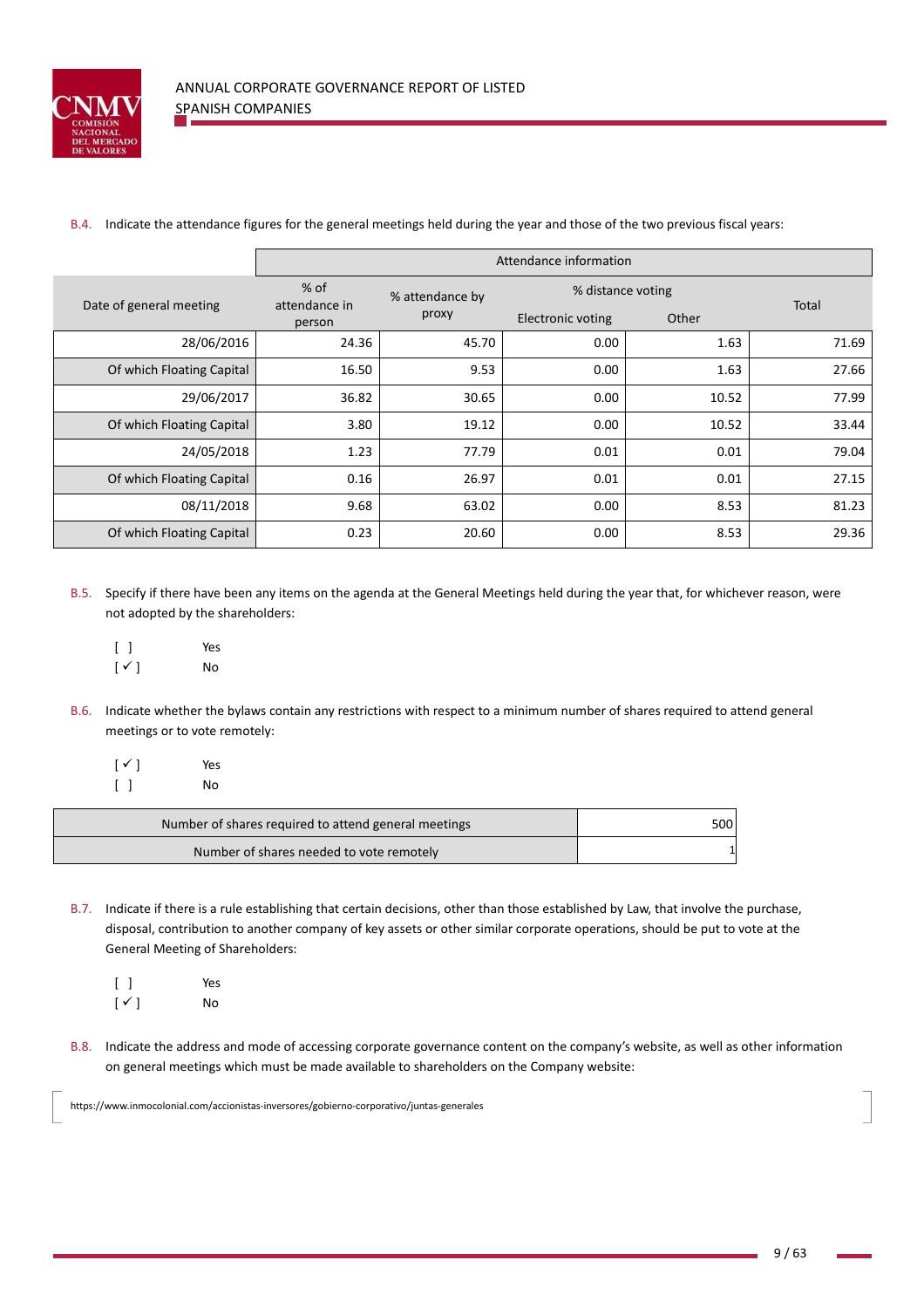

## C. **STRUCTURE OF THE COMPANY'S GOVERNING BODY**

# C.1. Board of Directors

C.1.1 The maximum and minimum number of directors stipulated in the Company Bylaws and the number stipulated by the General Meeting:

| Maximum number of directors                           |  |
|-------------------------------------------------------|--|
| Minimum number of directors                           |  |
| Number of directors stipulated by the General Meeting |  |

# C.1.2 Fill in the following table with the Board members' particulars:

| Name or company<br>name of the<br>director                   | Representative | Category of the<br>director | Position on the<br>board                   | Date of first<br>appointment | Date of last<br>appointment | Appointment<br>procedure                                                        |
|--------------------------------------------------------------|----------------|-----------------------------|--------------------------------------------|------------------------------|-----------------------------|---------------------------------------------------------------------------------|
| MR JAVIER LÓPEZ<br>CASADO                                    |                | Proprietary                 | <b>DIRECTOR</b>                            | 24/05/2018                   | 24/05/2018                  | <b>RESOLUTION BY</b><br>THE GENERAL<br><b>MEETING OF</b><br><b>SHAREHOLDERS</b> |
| <b>MR CARLOS</b><br>FERNÁNDEZ<br>GONZÁLEZ                    |                | Proprietary                 | <b>DIRECTOR</b>                            | 28/06/2016                   | 28/06/2016                  | <b>RESOLUTION BY</b><br>THE GENERAL<br><b>MEETING OF</b><br><b>SHAREHOLDERS</b> |
| <b>MR CARLOS</b><br>FERNÁNDEZ-<br><b>LERGA GARRALDA</b>      |                | Independent                 | <b>INDEPENDENT LEAD</b><br><b>DIRECTOR</b> | 19/06/2008                   | 24/05/2018                  | <b>RESOLUTION BY</b><br>THE GENERAL<br><b>MEETING OF</b><br><b>SHAREHOLDERS</b> |
| <b>MR JAVIER</b><br><b>IGLESIAS DE USSEL</b><br><b>ORDÍS</b> |                | Independent                 | <b>DIRECTOR</b>                            | 19/06/2008                   | 24/05/2018                  | <b>RESOLUTION BY</b><br>THE GENERAL<br><b>MEETING OF</b><br>SHAREHOLDERS        |
| <b>MR PEDRO</b><br>VIÑOLAS SERRA                             |                | Executive                   | CEO                                        | 18/07/2008                   | 24/05/2018                  | <b>RESOLUTION BY</b><br>THE GENERAL<br><b>MEETING OF</b><br><b>SHAREHOLDERS</b> |
| MR JUAN JOSÉ<br><b>BRUGERA</b><br><b>CLAVERO</b>             |                | Executive                   | CHAIRMAN                                   | 19/06/2008                   | 24/05/2018                  | <b>RESOLUTION BY</b><br>THE GENERAL<br><b>MEETING OF</b><br><b>SHAREHOLDERS</b> |

×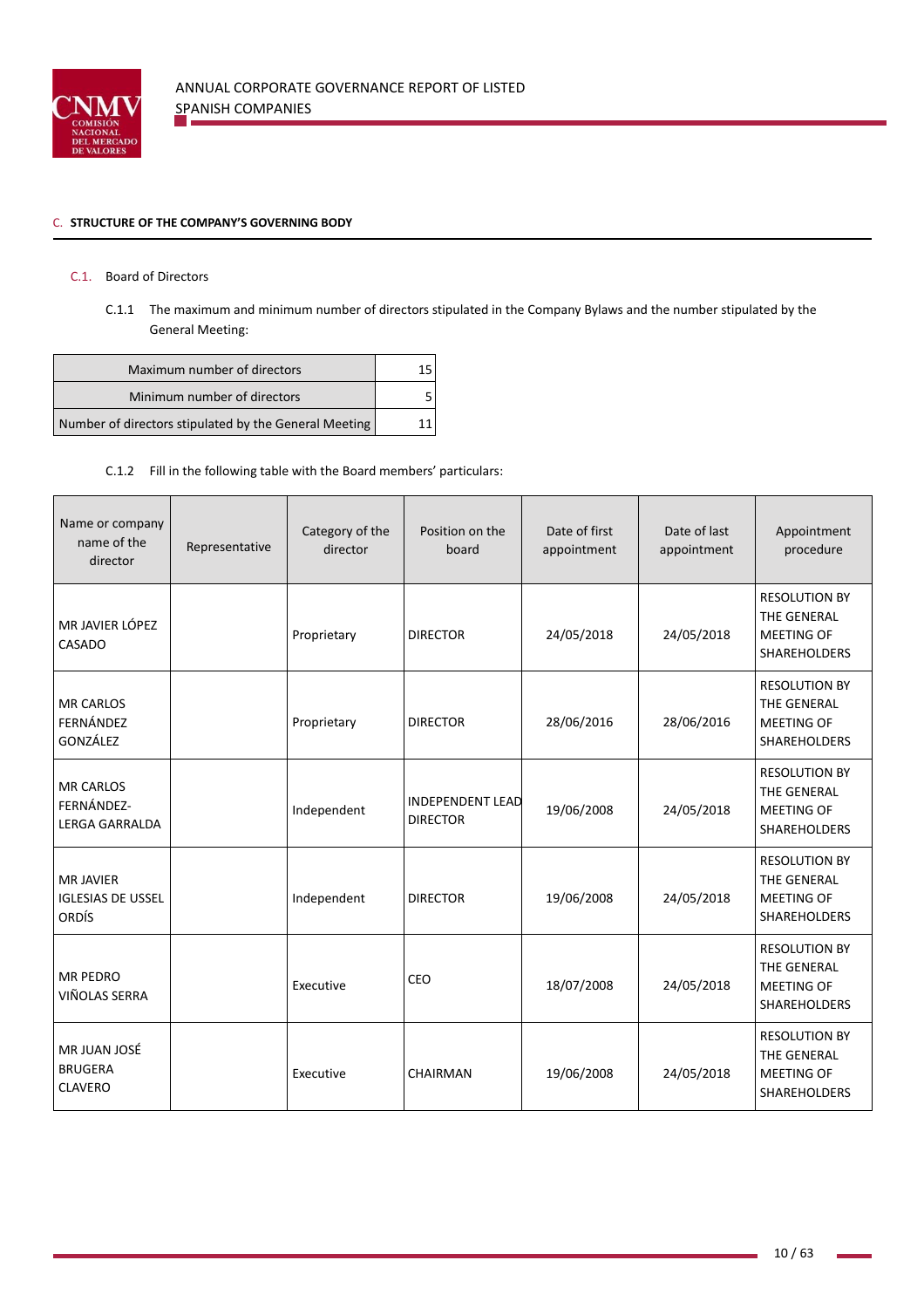

| Name or company<br>name of the<br>director              | Representative | Category of the<br>director | Position on the<br>board | Date of first<br>appointment | Date of last<br>appointment | Appointment<br>procedure                                                        |
|---------------------------------------------------------|----------------|-----------------------------|--------------------------|------------------------------|-----------------------------|---------------------------------------------------------------------------------|
| <b>MR LUIS</b><br><b>MALUQUER</b><br><b>TREPAT</b>      |                | Independent                 | <b>DIRECTOR</b>          | 31/07/2013                   | 24/05/2018                  | <b>RESOLUTION BY</b><br>THE GENERAL<br><b>MEETING OF</b><br>SHAREHOLDERS        |
| MS ANA SAINZ DE<br>VICUÑA BEMBERG                       |                | Independent                 | <b>DIRECTOR</b>          | 30/06/2014                   | 24/05/2018                  | <b>RESOLUTION BY</b><br>THE GENERAL<br><b>MEETING OF</b><br><b>SHAREHOLDERS</b> |
| <b>MR JUAN CARLOS</b><br>GARCÍA<br>CAÑIZARES            |                | Proprietary                 | <b>DIRECTOR</b>          | 30/06/2014                   | 24/05/2018                  | <b>RESOLUTION BY</b><br>THE GENERAL<br><b>MEETING OF</b><br><b>SHAREHOLDERS</b> |
| <b>MR SHEIKH ALI</b><br>JASSIM M.J. AL-<br><b>THANI</b> |                | Proprietary                 | <b>DIRECTOR</b>          | 12/11/2015                   | 28/06/2016                  | <b>RESOLUTION BY</b><br>THE GENERAL<br><b>MEETING OF</b><br>SHAREHOLDERS        |
| <b>MR ADNANE</b><br><b>MOUSANNIF</b>                    |                | Proprietary                 | <b>DIRECTOR</b>          | 28/06/2016                   | 28/06/2016                  | <b>RESOLUTION BY</b><br>THE GENERAL<br>MEETING OF<br>SHAREHOLDERS               |

|--|

Indicate the directors who have left by resignation, removal or any other cause, from the Board of Directors during the reporting period:

| Name or company<br>name of the director | Category of the<br>director when they<br>left | Date of last<br>appointment | Date of departure | Special committees<br>the director was a<br>member of | Indicate whether the<br>director left before<br>the end of their office |
|-----------------------------------------|-----------------------------------------------|-----------------------------|-------------------|-------------------------------------------------------|-------------------------------------------------------------------------|
| No data                                 |                                               |                             |                   |                                                       |                                                                         |

C.1.3 Complete the following tables on board members and their respective categories: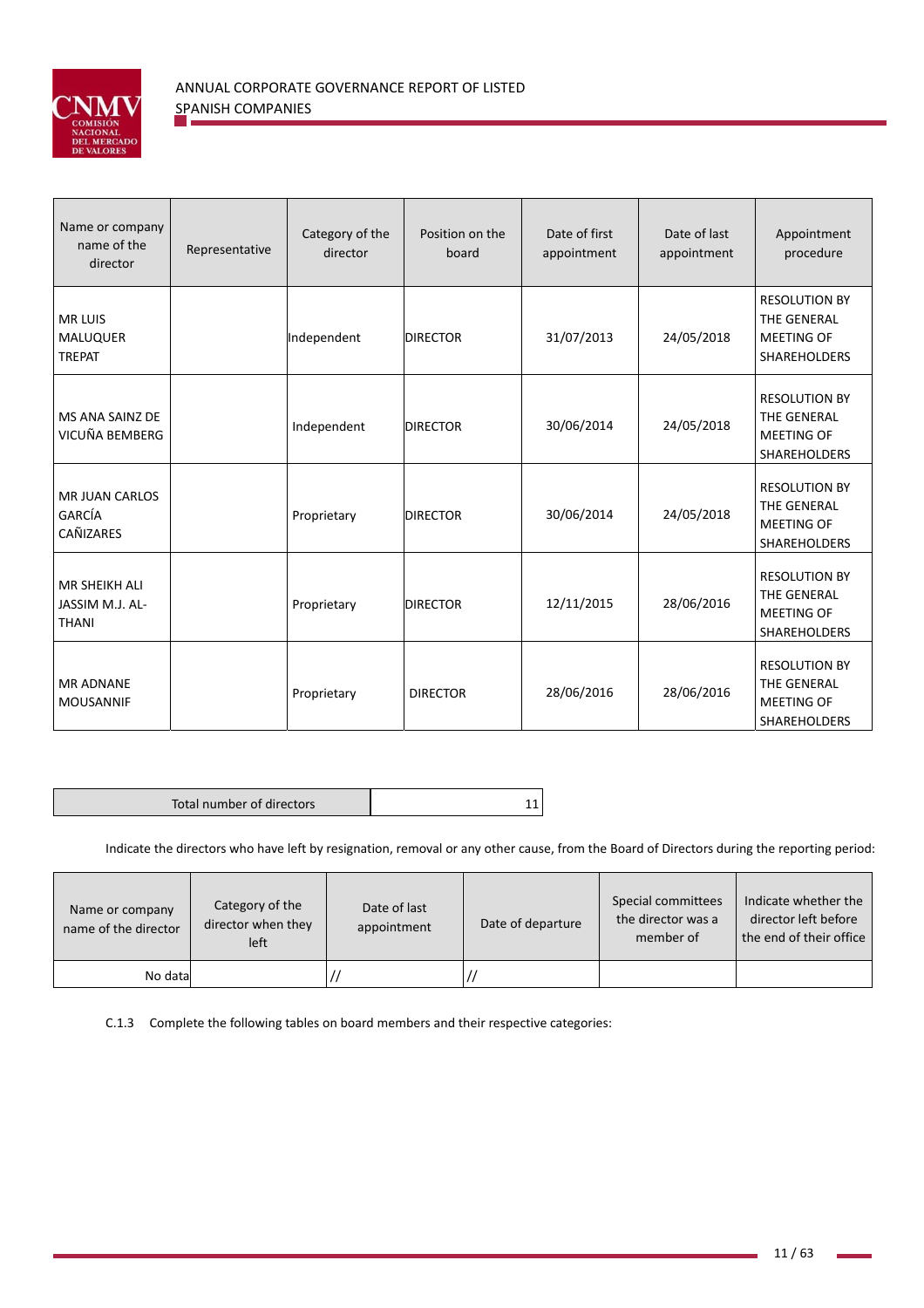

| <b>EXECUTIVE DIRECTORS</b>                                                               |          |                                                                                                                                                                                                                                                                                                                                                                                                                                                                                                                                                                                                                                                                                                                                                                                                                                                                                                                                                                                                                                                                                                                                                                                                                                                                                   |  |  |
|------------------------------------------------------------------------------------------|----------|-----------------------------------------------------------------------------------------------------------------------------------------------------------------------------------------------------------------------------------------------------------------------------------------------------------------------------------------------------------------------------------------------------------------------------------------------------------------------------------------------------------------------------------------------------------------------------------------------------------------------------------------------------------------------------------------------------------------------------------------------------------------------------------------------------------------------------------------------------------------------------------------------------------------------------------------------------------------------------------------------------------------------------------------------------------------------------------------------------------------------------------------------------------------------------------------------------------------------------------------------------------------------------------|--|--|
| Name or company<br>Position in the company<br>name of the director<br>organisation chart |          | Profile                                                                                                                                                                                                                                                                                                                                                                                                                                                                                                                                                                                                                                                                                                                                                                                                                                                                                                                                                                                                                                                                                                                                                                                                                                                                           |  |  |
| MR PEDRO VIÑOLAS<br><b>SERRA</b>                                                         | CEO      | He is a graduate in Business Management and MBA from ESADE and Universidad<br>Politécnica de Cataluña, and holds a Diploma in Business Management from<br>Universidad de Barcelona, where he also studied Law. In 1990, Pedro Viñolas began to<br>work as Director of the Research Department at the Barcelona Stock Exchange, of<br>which he later became Deputy Managing Director, where he remained until 1997. He<br>then took up duties as Managing Director of FILO, S.A., a listed real estate company,<br>where he remained until 2001. Subsequently, until July 2008, he was Partner and CEO<br>at the Riva y García Financial Group. He was Chairman of the Urban Land Institute in<br>Spain and member of the Board of Directors of the financial group Riva y García. He<br>was also Chairman of the Spanish Institute of Financial Analysts in Catalonia from 1994<br>to 2000. He is a member of the Board at the European Public Real Estate Association<br>(EPRA). Pedro Viñolas joined Colonial in July 2008. He is currently a member of the<br>Board of Directors of SFL and also sits on the Executive Committee. He is a full<br>professor at ESADE's Finance Department and a member of the Board of Directors of<br>ElectroStocks, S.A. and Bluespace, S.A. |  |  |
| MR JUAN JOSÉ<br><b>BRUGERA CLAVERO</b>                                                   | Chairman | Chairman of Inmobiliaria Colonial Socimi, S.A. since 2008, and previously held the<br>office of CEO from 1994 to 2006. Chairman of Société Foncière Lyonnaise since 2010.<br>He was Chief Executive Officer of Mutua Madrileña, CEO of SindiBank and Deputy<br>General Manager of Banco de Sabadell before this. Other occupations: He has been<br>Chairman of the Board of Trustees of the Universidad Ramón Llull (URL). Chairman of<br>the ESADE Foundation, Panrico and Holditex. He is currently Chairman of the Círculo de<br>Economía of Barcelona. He is an Industrial Technical Engineer and holds an MBA from<br>ESADE. PDG for the IESE and Honorary Doctorate from the University of Rhode Island.                                                                                                                                                                                                                                                                                                                                                                                                                                                                                                                                                                    |  |  |

| Total number of executive directors |       |
|-------------------------------------|-------|
| % of the total board                | 18.18 |

i.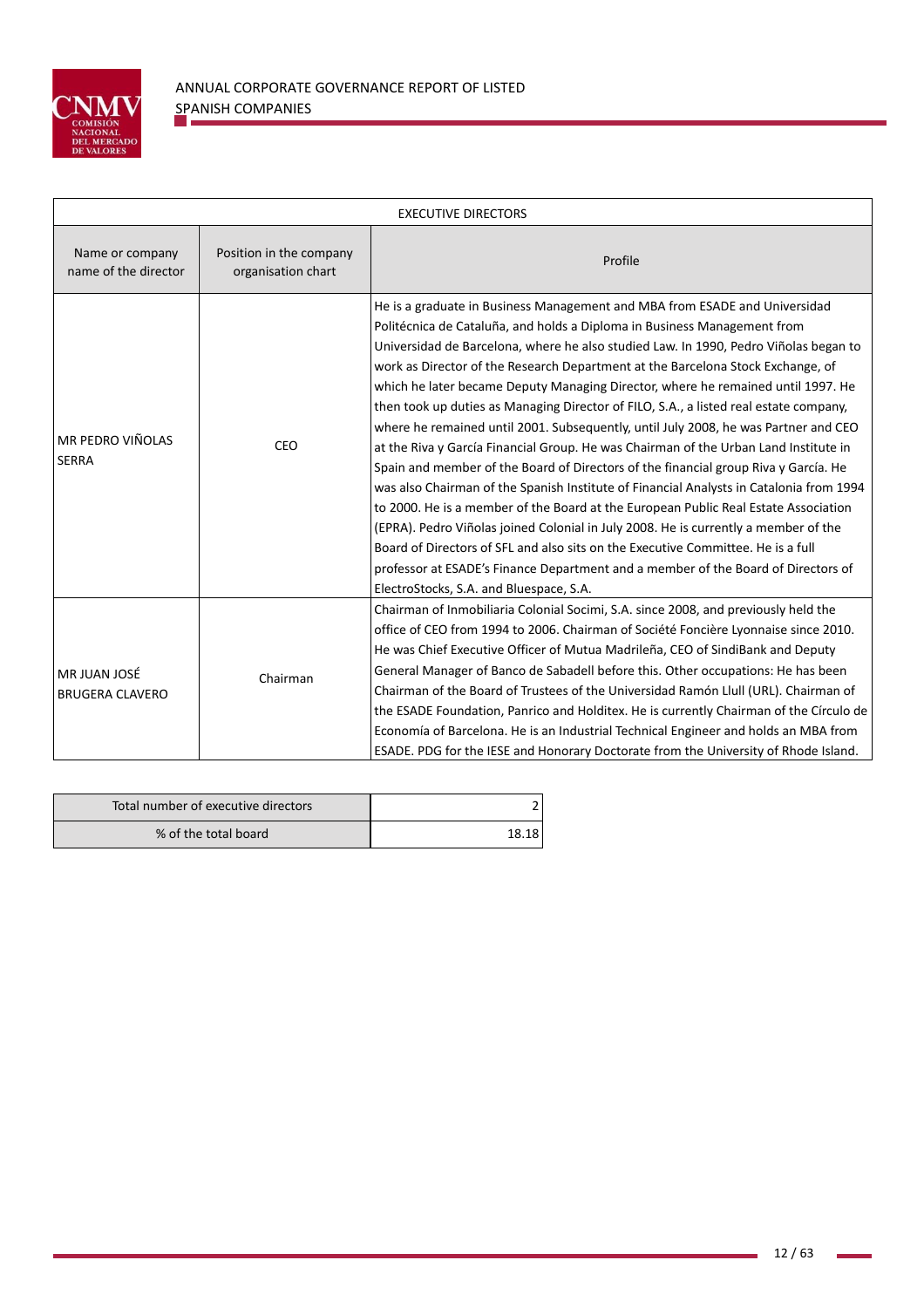

| EXTERNAL PROPRIETARY DIRECTORS          |                                                                                                                 |                                                                                                                                                                                                                                                                                                                                                                                                                                                                                                                                                                                                                                                                                                                                                                                                                                                                                                                                                                                                                                                                                                                                                                                                                                                                                                                                                                                                                 |  |  |  |
|-----------------------------------------|-----------------------------------------------------------------------------------------------------------------|-----------------------------------------------------------------------------------------------------------------------------------------------------------------------------------------------------------------------------------------------------------------------------------------------------------------------------------------------------------------------------------------------------------------------------------------------------------------------------------------------------------------------------------------------------------------------------------------------------------------------------------------------------------------------------------------------------------------------------------------------------------------------------------------------------------------------------------------------------------------------------------------------------------------------------------------------------------------------------------------------------------------------------------------------------------------------------------------------------------------------------------------------------------------------------------------------------------------------------------------------------------------------------------------------------------------------------------------------------------------------------------------------------------------|--|--|--|
| Name or company<br>name of the director | Name or company name of<br>the significant shareholder<br>who is represented or has<br>proposed the appointment | Profile                                                                                                                                                                                                                                                                                                                                                                                                                                                                                                                                                                                                                                                                                                                                                                                                                                                                                                                                                                                                                                                                                                                                                                                                                                                                                                                                                                                                         |  |  |  |
| <b>MR ADNANE</b><br><b>MOUSANNIF</b>    | QATAR INVESTMENT<br><b>AUTHORITY</b>                                                                            | He has both French and Moroccan nationalities and is currently working at Qatar<br>Investment Authority -QIA- the sovereign investment fund of Qatar. In the past years,<br>he has taken part, on behalf of QIA, in most of its real-estate operations in Europe and<br>America, including the acquisition of the Canary Wharf Group in London and the<br>acquisition of the Virgin Megastore building in the Parisian Champs Elysees. He also<br>took part, once again representing QIA, in acquiring a stake in Société Foncière<br>Lyonnaise and in Inmobiliaria Colonial in Spain. Previously, he'd worked for several<br>years for the Morgan Stanley Real Estate Investing funds in Europe. He has a master's<br>degree in business creation and Finances by the ESCP Europe Business School and a<br>university degree in Civil Engineering.                                                                                                                                                                                                                                                                                                                                                                                                                                                                                                                                                             |  |  |  |
| MR SHEIKH ALI JASSIM<br>M.J. AL-THANI   | <b>OATAR INVESTMENT</b><br><b>AUTHORITY</b>                                                                     | A Qatar national. He has been working for over 30 years with the Qatar Government,<br>basically in the Trade, Financial and Real-Estate industries. He has been Senior Director<br>in Strategy and Investments since 2007. Since 1995, he has been Vice President and<br>member of the Board of Directors and of the Executive Committee of The Housing<br>Bank for Trade and Finance of Jordan (listed company and second most important bank<br>in Jordan). He has been a member of the Board of Directors of United Arab Shipping<br>Company in Dubai, UAE, since 2003; Vice President of LQB- Libyan Qatari Bank since<br>2007 and in 2009 he was appointed Chairman and General Manager of Qatar<br>Navigation, a listed company based in Qatar of which he has been a member of its<br>Board of Directors since 2006. This Holding company operates in sea transport and real<br>estate. Since 2012, he has been a member of the Board of Directors of QADIC-Qatar<br>Abu Dhabi Investment Company, a company specialising in real-estate investments and<br>private equity. In November 2015, he was appointed Director of Socièté Foncière<br>Lyonnaise (SFL).                                                                                                                                                                                                                                          |  |  |  |
| GONZÁLEZ                                | MR CARLOS FERNÁNDEZ MR CARLOS FERNÁNDEZ<br>GONZÁLEZ                                                             | As an Industrial Engineer he has attended senior management programmes at the<br>Instituto Panamericano de Alta Dirección de Empresa. For over 30 years, he has held<br>positions with a high degree of responsibility, complexity and competence in business<br>management in different sectors. He was CEO (1997-2013) and Chairman of the Board<br>of Directors (2005-2013) of Grupo Modelo. Since his appointment as CEO and until<br>2013, this Group became the leading beer company in Mexico, the seventh group in<br>the world and the largest beer export company in the world. Furthermore, he was<br>director in international and national companies, including Anheuser Busch (USA),<br>Emerson Electric Co. (USA), Televisa Group (Mexico), Crown Imports, Ltd. (USA),<br>Inbursa (Mexico) and Mexico Stock Exchange. He was also a member of the<br>international advisory board of Banco Santander, S.A. and director of Grupo Financiero<br>Santander México S.A.B. de C.V. He is currently the Chairman of the Board of Directors<br>and general manager of Grupo Finaccess S.A.P.I. de C.V. - of which he is a founder- with<br>presence in Mexico, Europe and the United States. He is also an independent Director<br>of Banco Santander, S.A, proprietary Director of Inmobiliaria Colonial based in Spain<br>and member of the supervisory board of AMREST Holdings in Wroclaw, Poland. |  |  |  |

i.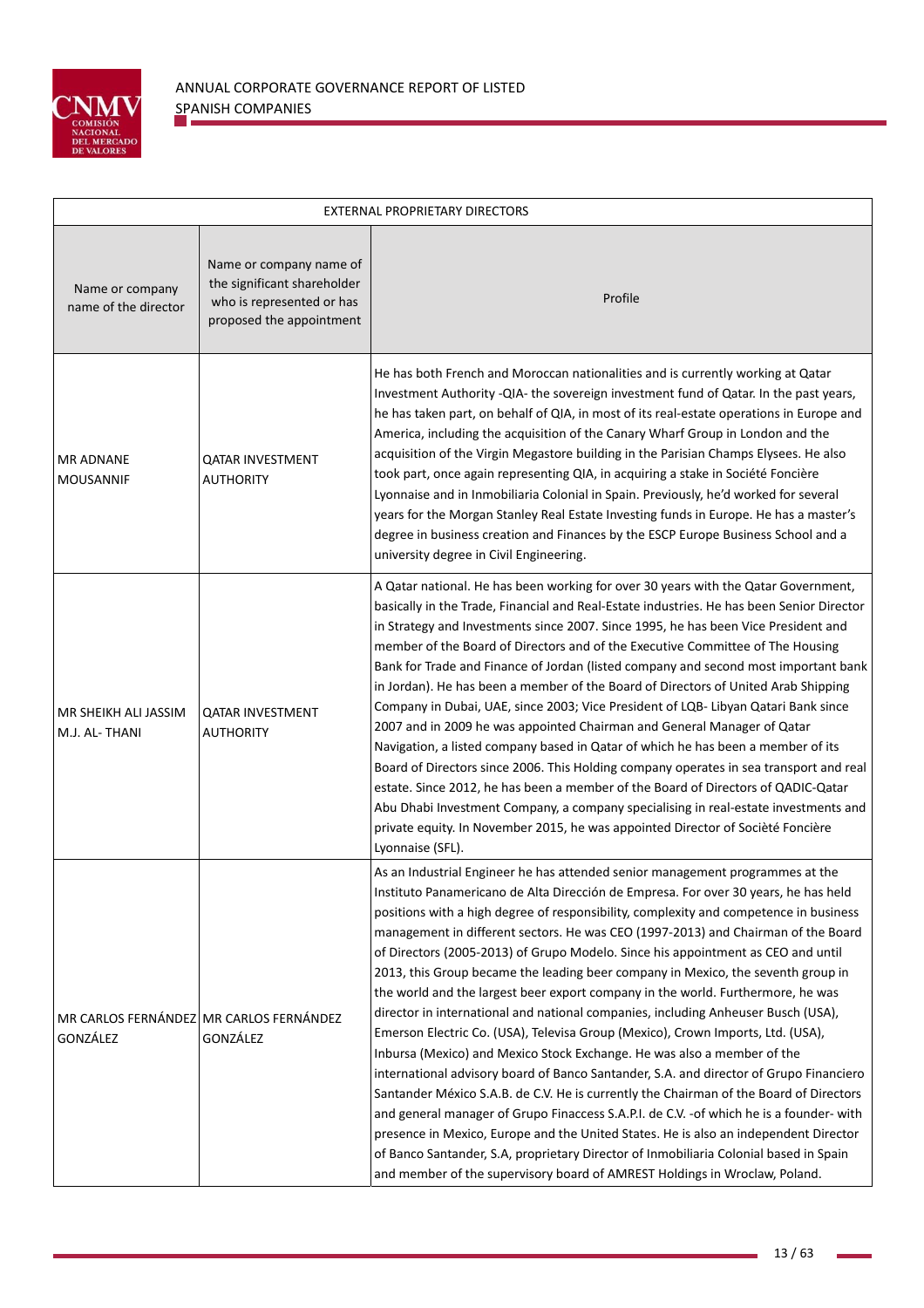

| EXTERNAL PROPRIETARY DIRECTORS            |                                                                                                                 |                                                                                                                                                                                                                                                                                                                                                                                                                                                                                                                                                                                                                                                                                                                                                                                                                                                                                                                                                                                                                                                                                                                                                                                                                                                                                                                                                                                                                                                                                                                                                                                                                        |  |  |  |
|-------------------------------------------|-----------------------------------------------------------------------------------------------------------------|------------------------------------------------------------------------------------------------------------------------------------------------------------------------------------------------------------------------------------------------------------------------------------------------------------------------------------------------------------------------------------------------------------------------------------------------------------------------------------------------------------------------------------------------------------------------------------------------------------------------------------------------------------------------------------------------------------------------------------------------------------------------------------------------------------------------------------------------------------------------------------------------------------------------------------------------------------------------------------------------------------------------------------------------------------------------------------------------------------------------------------------------------------------------------------------------------------------------------------------------------------------------------------------------------------------------------------------------------------------------------------------------------------------------------------------------------------------------------------------------------------------------------------------------------------------------------------------------------------------------|--|--|--|
| Name or company<br>name of the director   | Name or company name of<br>the significant shareholder<br>who is represented or has<br>proposed the appointment | Profile                                                                                                                                                                                                                                                                                                                                                                                                                                                                                                                                                                                                                                                                                                                                                                                                                                                                                                                                                                                                                                                                                                                                                                                                                                                                                                                                                                                                                                                                                                                                                                                                                |  |  |  |
| MR JAVIER LÓPEZ<br>CASADO                 | MR CARLOS FERNÁNDEZ<br>GONZÁLEZ                                                                                 | He joined Finaccess as International Director of Asset Management in November<br>2010. Since 2012, he has been CEO of Finaccess Advisors LLC. Since 2014, he has<br>also been responsible for Finaccess Estrategia S.L. in Spain. Prior to joining<br>Finaccess, he worked as Senior Vice-President for Santander Private Banking in<br>Miami. He previously held different posts in Banco Santander's International<br>Private Banking area in Madrid and Miami. He worked at the Santander Group<br>from 1996 to 2010. Before joining Banco Santander, he worked as a Lawyer in<br>Madrid. He has 22 years' experience in financial markets and is a member of<br>Grupo Finaccess' Board of Directors, the International Investment Committee and<br>the Audit Committee of Finaccess Advisors LLC. He is Chairman of SOLTRA S.L., a<br>company working on the promotion, education and rehabilitation of people with<br>different capacities in order to achieve full social integration, which currently has<br>400 employees. He also sits on the board of trustees of several Foundations in<br>Spain and Mexico. He holds a Law Degree from Universidad San Pablo CEU in<br>Madrid, an MBA from the University of Miami and a Master's in Legal and Tax<br>Consultancy for Construction and Real Estate Companies from Universidad<br>Politécnica of Madrid.                                                                                                                                                                                                                                                    |  |  |  |
| <b>MR JUAN CARLOS</b><br>GARCÍA CAÑIZARES | AGUILA, LTD                                                                                                     | Industrial Engineer. He also studied management programmes at IMD Switzerland, and<br>holds an MBA granted jointly by the New York University Stern School of Business,<br>London School of Economics and HEC Paris. He is an investment banker who was<br>responsible for more than \$35 billion in mergers, acquisitions and financing of<br>acquisitions over a period of 25 years. He was Vice President of Planning for Bavaria,<br>one of Latin America's leading breweries, where he was responsible for the \$4 billion<br>international brewery acquisition programme, and for the subsequent \$8 billion<br>merger with SABMiller plc, creating the world's second largest brewery. In recent years,<br>he led negotiations on behalf of the Santo Domingo Group for the conversion of its<br>holding in SABMiller into a share in Anheuser Busch Inbev following the merger of the<br>two, an operation which was finalised in 2016. Before joining the Santo Domingo<br>Group, he was co-founder and Main Partner of Estrategias Corporativas, an investment<br>bank firm in Latin America. He is currently the Managing Director of Quadrant Capital<br>Advisors, Inc. in New York (a Santo Domingo Group investment company based in New<br>York). He is responsible for Quadrant Capital's Strategic Investments Group, including<br>investments in Anheuser Busch Inbev and in the consumer, financial system, natural<br>resources and energy sectors worldwide, among others. He is a member of the Boards<br>of Park S.A.R.L., Bavaria, S.A., Valorem S.A. (Colombia) and Genesis Foundation (USA). |  |  |  |

| Total number of proprietary directors |       |
|---------------------------------------|-------|
| % of the total board                  | 45.45 |

ŧ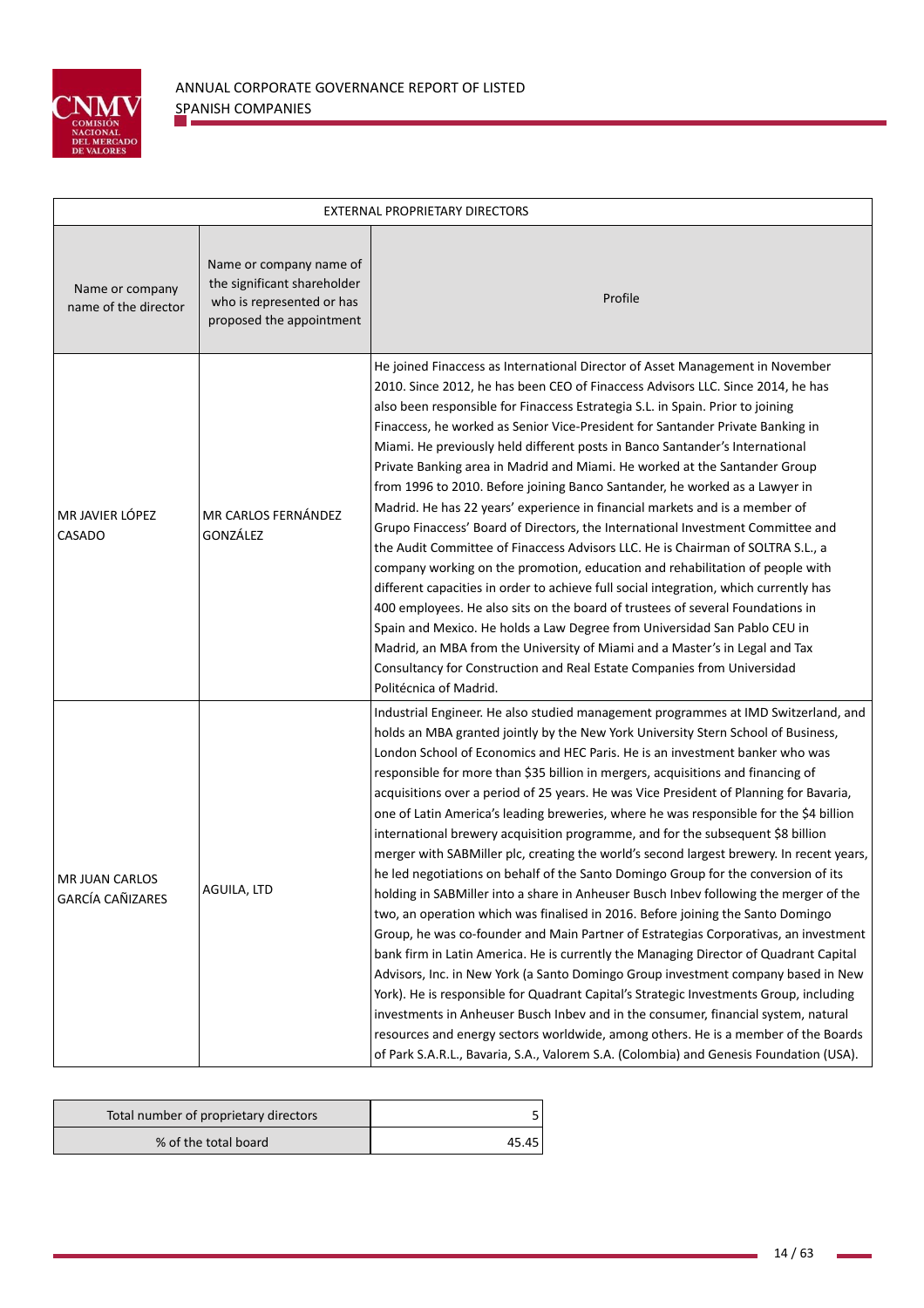

| EXTERNAL INDEPENDENT DIRECTORS                         |                                                                                                                                                                                                                                                                                                                                                                                                                                                                                                                                                                                                                                                                                                                                                                                                                                                                                                                                                                                                                                                                                                                                                                                                                                                                                                                                                                                                                                                                                                                                                                                                                                                                                                                                                                                                                                                                                                                                                                                                                                                                                                                                                                                                    |  |  |  |  |
|--------------------------------------------------------|----------------------------------------------------------------------------------------------------------------------------------------------------------------------------------------------------------------------------------------------------------------------------------------------------------------------------------------------------------------------------------------------------------------------------------------------------------------------------------------------------------------------------------------------------------------------------------------------------------------------------------------------------------------------------------------------------------------------------------------------------------------------------------------------------------------------------------------------------------------------------------------------------------------------------------------------------------------------------------------------------------------------------------------------------------------------------------------------------------------------------------------------------------------------------------------------------------------------------------------------------------------------------------------------------------------------------------------------------------------------------------------------------------------------------------------------------------------------------------------------------------------------------------------------------------------------------------------------------------------------------------------------------------------------------------------------------------------------------------------------------------------------------------------------------------------------------------------------------------------------------------------------------------------------------------------------------------------------------------------------------------------------------------------------------------------------------------------------------------------------------------------------------------------------------------------------------|--|--|--|--|
| Name or company<br>name of the director                | Profile                                                                                                                                                                                                                                                                                                                                                                                                                                                                                                                                                                                                                                                                                                                                                                                                                                                                                                                                                                                                                                                                                                                                                                                                                                                                                                                                                                                                                                                                                                                                                                                                                                                                                                                                                                                                                                                                                                                                                                                                                                                                                                                                                                                            |  |  |  |  |
| MS ANA SAINZ DE<br><b>VICUÑA BEMBERG</b>               | She is a graduate in Agricultural Economics from Reading University in the UK, with a Programme for Management<br>Development from Harvard University. She worked at Merrill Lynch in Spain for 18 years (1984-2003). She began her<br>career in Private Banking and worked in this sector for 12 years. She then joined Sociedad de Valores y Bolsa, which<br>was incorporated following the acquisition of FG, a process she headed together with Mr Claudio Aguirre, and<br>subsequently headed Operations, Systems, HR and Finance. She was then appointed General Manager of Merrill<br>Lynch International Bank's Spanish subsidiary. She now sits on the Foundational Committee of the ARPE Foundation<br>(Foundation for Art Research Partnership and Education). Since 2004, she has been a member of the Board and<br>member of the Management Committee of Corporación Financiera Guadalmar (CFG), a Family Office with assets in<br>Spain and Latin America, mainly Argentina and Chile. She supervises the Financial Assets Committee, which manages<br>the securities portfolios and the family's investments in the Security Group -of which she is also a Director- and the<br>Awasi and W Santiago hotel group. In 2011, she was appointed Director of Terold Invest, S.L., and in July 2015, she<br>was appointed Director of Acciona, S.A., where she also sits on the Audit Committee. In February 2017, she was<br>appointed Director of Prosegur Cash, S.A., and also sits on the Appointments and Remuneration Committee.                                                                                                                                                                                                                                                                                                                                                                                                                                                                                                                                                                                                                                                   |  |  |  |  |
| <b>MR LUIS MALUQUER</b><br><b>TREPAT</b>               | He holds a degree in Law from the University of Barcelona and a Diploma in International Institutions from the<br>University of Geneva. Throughout his career at the law firm Maluquer Advocats, SCP, he has advised different national<br>and international institutions, providing his services in the fields of consultancy, legal advice and lawsuits, arbitration<br>and mediation procedures. He also has teaching experience at various institutions, such as the Barcelona Chamber of<br>Commerce, and worked as director at the European Society for Banking and Financial Law (AEDBF Paris). He is the<br>founding partner of Despacho Maluquer Advocats, SCP, and is a board member and secretary to a number of<br>companies, including SFL, where he sits on the board. In addition, he has special powers of attorney and is secretary<br>to the board of various subsidiaries of French and Swiss companies, especially in the infrastructure and agri-food<br>industries. He is currently Chairman of the Argentinian Chamber of Commerce in Spain.                                                                                                                                                                                                                                                                                                                                                                                                                                                                                                                                                                                                                                                                                                                                                                                                                                                                                                                                                                                                                                                                                                                                |  |  |  |  |
| <b>MR CARLOS</b><br>FERNÁNDEZ-LERGA<br><b>GARRALDA</b> | Law degree from the University of Navarra, master's degree in European studies from the University of Louvain<br>(Belgium) and PhD courses in Law at Universidad Complutense de Madrid and commercial law specialisation courses<br>for post-graduates at the Bank of Spain's Training Centre. He completed his studies in international law at the<br>Academy for International Law at The Hague, in comparative law and international organisations in Strasbourg and at<br>the Collège Universitaire d'études fédéralistes, Nice, Val d'Aoste. From 1978 to 1983 he was an Advisory Member of<br>the Minister and Secretary of State for Relations with the European Community, participating in negotiations for<br>Spain's accession to the European Union. From 1984 to 1986, he held the position of General Manager of the<br>European Union Advisory Service at the Banco Hispano Americano Group.<br>He has also been a director of Abantia Corporación. He has also been Independent Lead Director and chairman of the<br>Appointments and Remuneration Committee at Gamesa Corporación Tecnológica, S.A. (Lead Independent Director)<br>and General Director of La Caixa. Member of the International Secretariat of World Federalist Youth (Amsterdam, the<br>Netherlands); Secretary of the European League for Economic Cooperation (ELEC), Madrid; Secretary of the<br>Foundation for Progress and Democracy, Deputy (Treasurer) of the Governing Board of the Madrid Bar Association,<br>member of the Executive Committee of Real Instituto Elcano and Trustee of the Spain/US and Spain/China Council<br>Foundations. He has also taught extensively in the School of Political Science at the Complutense University and the<br>Institute of European Studies at the University of Alcalá de Henares, among other institutions, and has authored<br>numerous publications on legal issues. He is currently Chairman of Iberdrola Ingeniería y Construcción, S.A. and<br>continues to practise law at his law firm, Carlos Fernández-Lerga Abogados, mainly focusing on legal advice in<br>commercial and civil law. He is currently a member of the Board of Directors at SFL. |  |  |  |  |
| MR JAVIER IGLESIAS DE<br>USSEL ORDÍS                   | Javier Iglesias de Ussel y Ordís has a wealth of experience in financial circles. In 1974, he joined Lloyds Bank<br>International in London, where he held different positions of responsibility for Corporate Banking in Dubai, São Paulo,<br>Asunción and Madrid over 21 years. In 1995, he joined The Bank of New York and was appointed Country Manager for<br>the Iberian Peninsula. He moved to New York in 2002 and was appointed Division Head for Latin America. From 2008<br>to December 2013, he ran the Representation Office of Chilean bank Banco de Crédito e Inversiones. Mr Iglesias de<br>Ussel has been an Independent Director of Inmobiliaria Colonial since 2008 and has also been an Independent<br>Director of Aresbank since March 2015.<br>Mr Iglesias de Ussel holds a degree in Modern History from the University of Barcelona and throughout his career has<br>been involved in numerous business administration, marketing, risk analysis and money laundering prevention<br>courses.                                                                                                                                                                                                                                                                                                                                                                                                                                                                                                                                                                                                                                                                                                                                                                                                                                                                                                                                                                                                                                                                                                                                                                               |  |  |  |  |

i.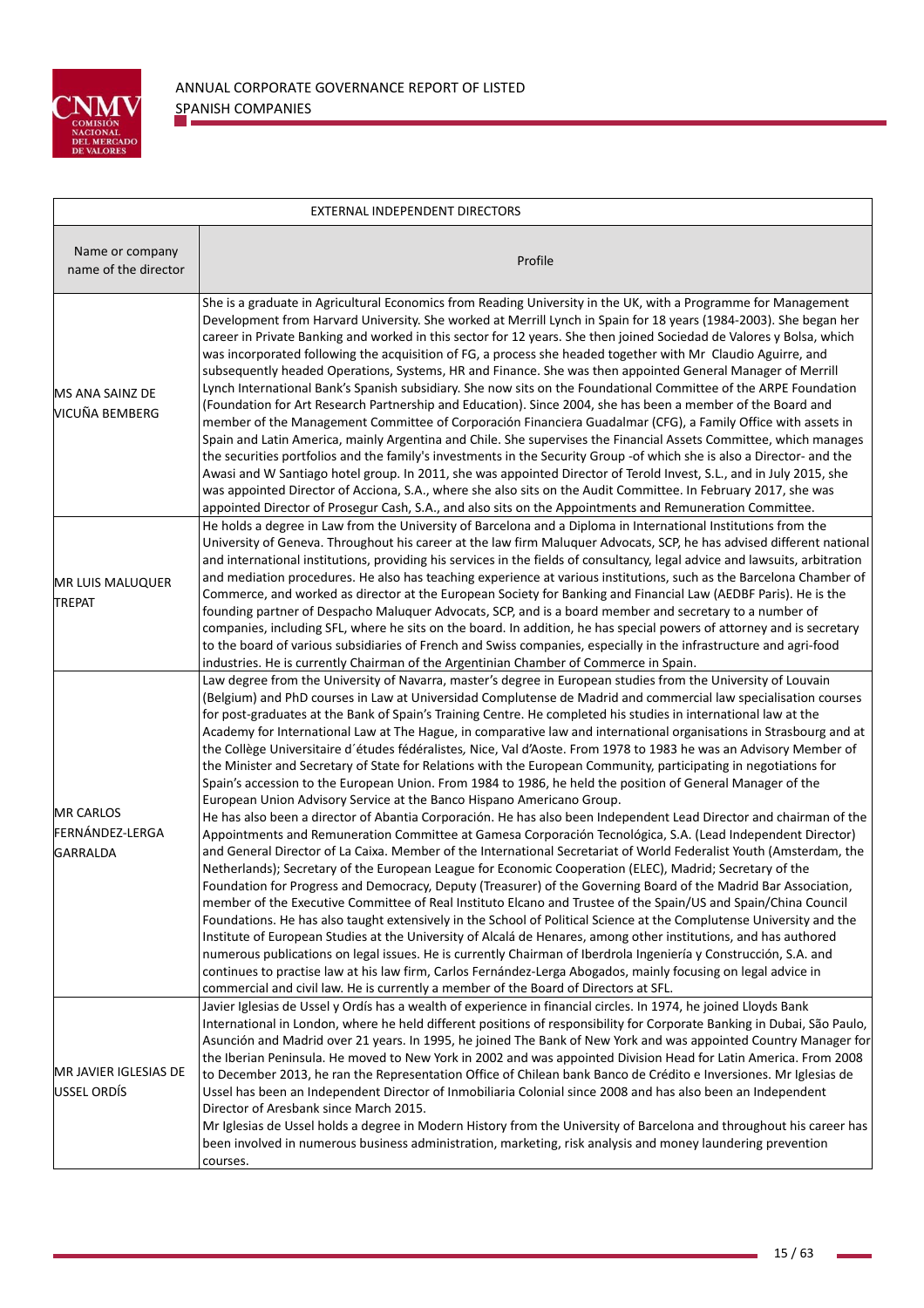

| Total number of independent directors |       |
|---------------------------------------|-------|
| % of the total board                  | 36.36 |

List any independent directors who receive from the company or group any amount or payment other than standard director remuneration or who maintain or have maintained during the period in question a business relationship with the company or any group company, either in their own name or as a significant shareholder, director or senior officer of an entity which maintains or has maintained this relationship.

If applicable, include a statement from the board detailing the reasons why it believes this director may carry out duties as an independent director.

| Name or company<br>name of the director | Description of the relationship | Reasoned statement |
|-----------------------------------------|---------------------------------|--------------------|
| No data l                               |                                 |                    |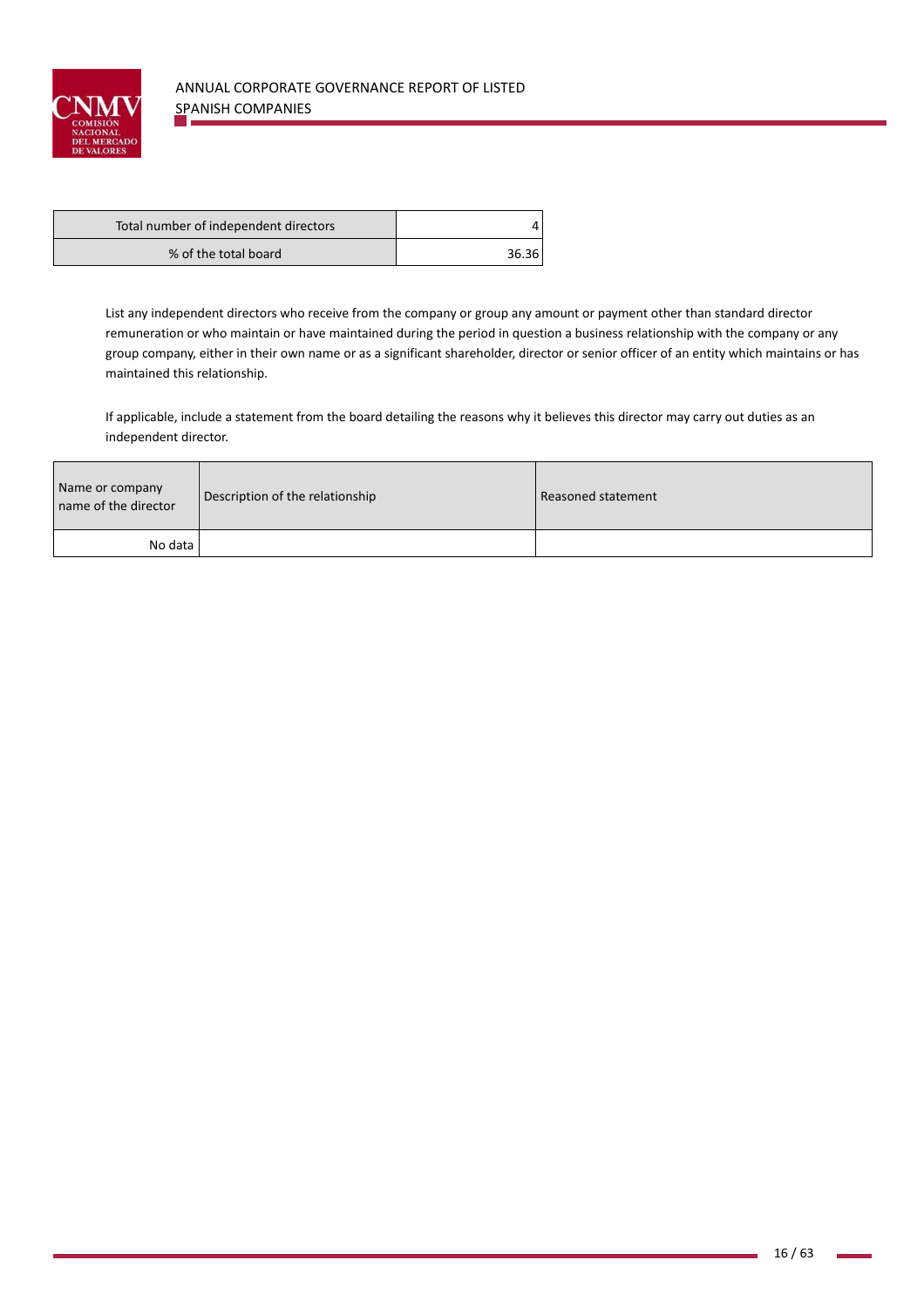

| OTHER EXTERNAL DIRECTORS                                                                                                                                                                                              |  |                                                                        |  |         |  |  |  |
|-----------------------------------------------------------------------------------------------------------------------------------------------------------------------------------------------------------------------|--|------------------------------------------------------------------------|--|---------|--|--|--|
| Identify the other external directors and explain why these directors may not be considered proprietary or independent directors, and what<br>their connection is with the Company, its managers or its shareholders: |  |                                                                        |  |         |  |  |  |
| Name or company<br>Reasons<br>name of the director                                                                                                                                                                    |  | Company, director or<br>shareholders to which this<br>person is linked |  | Profile |  |  |  |
| No data                                                                                                                                                                                                               |  |                                                                        |  |         |  |  |  |
| Total number of other external directors<br>% of the total board                                                                                                                                                      |  | N.A.<br>N.A.                                                           |  |         |  |  |  |

Indicate any changes in the status of each director that may have occurred during the year:

| Name or company name of the<br>director | Date of change | Prior category | Current category |
|-----------------------------------------|----------------|----------------|------------------|
| No data                                 |                |                |                  |

C.1.4 Complete the following table with the information on the number of female directors over the past 4 years and their category:

|                                                  | Number of female board members |      |      |      |       | % of total directors of each category |       |       |
|--------------------------------------------------|--------------------------------|------|------|------|-------|---------------------------------------|-------|-------|
|                                                  | 2018                           | 2017 | 2016 | 2015 | 2018  | 2017                                  | 2016  | 2015  |
| Executive                                        |                                |      |      |      | 0.00  | 0.00                                  | 0.00  | 0.00  |
| Proprietary                                      |                                |      |      |      | 0.00  | 0.00                                  | 0.00  | 0.00  |
| Independent                                      |                                |      |      |      | 25.00 | 25.00                                 | 25.00 | 33.33 |
| <b>Other External Female</b><br><b>Directors</b> |                                |      |      |      | 0.00  | 0.00                                  | 0.00  | 0.00  |
| Total                                            |                                |      |      |      | 9.09  | 10.00                                 | 9.09  | 9.09  |

C.1.5 Indicate whether the company has diversity policies in place for its Board of Directors with regards to age, gender, disability, education or work experience, among other matters. Small and medium businesses, as described by the Auditing Law, should at least report about the policy they have established to ensure gender diversity.

[ ] Yes

[ ] No

 $[\checkmark]$  Partial policies

If this is the case, describe the diversity policies, their targets, measures and the way they have been implemented and their outcome in the fiscal year. Also indicate the specific measures taken by the Board of Directors and the Appointments and Remuneration Committee to ensure a balanced and diverse ratio of directors.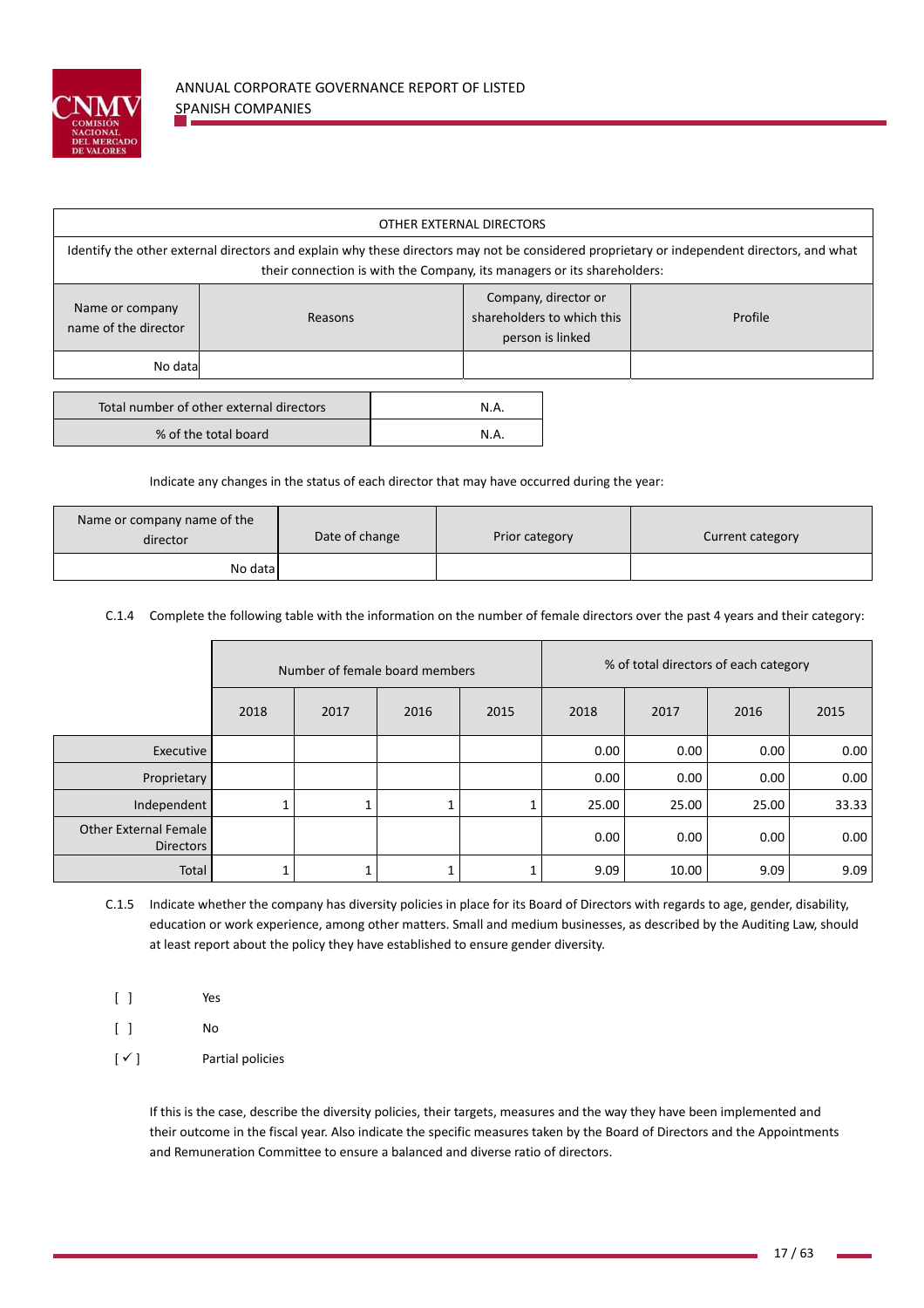

Should the company not have a diversity policy in place, explain the reasons for it.

Description of policies, targets, measures and way they have been implemented, as well as their outcome.

The Board Regulations provide for, among the various obligations of the Board of Directors, the obligation to ensure that the procedures for selecting its members promote diversity of gender, experience and knowledge and do not contain any implicit bias that may entail discrimination and, in particular, facilitate the selection of female directors. In this regard, in 2016 the Board of Directors approved a Selection Policy for Candidates to the Board of Inmobiliaria Colonial (the "Selection Policy"), which expressly sets a target for a number of female members that is at least 30% of the total number of Directors on the Board by the year 2020. In 2018, a new director was proposed but as it was a proprietary director, the proposal was made by a significant shareholder.

C.1.6 Explain any measures that may have been agreed by the appointments committee to prevent any implicit bias in selection procedures to hinder the selection of female board members, and for the company to deliberately strive to include women with the professional profile sought as candidates and that will ensure a balanced ratio of women and men:

## Explanation of the measures

Both the Board of Directors and the Appointments and Remuneration Committee (the "ARC") have ensured, pursuant to the Company Bylaws and Board Regulations, that the candidates proposed as Board members meet the requirements relating to experience, technical competence and suitability, and the fact that no female directors have been appointed is not due to the existence of any implicit bias in the procedure that prevents them from being selected. In this regard, it should be pointed out that, inter alia, the ARC has the following functions: i) assess competences, knowledge and experience on the Board of Directors, defining the functions and aptitudes necessary in the candidates to fill each vacancy and assess the time and dedication necessary for members to carry out their tasks efficiently; ii) establish a representation target for the lessrepresented gender on the Board of Directors and; iii) table proposals to the Board to appoint independent directors and/or report proposals for the appointment of other Directors to be appointed by co-opting or submission for a decision by the General Meeting of Shareholders, and proposals to the General Meeting for the re-election or removal of the Directors.

When, despite any measures adopted, there are few or no female directors, explain the reasons:

Explanation of the reasons

In 2018, only one director was appointed and was designated as representative of one of the significant shareholders.

the contract of the contract of the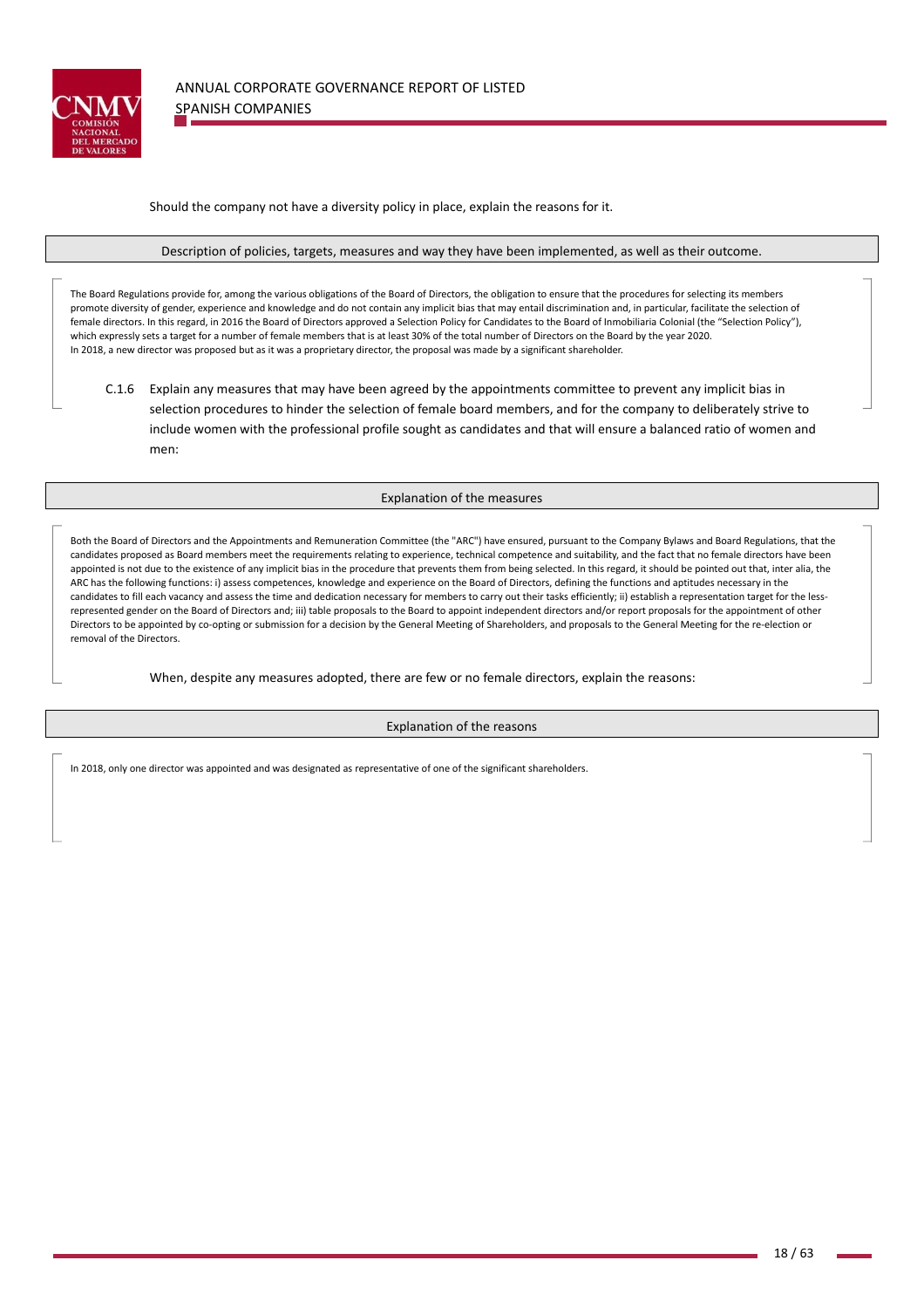

C.1.7 Explain the conclusions of the appointments committee on the verification of compliance with the director selection policy. And, specifically, how this policy addresses the objective of female directors accounting for at least 30% of the total number of members of the Board of Directors by 2020.

The ARC submitted the Selection Policy to the Board of Directors for approval on 11 April 2016. This policy, which was approved by the Board of Directors on the same date, included the criteria of the ARC in this connection and, in particular, set a goal of having at least 30% of total Board seats occupied by female directors by 2020. The members of the ARC also provided a favourable report on the Company's corporate governance policy during the first semester of 2018. This policy specifically stipulates that the Board of Directors will ensure that the procedures for the selection of its members favour diversity in terms of gender, experience and knowledge, and have no implicit biases that may entail any discrimination whatsoever, and, in particular, the procedures will also favour the selection of female directors.

C.1.8 Explain any reasons for which proprietary directors have been appointed at the behest of shareholders accounting for less than 3% of share capital:

| Name or company name of the<br>shareholder | Justification |
|--------------------------------------------|---------------|
| No data                                    |               |

Provide details of any rejections of formal requests for board representation from shareholders whose shareholding is equal to or greater than that of other shareholders who have successfully requested the appointment of proprietary directors. If so, explain why these requests have not been granted.

[ ] Yes  $[\checkmark]$  No

C.1.9 Indicate, if any, the powers delegated by the Board of Directors to directors or to Board committees:

| Name or company name of the director<br>or committee | <b>Brief description</b>                                                                                                                                                                                 |
|------------------------------------------------------|----------------------------------------------------------------------------------------------------------------------------------------------------------------------------------------------------------|
| <b>PEDRO VIÑOLAS SERRA</b>                           | In his capacity as CEO, he has been granted all the powers that may be delegated by the<br>Board of Directors.                                                                                           |
| JUAN JOSÉ BRUGERA CLAVERO                            | In his capacity as Chairman of the Board of Directors, he has been granted all the powers set<br>forth in the regulations of the Board of Directors. He has also been granted broad executive<br>powers. |

C.1.10 Identify any Board members working as managing directors, representatives of managing directors or executives at other companies that are part of the listed company's group:

| Name or company name of the<br>director | Group company name         | Position                                     | Does the member have executive<br>functions? |
|-----------------------------------------|----------------------------|----------------------------------------------|----------------------------------------------|
| MR CARLOS FERNÁNDEZ-LERGA<br>GARRALDA   | Société Foncière Lyonnaise | Director                                     | <b>NO</b>                                    |
| MR JUAN JOSÉ BRUGERA CLAVERO            | Société Foncière Lyonnaise | Chairman of the Board of<br><b>Directors</b> | <b>NO</b>                                    |
| MR LUIS MALUQUER TREPAT                 | Société Foncière Lyonnaise | Director                                     | <b>NO</b>                                    |
| MR PEDRO VIÑOLAS SERRA                  | Société Foncière Lyonnaise | Director                                     | <b>NO</b>                                    |
| MR PEDRO VIÑOLAS SERRA                  | Inmocol Torre Europa, S.A. | Director                                     | NO.                                          |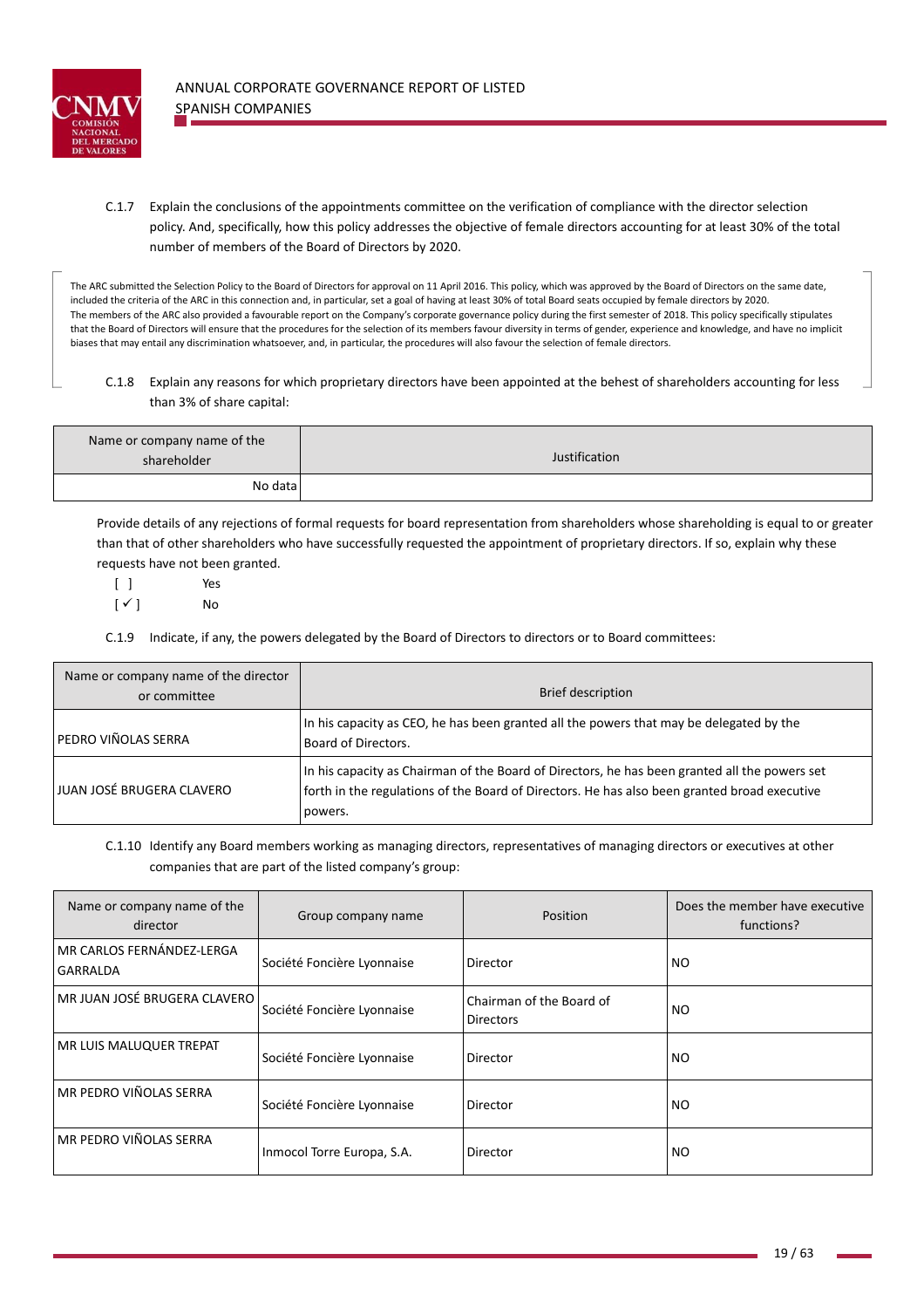

| Name or company name of the<br>director | Group company name                                        | Position                                                                                     | Does the member have executive<br>functions? |
|-----------------------------------------|-----------------------------------------------------------|----------------------------------------------------------------------------------------------|----------------------------------------------|
| Mr SHEIKH ALI JASSIM<br>M.J. AL-THANI   | Société Foncière Lyonnaise                                | Director                                                                                     | <b>NO</b>                                    |
| MR PEDRO VIÑOLAS SERRA                  | Utopicus Innovación Cultural,<br>S.L.                     | Director                                                                                     | <b>NO</b>                                    |
| MR PEDRO VIÑOLAS SERRA                  | <b>VENUSAUR SL</b>                                        | Natural person representing the<br>sole director, Inmobiliaria Colonial, YES<br>SOCIMI, S.A. |                                              |
| MR PEDRO VIÑOLAS SERRA                  | Colonial Tramit, S.L.                                     | Natural person representing the<br>sole director, Inmobiliaria Colonial, YES<br>SOCIMI, S.A. |                                              |
| MR PEDRO VIÑOLAS SERRA                  | <b>COLONIAL INVEST SL</b>                                 | Natural person representing the<br>sole director, Inmobiliaria Colonial, YES<br>SOCIMI, S.A. |                                              |
| MR PEDRO VIÑOLAS SERRA                  | MOORAGE INVERSIONES 2014 SL                               | Natural person representing the<br>sole director, Inmobiliaria Colonial, YES<br>SOCIMI, S.A. |                                              |
| MR PEDRO VIÑOLAS SERRA                  | CHAMELEON (CEDRO) SL                                      | Natural person representing the<br>sole director, Inmobiliaria Colonial, YES<br>SOCIMI, S.A. |                                              |
| MR PEDRO VIÑOLAS SERRA                  | AXIARE INVESTMENTS SL                                     | Natural person representing the<br>sole director, Inmobiliaria Colonial, YES<br>SOCIMI, S.A. |                                              |
| MR PEDRO VIÑOLAS SERRA                  | DANIELTOWN SPAIN SL                                       | Natural person representing the<br>sole director, Inmobiliaria Colonial, YES<br>SOCIMI, S.A. |                                              |
| MR PEDRO VIÑOLAS SERRA                  | <b>AXIARE PROPERTIES SL</b>                               | Natural person representing the<br>sole director, Inmobiliaria Colonial, YES<br>SOCIMI, S.A. |                                              |
| MR PEDRO VIÑOLAS SERRA                  | <b>AXIARE INVESTIGACION</b><br>DESARROLLO E INNOVACIÓN SL | Natural person representing the<br>sole director, Inmobiliaria Colonial, YES<br>SOCIMI, S.A. |                                              |

C.1.11 Identify any directors, or representatives of directors who are legal entities, at your company who are members of the Board of Directors, or representatives of directors who are legal entities, in other companies listed on official securities markets other than your group, which have been notified to the company:

| Name or company name of the director | Company name of listed company | <b>Position</b> |
|--------------------------------------|--------------------------------|-----------------|
| MR CARLOS FERNÁNDEZ GONZÁLEZ         | Banco Santander S.A.           | <b>DIRECTOR</b> |
| MR CARLOS FERNÁNDEZ GONZÁLEZ         | AmRest Holdings SE             | <b>DIRECTOR</b> |
| MS ANA SAINZ DE VICUÑA BEMBERG       | Acciona, S.A.                  | <b>DIRECTOR</b> |

 $\mathbf{r}$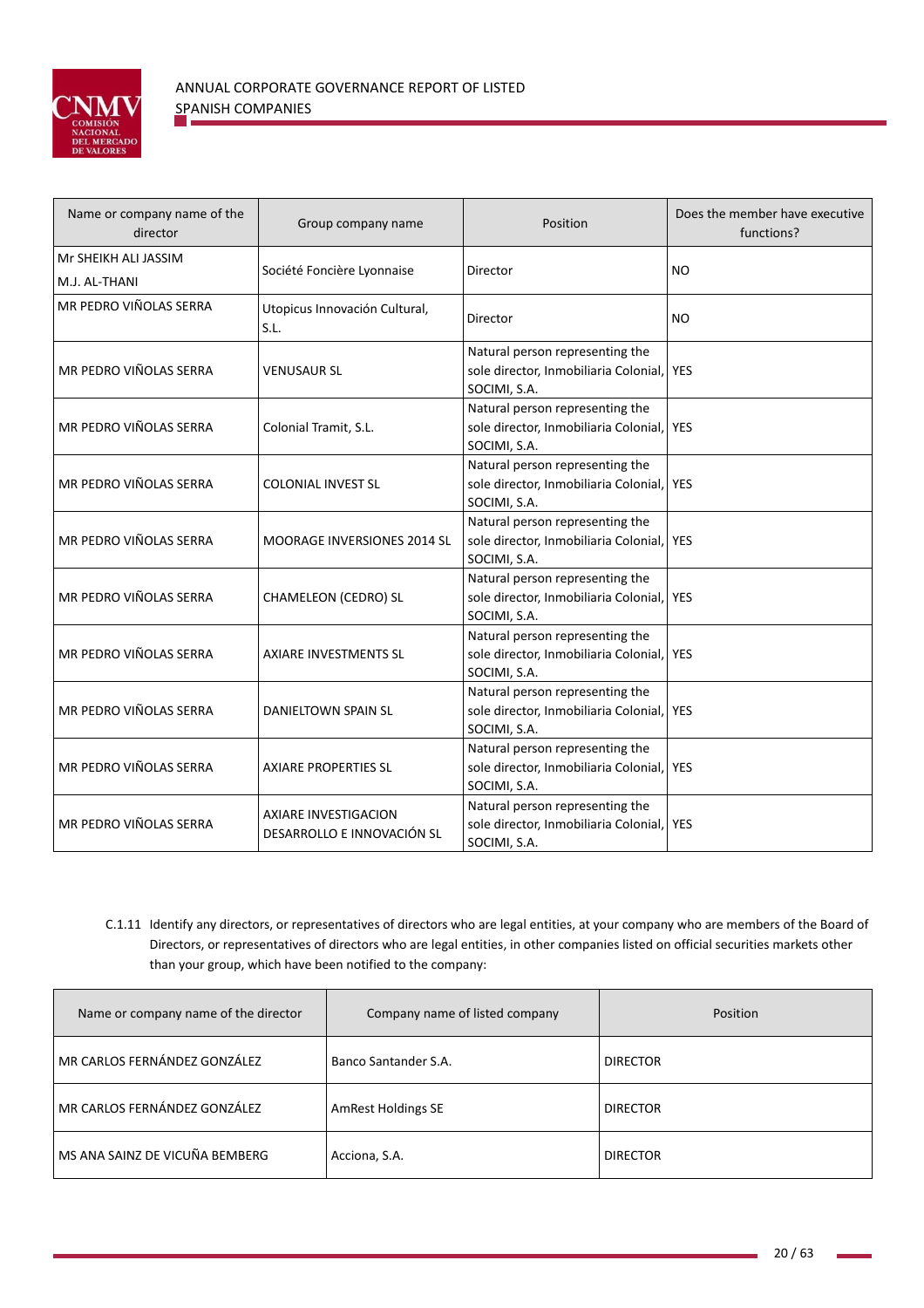

| l MS ANA SAINZ DE VICUÑA BEMBERG | Prosegur Cash, S.A. | <b>DIRECTOR</b> |
|----------------------------------|---------------------|-----------------|
| MR JUAN CARLOS GARCÍA CAÑIZARES  | Valorem, S.A.       | <b>DIRECTOR</b> |

C.1.12 Indicate and, explain where appropriate, whether the company has established rules on the maximum amount of company boards the company's directors may sit on, identifying, if any, where these rules are established:

|   | $[\checkmark]$ | Yes |
|---|----------------|-----|
| ſ |                | No  |

Explanation of the rules and identification of the document where they are established

The Board Regulations state that directors may not sit on more than 3 boards of other Spanish listed companies besides Colonial. The Board of Directors may dispense with this ban in exceptional circumstances. It should also be pointed out that Board Regulations establish, as part of the general duties of directors, that they must carry out their functions and meet the obligations imposed on them by law, the Company Bylaws and other internal regulations with the diligence of an orderly entrepreneur, in due consideration of the nature of the post and the functions assigned to them; their dedication must be appropriate at all times, and they must take the necessary measures for proper management and control of the Company.

C.1.13 Specify the amounts of the following items regarding the global remuneration of the Board of Directors:

| Remuneration accrued by the Board of Directors during the fiscal year (thousands of euros). | 7,289 |
|---------------------------------------------------------------------------------------------|-------|
| Amount of pension rights accumulated by the current directors (thousands of<br>euros).      | 535.  |
| Amount of pension rights accumulated by the current directors (thousands of<br>euros).      |       |

The remuneration accrued by the Board of Directors during the fiscal year matches the group's total remuneration.

# C.1.14 List any members of the senior management who are not also executive directors and state the total remuneration accrued by them during the year:

| Name or corporate name                                       | Position(s)               |       |  |
|--------------------------------------------------------------|---------------------------|-------|--|
| MR ALBERTO ALCOBER TEIXIDO                                   | <b>Business Manager</b>   |       |  |
| MR CARLOS ESCOSA FARGA                                       | <b>Internal Auditor</b>   |       |  |
| MS CARMINA GANYET CIRERA                                     | Corporate General Manager |       |  |
| Manager of Legal Counsel<br>MS NURIA OFERIL COLL             |                           |       |  |
| Total remuneration of senior management (thousands of euros) |                           | 3,005 |  |

As in section C.1.13 above, the figure includes the group's total remuneration of the senior management.

C.1.15 Indicate whether any amendments have been made to the Board regulations during the fiscal year:

|                        | Yes |
|------------------------|-----|
| $\lceil \sqrt{\rceil}$ | No  |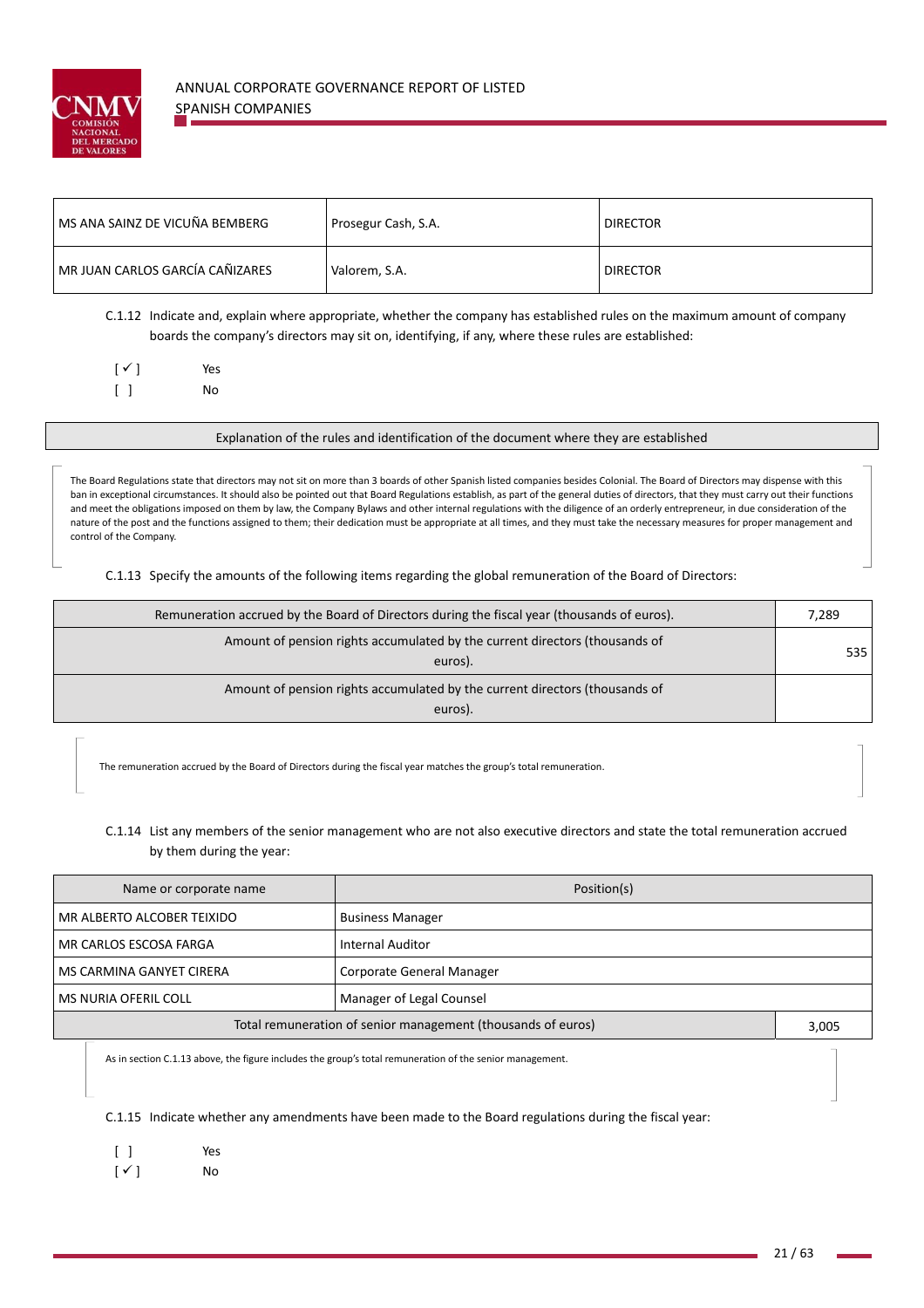

the contract of the contract of the contract of

C.1.16 Indicate the procedures for the selection, appointment, re‐election and removal of directors. Give details of the competent bodies, the formalities to be fulfilled and the criteria to be used in each of the procedures.

The procedures for selection, appointment and re-election of directors are governed by the Board Regulations and set out in the Selection Policy approved by the Board at the behest of the ARC. Pursuant to this selection policy, discrimination shall be avoided in the selection process, and the overruling principle is the evaluation of the merits and abilities of each of the candidates, while seeking in all cases the most qualified candidates. The directors are appointed by the General Meeting or, in the event of early vacancies, by the Board of Directors, exercising its power to co-opt. The ARC makes proposals for the appointment or re-election of independent directors. In all other cases, the Board is responsible for making proposals. Proposals must be accompanied by a supporting report from the Board that assesses the competence, experience and merits of the proposed candidates, which will be attached to the minutes of the General Meeting or the Board meeting. The proposal for the appointment or re‐election of any non-independent director should also be preceded by an ARC report. For the shareholders at the General Meeting to have the information required for the appointment of the directors, from the publication of the call notice and until the General Meeting is held, the Company must display on its corporate website a permanent publication of at least these details regarding the persons proposed for appointment, ratification or re-election as Board members: their identity, CV and category to which each belongs, and the aforementioned proposal and reports and the ARC explanatory report containing the findings of the analysis performed beforehand on the Board's needs. For legal entities, information should be included on the natural person designated for the permanent exercise of the functions of the post. The procedure to evaluate directors is also governed by the Board Regulations. In this regard, a plenary session of the Board shall evaluate, once a year, and adopt, where applicable, an action plan to correct any deficiencies identified in connection with: (i) the quality and efficiency of the Board of Directors; (ii) the operations and the composition of its Committees; (iii) the diversity of the composition and competences of the Board of Directors; (iv) the performance of the Chairman of the Board and the chief executive officer of the company; and (v) the performance and contribution of each director, paying particular attention to those who are in charge of the various Committees of the Board. The evaluation of the Chairman of the Board shall be directed by the Independent Lead Director. Regarding the removal of directors, Board Regulations stipulate that directors may be removed from office at any time by the shareholders at the General Meeting even if their removal is not on the agenda. In addition, directors must tender their resignation to the Board if the Board of Directors deems it appropriate subsequent to a report from the ARC in the cases specified in the Board Regulations, which are detailed in section C.1.21 below. The Board of Directors shall not propose the removal of any independent directors before the expiry of their office as set forth in the Company Bylaws, except where just cause is found by the Board, based on a report by the ARC. It will be understood that there is just cause when the director takes up a new post or takes on new duties that prevent him/her from devoting the necessary time to the performance of the duties associated with the directorship, when the director fails to carry out the duties inherent to his/her post or when the director is involved in circumstances which cause him/her to lose his/her independent status in accordance with the provisions of the legislation applicable. The removal of independent directors may also be proposed following a takeover bid, merger or similar corporate operation entailing changes in the Company's capital structure, when these changes have been propitiated by the proportionality criterion. Without prejudice to the foregoing, the Board Regulations stipulate that independent directors may not retain their status as such for a continuous period of more than 12 years. Also, the Board of Directors may propose the removal of other directors prior to expiry of the statutory period for which they were appointed for exceptional and justifiable reasons as approved by the board, subsequent to a report by the ARC. When, as a result of their resignation or for some other reason, directors leave their post before their term has expired, they shall explain the reasons in a letter submitted to all Board members, notwithstanding notification of the departure as a regulatory announcement, and reporting of the reason for the departure in the Annual Corporate Governance Report.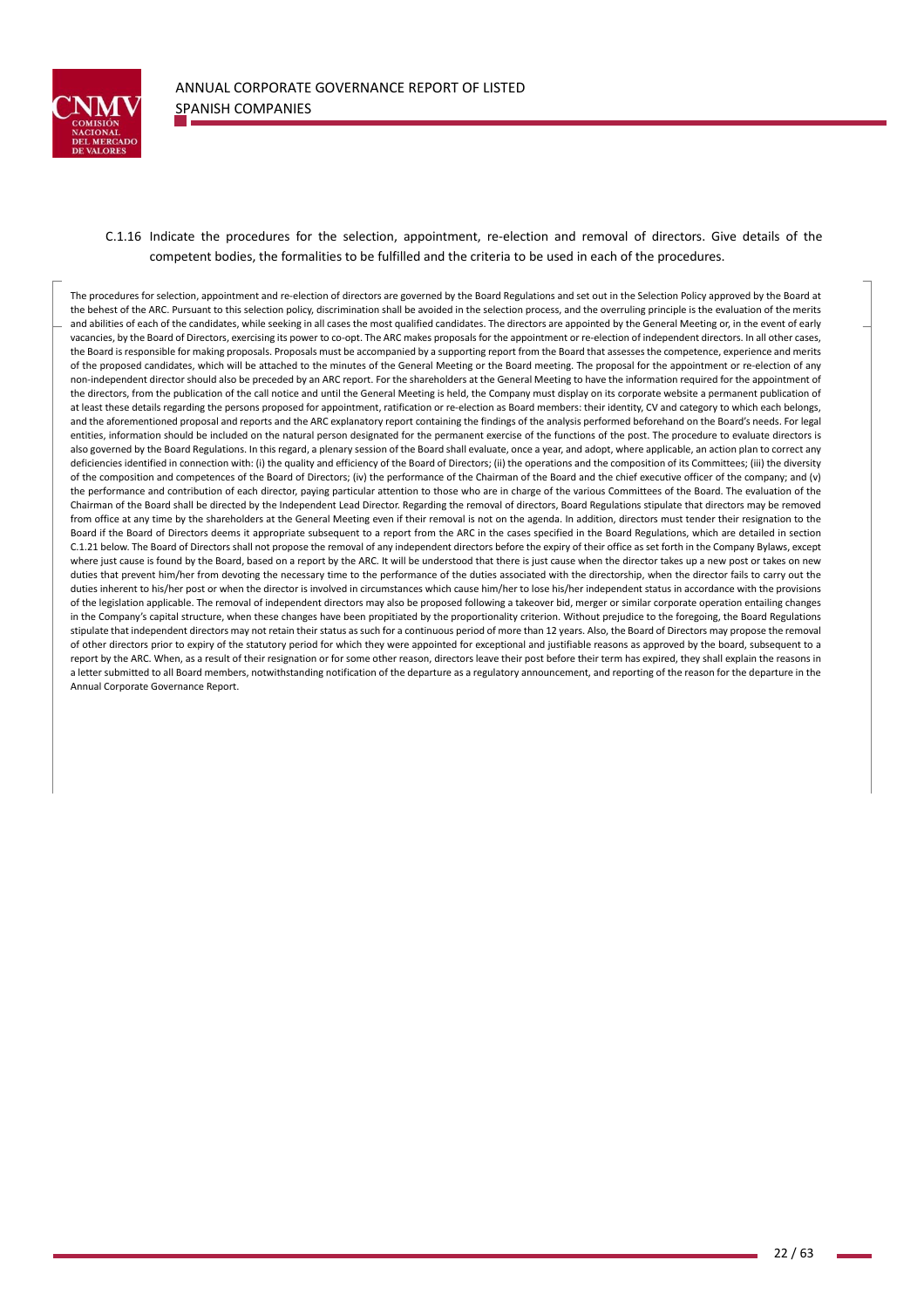

# C.1.17 Explain to what extent the annual evaluation of the Board has prompted significant changes in its internal organisation and the procedures applicable to its activities:

#### Description of changes

There were no changes because the self‐assessment was satisfactory.

Describe the assessment procedure and the areas assessed by the Board of Directors with the support, if any, of an external consultant, regarding the performance and composition of the Board and its committees and any other area or aspect that has been assessed.

### Description of the assessment procedure and areas assessed

The Board of Directors assessed its composition and competences, the operation and composition of committees and the performance of the Chairman, CEO, Independent Lead Director and the Secretary to the Board. In this regard, questionnaires were sent to all directors for these evaluations, covering various matters and collecting general recommendations for improvement. Once the responses were received, the ARC prepared the related reports assessing the Board of Directors, Chairman, CEO, Lead Independent Director, other Company directors and the Secretary to the Board, as well as its own composition, competences and operation, for submission to the Board. The ACC also prepared a report assessing its own composition, competences and functioning. The ARC hired the company Spencer Stuart as external consultant to help with the aforementioned assessments and the latter sent a report on the suitability of the procedure and methods used by Colonial for the assessments, as well as their conclusions on these. Following the assessment, the Board of Directors approved the assessment reports on the Board, its committees, the Chairman, the CEO, the Independent Lead Director and the Secretary, concluding that: (i) the Board of Directors has the proper composition and exercises the functions and competences assigned to it by the Company Bylaws and Board Regulations in an efficient manner, at all times prioritising the interest of the Company and maximising its economic value; (ii) the Executive Committee, the ARC and the Audit and Control Committee ("ACC") each have the proper composition, and they undertake and carry out in an efficient manner the competences assigned to them by the regulations applicable and by the Company's corporate documentation; (iii) the Chairman and the CEO, have carried out the functions entrusted to them in an satisfactory and appropriate manner; and (iv) the Independent Lead Director and the Secretary to the Board have discharged their functions effectively and diligently.

## C.1.18 Detail, as appropriate, for the years in which the assessment was supported by an external consultant, any business dealings that the consultant or any company in its group have with the Company or any company in its group.

Business dealings with the consultant (Spenser Stuart) have been as an external consultant in relation to the assessment of the Board of Directors, its committees, the Chairman of the Board and the CEO, the Independent Lead Director and the secretary to the Board and as external advisor on the remuneration policy of the Board of **Directors** 

C.1.19 Indicate the cases in which the directors must resign.

the contract of the contract of the contract of

Under the Board Regulations, directors must tender their resignation to the Board of Directors and resign if the latter deems it appropriate subsequent to a report from the ARC, in the following cases:

1. When they become subject to any incompatibility or prohibition established by law. 2. When they cease to discharge the executive functions associated with their appointment as directors or when the reasons for their appointment cease to exist. Specifically, proprietary directors shall tender their resignation when the shareholder they represent sells off the entire shareholding in Colonial or when the number of shares held requires a reduction in the number of proprietary directors. When, notwithstanding the foregoing paragraph, the Board of Directors considers that there are justified reasons for the director to remain in office, the impact that the new circumstances may have on the qualification of the director will be taken into account. 3. When they have been seriously reprimanded by the ARC for having infringed any of their duties as directors. 4. When their remaining as board member may adversely affect the operation of the Board or jeopardise the credit or reputation of the Company for any reason. In particular, the directors must inform the Board of any criminal proceedings in which they are an accused party and of the subsequent progress of the proceedings. In any event, if a director were prosecuted or had a court order issued against him or her initiating trial proceedings for any of the offences defined in the law, the Board shall examine the case as soon as practicable and, in view of the particular circumstances, decide whether or not he or she should remain in office, providing reasonable reasons therefor in the Annual Corporate Governance Report.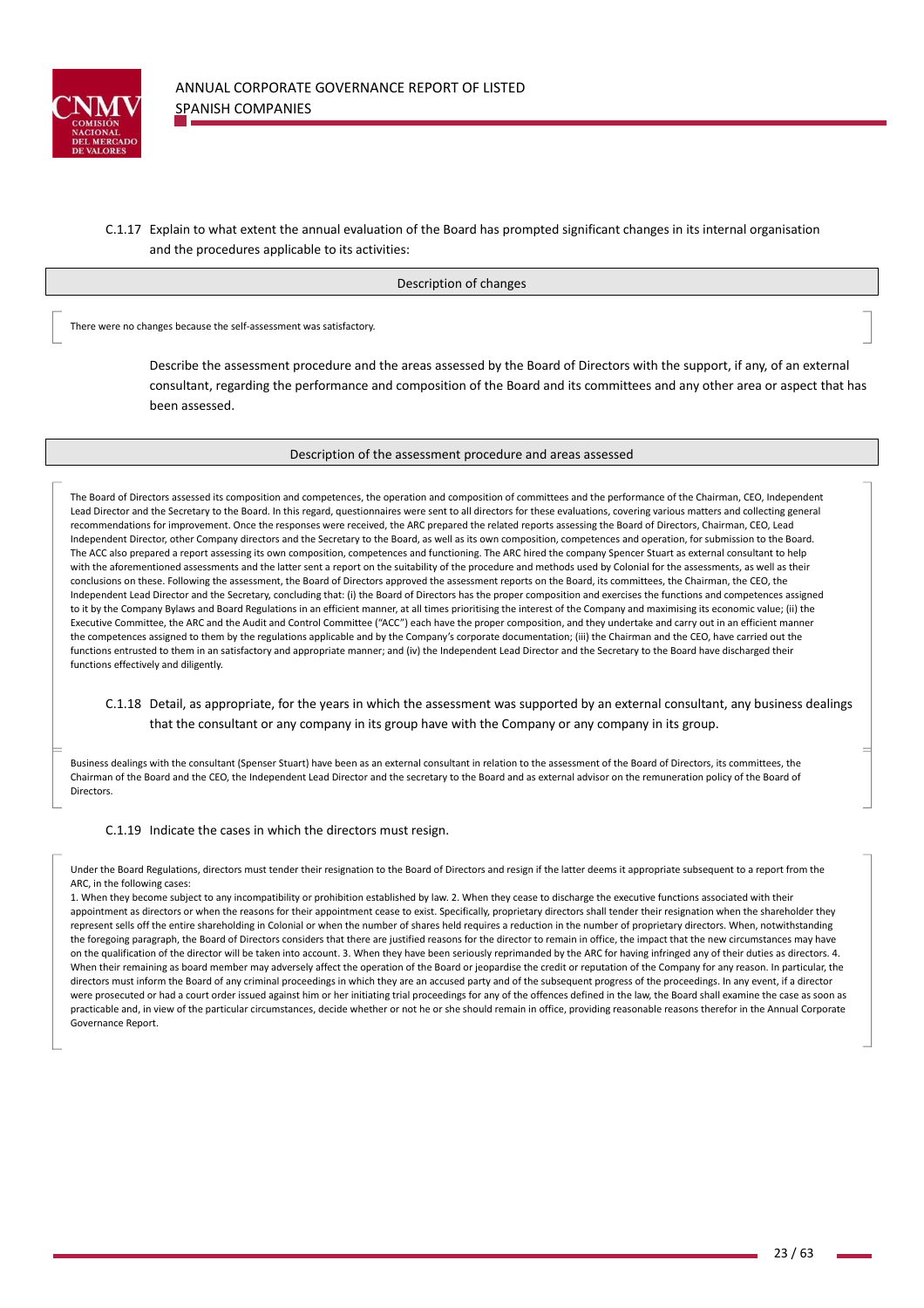

## C.1.20 Are qualified majorities other than those prescribed by law required for any type of decision?

|                             | Yes          |
|-----------------------------|--------------|
| $\mathsf{r}$ . $\mathsf{r}$ | <b>A</b> I – |

 $[\checkmark]$  No

If applicable, describe the differences.

- C.1.21 State whether there are any specific requirements, apart from those relating to the directors, to be appointed Chairman of the Board of Directors:
- [ ] Yes  $\lceil \checkmark \rceil$  No
- C.1.22 Indicate whether the Bylaws or the Board regulations set any age limit for directors:

| $\Box$       | Yes |
|--------------|-----|
| $[\sqrt{ }]$ | No  |

- C.1.23 Indicate whether the Bylaws or the Board regulations set a limited term of office or other stricter requirements for independent directors other than those established by the regulations:
- [ ] Yes  $\lceil \sqrt{} \rceil$  No
- C.1.24 Indicate whether the Bylaws or Board regulations stipulate specific rules to delegate votes on the Board of Directors to other directors, the procedures thereof and, in particular, the maximum number of proxy votes a director may hold. Also indicate whether there is any limit as to the categories in which it is possible to delegate votes, beyond the limits provided in law Briefly explain these rules, if any.

Pursuant to the Regulations of the Board of Directors, the powers of representation will be granted in writing and expressly for each meeting and only to another member of the Board. However, non-executive directors may only assign proxy to another non-executive director. Furthermore, the Regulations of the board of directors set forth that in the event of a proxy, directors should provide precise instructions to their proxy on the vote for or against the items on the agenda.

C.1.25 Indicate the number of Board meetings held during the fiscal year. Also state, if applicable, the number of occasions on which the Board met without its Chairman in attendance. Attendance shall also include proxies appointed with specific instructions.

| Number of Board meetings                                 |  |
|----------------------------------------------------------|--|
| Number of Board meetings not attended<br>by the Chairman |  |

Indicate the number of meetings held by the Independent Lead Director with the other directors without the attendance, in person or by proxy, of an executive Director:

| Number of meetings |  |
|--------------------|--|
|                    |  |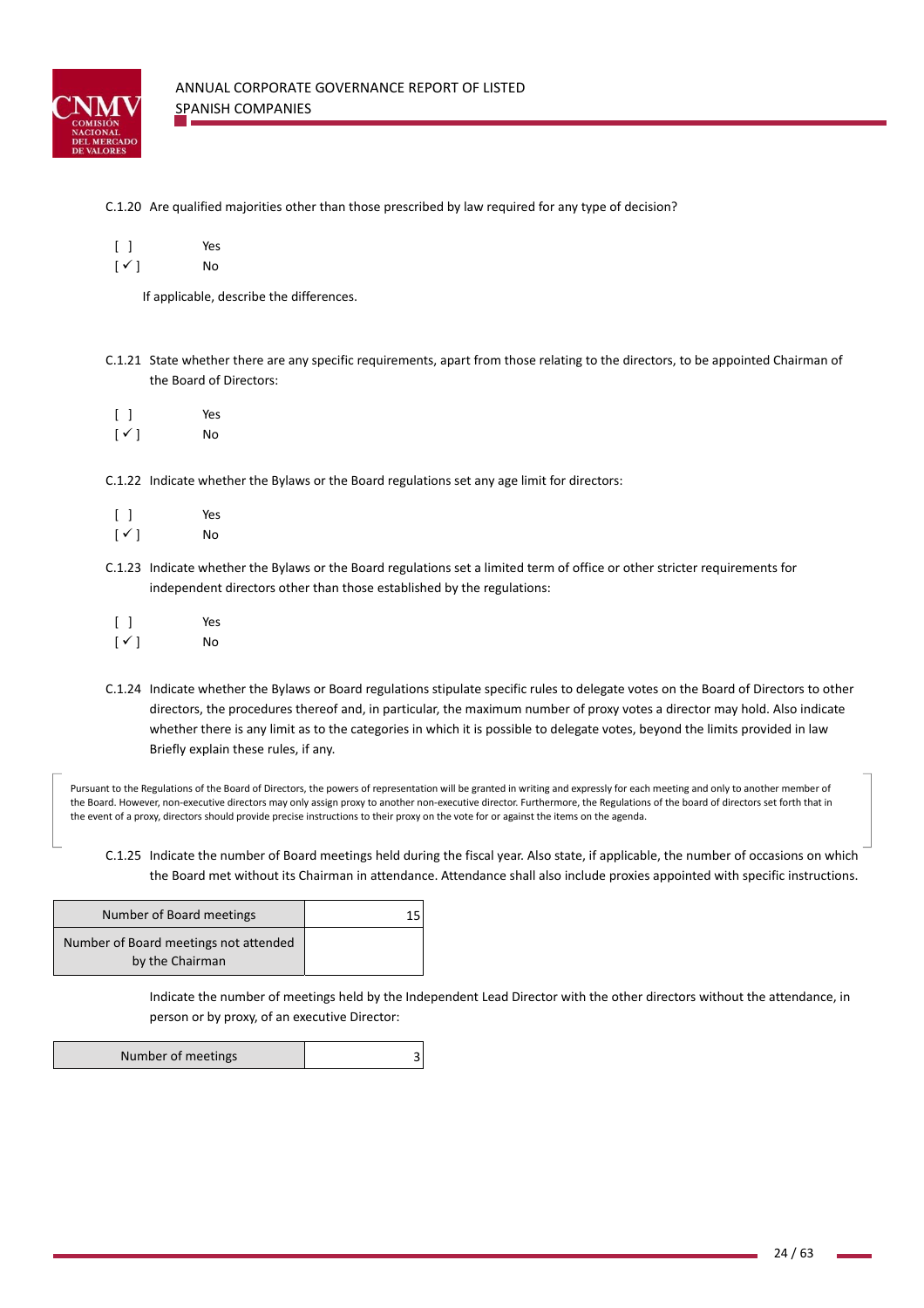

# Indicate the number of meetings of the various board committees held during the fiscal year:

| Number of meetings of the Appointments<br>and Remuneration Committee |  |
|----------------------------------------------------------------------|--|
| Number of meetings of the Executive<br>Committee                     |  |
| Number of meetings of the Audit and<br><b>Control Committee</b>      |  |

C.1.26 Indicate the number of meetings held by the Board of Directors during the fiscal year and the attendance data of its members:

| Number of meetings where at least 80%<br>of directors attended in person                                                              | 15     |
|---------------------------------------------------------------------------------------------------------------------------------------|--------|
| % of attendance in person out of the total<br>votes during the fiscal year                                                            | 94.34  |
| Number of meetings with attendance in<br>person, or by proxy with precise<br>instructions, of all the directors                       | 15     |
| % of votes cast with attendance in person,<br>or by proxy with precise instructions, out<br>of the total votes during the fiscal year | 100.00 |

C.1.27 Indicate whether the consolidated and individual annual financial statements submitted to the Board for their preparation are certified beforehand:

 $[\checkmark]$  Yes [ ] No

Identify, where applicable, the person(s) who certified the Company's individual and consolidated annual financial statements to be prepared by the Board:

| <b>Name</b>                    | Positio                  |
|--------------------------------|--------------------------|
|                                |                          |
| <b>MS ANGELS ARDERIU IBARS</b> | <b>Financial Manager</b> |

C.1.28 Explain the mechanisms, if any, established by the Board of Directors to prevent the individual and consolidated financial statements prepared by it from being submitted to the General Meeting with reservations in the audit report.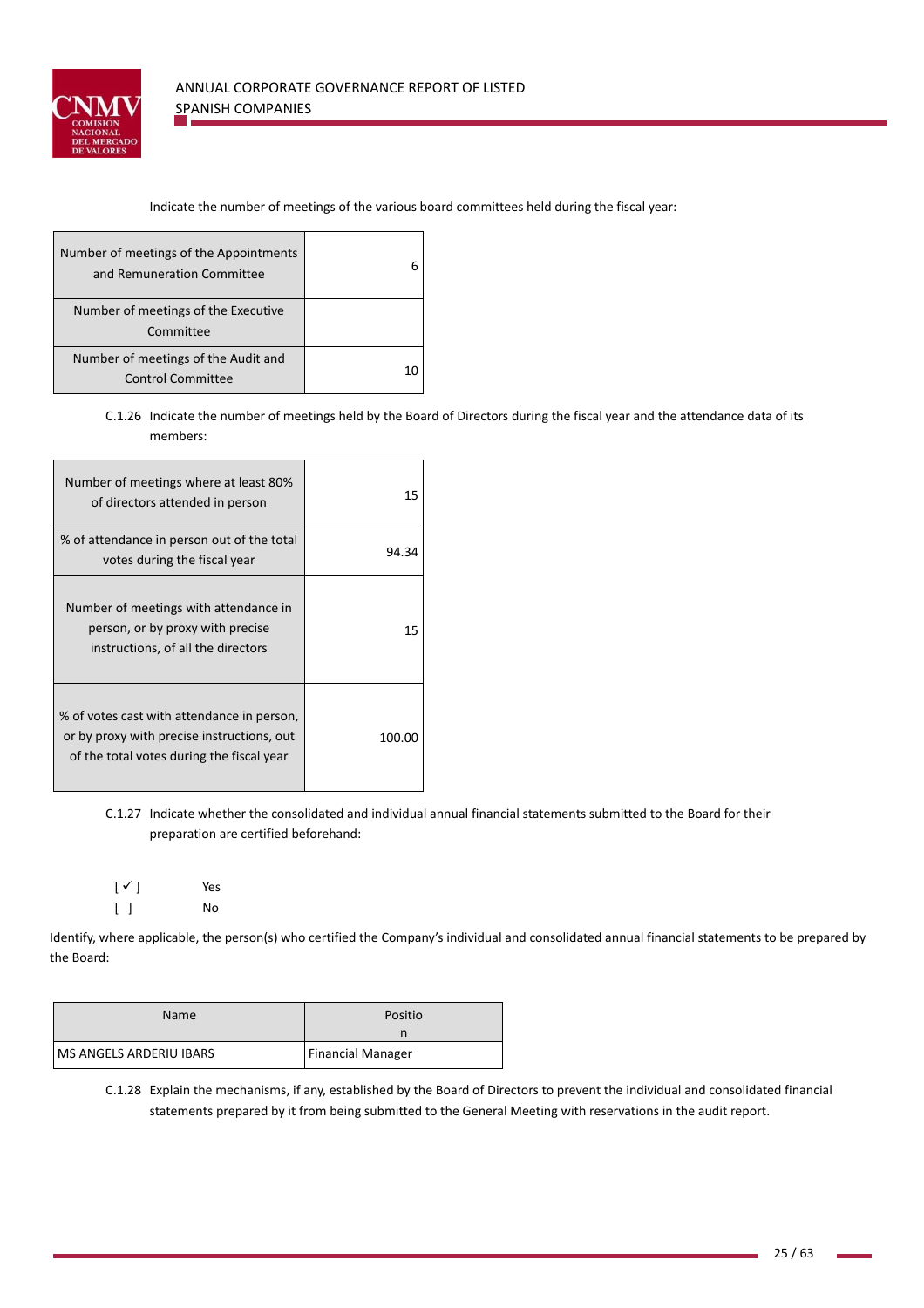

The Board Regulations stipulate that the ACC will ensure that the Board of Directors submits the financial statements to the General Meeting of Shareholders without limitations or reservations in the audit report. In any exceptional cases where these reservations exist, the Chairman of the Audit and Control Committee and, in exceptional circumstances, the auditors shall give a clear account of the contents and scope of these limitations or reservations to the shareholders. In any case, based on the functions granted to it in this regard by Board Regulations, the Audit and Control Committee constantly monitors the process of preparing the individual and consolidated financial statements to prevent them from being prepared with reservations in the audit report.

C.1.29 Is the secretary to the Board a director?

|                        | Yes |
|------------------------|-----|
| $\lceil \sqrt{\rceil}$ | No  |

If the secretary is not a director, complete the following table:

| Name or company name of the secretary | Representative |
|---------------------------------------|----------------|
| MR FRANCISCO PALÁ LAGUNA              |                |

# C.1.30 Indicate the specific methods established by the company to protect the independence of the external auditors, as well as the methods, if any, employed to protect the independence of the financial analysis, of investment banks and of credit rating agencies, including how the legal provisions have been effectively implemented.

Among the obligations of the ACC is to preserve the independence of the external auditor in the performance of its duties. Furthermore, the ACC will: (i) should the external auditor resign, examine the circumstances that led to such resignation; (ii) ensure that the external auditor's compensation for his/her work does not compromise his/her integrity or independence; (iii) supervise that the Company reports as a regulatory announcement to the Spanish Securities Market Commission (CNMV) the change of auditor alongside a statement on the likeliness of a disagreement on the contents with the outgoing auditor; and (iv) ensure that the Company and the external auditor adhere to the current regulations on the provision of non-audit services as well as the limits on the auditor's business concentration and, in general, all the other rules on auditor independence. It is also a function of the ACC to establish the necessary relations with the external auditor in order to receive information on any matters that might jeopardise the auditors' independence, for examination by the Committee, any other matters related to the accounts audit process and, when appropriate, to authorise non-prohibited services on the terms provided in current legislation relating to independence and to communicate with the auditors as provided for in the financial audit legislation and auditing standards. In any case, each year the external auditors shall be required to furnish a statement of their independence with respect to the Company or entities related directly or indirectly thereto, as well as detailed and separate information on any manner of additional services of any kind provided and the related fees received from these entities by the external auditor or entities related thereto in accordance with the governing accounts audits. The ACC shall also issue, prior to the audit report, an annual report expressing an opinion on whether the independence of the auditors or audit companies has been compromised. This report shall, in any case, contain the evaluation of the provision of each and every additional service referred to in the preceding section, considered individually and as a whole, other than legal audit services in relation to the rules on independence or in accordance with the audit regulations.

Additionally, the ACC has an authorisation procedure of the external auditor's services other than the prohibited ones. Furthermore, the Board of Directors, at its meeting of 22 February 2018, approved the Audit and Control Committee Regulations in line with the Technical Guide 3/2017 on audit committees for public interest entities of the CNMV of 27 June 2017, which established the procedure and specific criteria that define the Committee's activity to preserve, among other things, the independence of external auditors.

C.1.31 Indicate whether the company changed its external auditors during the fiscal year. Where appropriate, identify the incoming and outgoing auditors:

|                          | Yes |
|--------------------------|-----|
| $\lceil \sqrt{ } \rceil$ | No  |

C.1.32 Indicate whether the audit firm performs other non-audit work for the company and/or its group, and if so, state the amount of fees received for such work and the percentage they represent of the fees billed to the company and/or its group:

| ſ   | Yes |
|-----|-----|
| […] | No  |

|                                         | Company | Group companies | Total |
|-----------------------------------------|---------|-----------------|-------|
| Amount of fees for other non-audit work | 151     | 25              | 176   |
| (thousands of euros)                    |         |                 |       |
| Amount of fees for other non-audit      | 36.47   | 7.30            | 23.28 |
| work/Amount of audit work (in %)        |         |                 |       |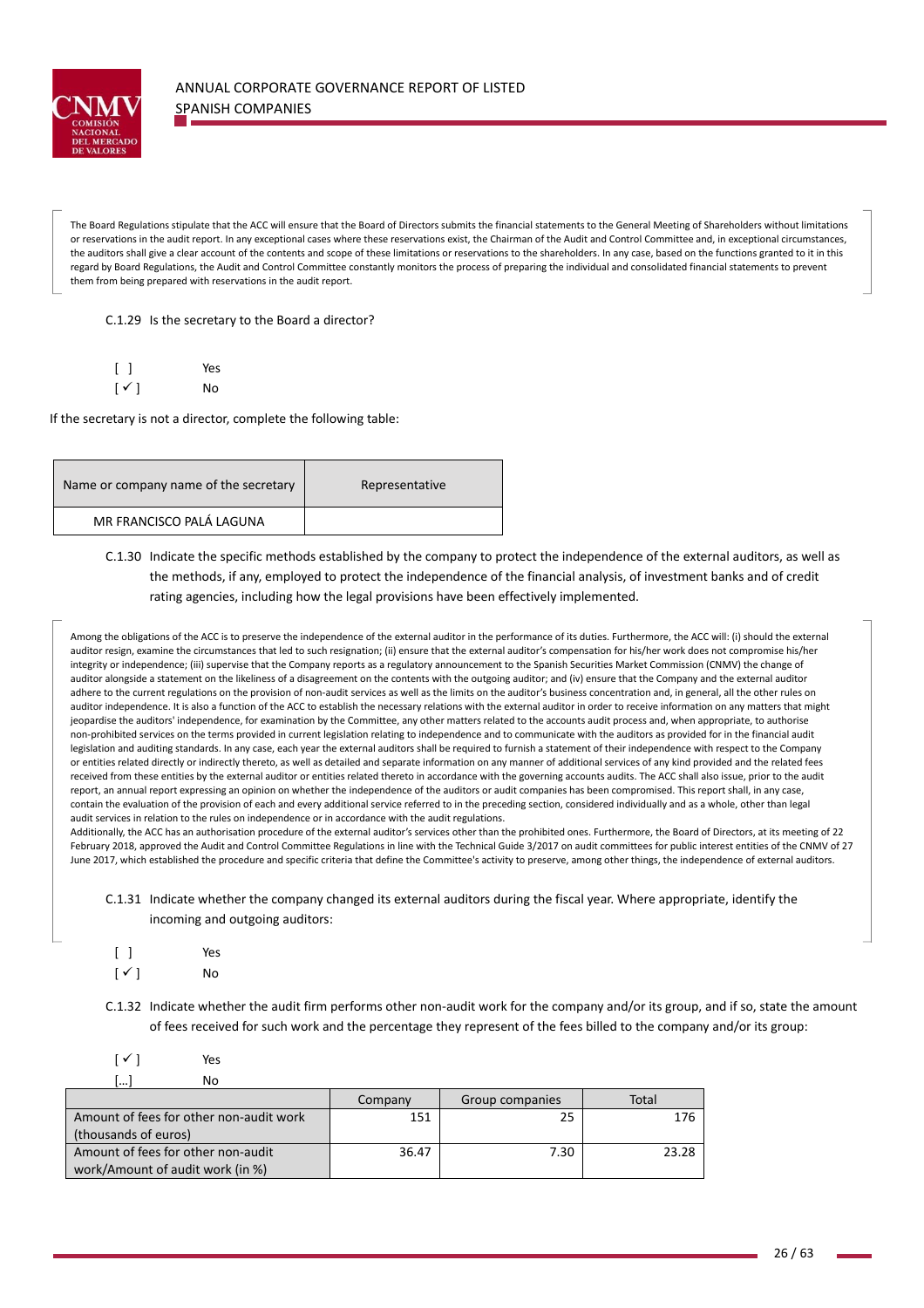

C.1.33 Indicate whether the audit report for the annual financial statements of the previous fiscal year included any reservations or qualifications. Indicate the reasons given by the Chairman of the audit committee to the shareholders of the General Meeting to explain the contents and scope of the reservations or qualifications.

|  | Yes |
|--|-----|
|--|-----|

 $\lceil \checkmark \rceil$  No

C.1.34 Indicate the number of consecutive years that the current audit firm has been auditing the Company's individual and/or consolidated annual financial statements. Likewise, indicate for how many years the current firm has been auditing the annual financial statements as a percentage of the total number of years over which the financial statements have been audited:

|                                                                                                                            | Individual | Consolidated |
|----------------------------------------------------------------------------------------------------------------------------|------------|--------------|
| Number of consecutive years                                                                                                |            |              |
|                                                                                                                            |            |              |
|                                                                                                                            | Individual | Consolidated |
| Number of years audited by the current<br>audit firm/number of years the company<br>or its group has been audited (as a %) | 5.00       | 5.00         |

- C.1.35 Indicate whether there is a procedure for the directors to be able to receive the necessary information to prepare for meetings of the management bodies sufficiently in advance, and if so, give details:
- $[\checkmark]$  Yes [ ] No

# Detail of the procedure

In accordance with Board Regulations, the Chairman, aided by the Secretary to the Board, must ensure that the directors have, in advance and with sufficient notice, the necessary information for the deliberation and adoption of resolutions on the matters to be dealt with at each meeting, unless the Board of Directors has been constituted or has been exceptionally convened by reasons of urgency. Likewise, any director may, upon request to the Chairman, CEO or Secretary to the Board, request and examine the books, registers, documents and other background information of the company's operations, and may also obtain supplementary information of the interlocutors as deemed appropriate. Finally, the Company will establish the appropriate channels for directors to obtain the necessary advice for the performance of their duties including, if circumstances so require, advice at the expense of the Company. In this regard, in view of the functions of the Board Chairman, the directors shall send the Chairman requests for external assistance when they deem this necessary. The Chairman is responsible for duly transmitting this request to external advisers. Furthermore, the Regulations of the Board of Directors stipulate that the committees may resort to external advice when deemed necessary for their roles, following the same procedure as set forth above.

C.1.36 Indicate and, where appropriate, give details of whether the company has established rules obliging directors to report and, where applicable, resign in any circumstances that might jeopardise the company's credit or reputation:

| $[\checkmark]$ | Yes |
|----------------|-----|
|                | No  |

## Detail of the procedure

Board Regulations stipulate that directors must tender their resignation to the Board of Directors and resign if the latter deems it appropriate subsequent to a report from the ARC when their continuation as a Board member may adversely affect the operation of the Board or jeopardise the credit or reputation of the Company for any reason. In particular, the directors must inform the Board of any criminal proceedings in which they are an accused party and of the subsequent progress of the proceedings. In any event, if a director were prosecuted or had a court order issued against him or her initiating trial proceedings for any of the offences defined in the law, the Board shall examine the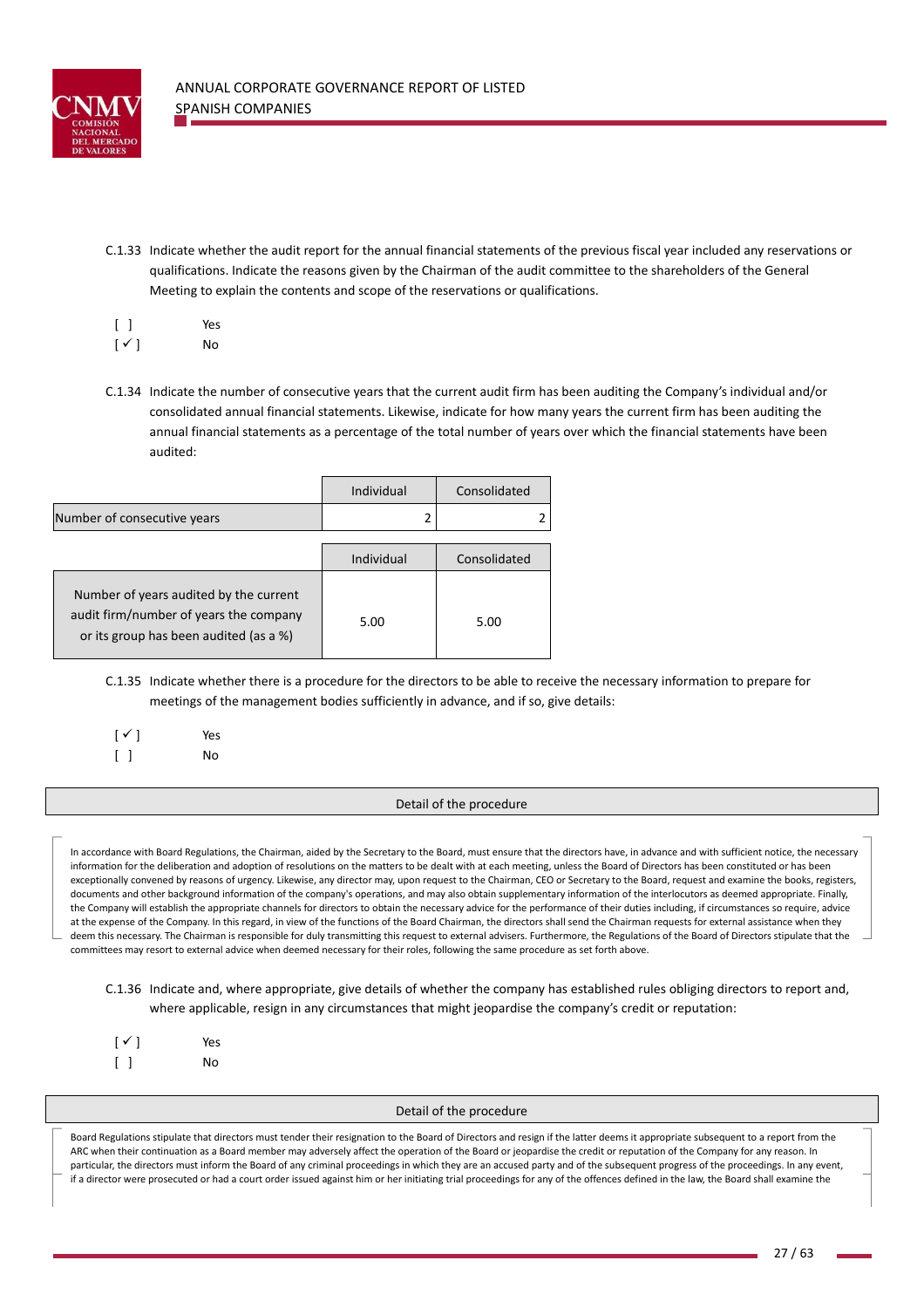

case as soon as practicable and, in view of the particular circumstances, decide whether or not he or she should remain in office, providing reasonable reasons therefor in the Annual Corporate Governance Report.

C.1.37 Indicate whether any of the members of the Board of Directors have informed the company of any indictments or the commencement of oral proceedings against him/her for any of the offences specified in Article 213 of the Spanish Limited Liability Companies Law:

|                           |   | Yes |
|---------------------------|---|-----|
| $\overline{\mathfrak{l}}$ | ✓ | No  |

C.1.38 Detail any significant agreements entered into by the company which will come into force, are amended or terminated in the event of a change of control of the company following a takeover bid and the effects thereof.

Colonial has subscribed two syndicated loans for a total amount of 875 million euros, which provide for early maturity in the event of a change of control.

On 14 November2018, Colonial took out a bilateral loan of 50 million euros, which also provides for early maturity should there be a change of control.

 As a result of the merger with Axiare Patrimonio Real Estate, SOCIMI, S.A., the company subrogated in several bilateral loans, the outstanding amount of which at 31 December2018 was 206 million euros, subject to the change of control clause.

On the other hand, in the case of fixed-income issues under the Euro Medium Term Note ("EMTN") "non-equity" issuance programme, the bonds are expected to mature early, at the option of the bondholder, in the event of a change of control leading to the loss of the "Investment Grade" rating. The total amount of issues under the EMTN Programme amounts to 2,600 million euros.

C.1.39 Identify, separately when referring to directors and aggregated when referring to all other cases and provide detailed information on agreements between the company and its officers, executives and employees that provide for indemnities or guarantee or golden parachute clauses in the event of resignation, unfair dismissal or termination of the contractual relationship as a result of a takeover bid or other operations.

| Number of beneficiaries                                      | 3                                                                                                                                                                                                                                                                                                                                                                                                                                                                                                                                                                                                                                                                                                                                                                                                                                                                                                                                                                                                                                                                                                                                                                                                                                                                                                                                                                                                                                                                                                                                                                                                                                                                                                                                                                                                              |
|--------------------------------------------------------------|----------------------------------------------------------------------------------------------------------------------------------------------------------------------------------------------------------------------------------------------------------------------------------------------------------------------------------------------------------------------------------------------------------------------------------------------------------------------------------------------------------------------------------------------------------------------------------------------------------------------------------------------------------------------------------------------------------------------------------------------------------------------------------------------------------------------------------------------------------------------------------------------------------------------------------------------------------------------------------------------------------------------------------------------------------------------------------------------------------------------------------------------------------------------------------------------------------------------------------------------------------------------------------------------------------------------------------------------------------------------------------------------------------------------------------------------------------------------------------------------------------------------------------------------------------------------------------------------------------------------------------------------------------------------------------------------------------------------------------------------------------------------------------------------------------------|
| Type of beneficiary                                          | Description of the agreement                                                                                                                                                                                                                                                                                                                                                                                                                                                                                                                                                                                                                                                                                                                                                                                                                                                                                                                                                                                                                                                                                                                                                                                                                                                                                                                                                                                                                                                                                                                                                                                                                                                                                                                                                                                   |
| Chairman of the Board, CEO and Corporate General<br>Manager. | Executive Directors will receive, in accordance with their relevant service<br>agreement approved by the Board of Directors, a payout as compensation for<br>an unjustified dismissal or non-renewal of their office, or a material reduction of<br>their respective functions. They will also be entitled to it (i) in the event of a<br>waiver or resignation from their position due to a change of control at the<br>Company or significant change in the composition of the Board of Directors and<br>(ii) in the event of amendment of the terms and conditions agreed in their<br>employment contracts without their consent, among other scenarios<br>established by the Board of Directors. Said compensation consists of, (a) in<br>relation to the Chairman, a gross amount equivalent to two years' fixed and<br>variable remuneration, with a minimum of $£1,650,000$ , and (b), in relation to<br>the CEO, a gross amount equivalent to two years' fixed and variable<br>remuneration, with a minimum of $\epsilon$ 1,920,000. The amounts shown are<br>automatically renewed on an annual basis by applying the CPI or any another<br>official benchmark that may ultimately replace it. In the case of the Corporate<br>General Manager, the guarantee or golden parachute clause triggered in the<br>event of termination under certain circumstances or change of control gives rise<br>to compensation for termination of functions for an amount equal to 3 years'<br>salary. There is also a Long-Term Incentive Plan (LTIP) approved by the General<br>Meeting that entails the allocation of ordinary shares in the Company<br>conditioned to meeting certain criteria each year. The beneficiaries of the plan<br>are the Chairman of the Board, the CEO and the members of Colonial's |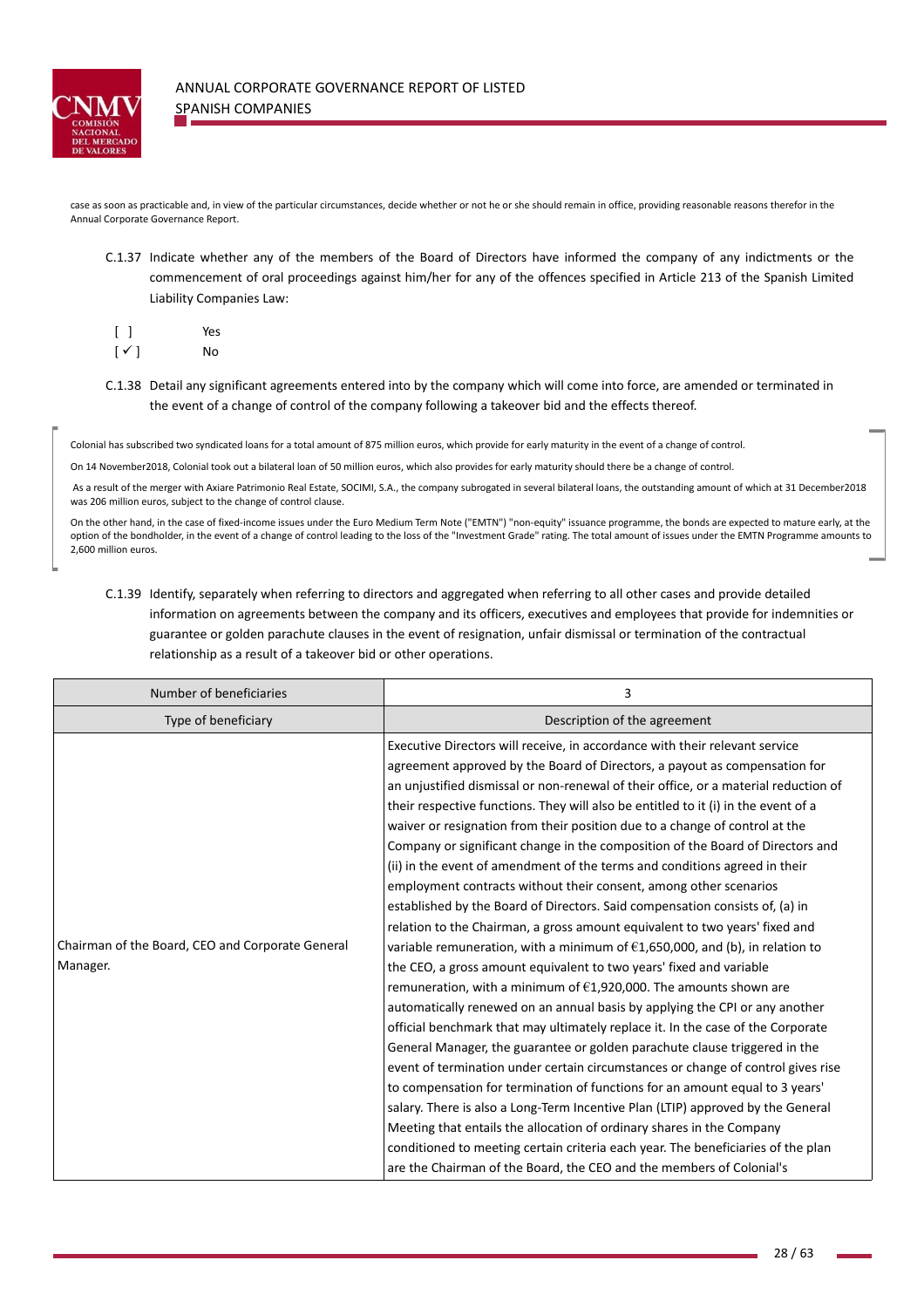

| Management Committee, which includes the Corporate General Manager. The               |
|---------------------------------------------------------------------------------------|
| Plan provides that the Board of Directors shall agree early settlement of the         |
| Plan and the award of a maximum number of outstanding shares to each                  |
| beneficiary if a "substantial liquidity event" occurs. "Substantial liquidity events" |
| shall occur (i) when a takeover bid is authorised to acquire all Colonial's share     |
| capital, or (ii) when refinancing of all Colonial's debt is authorised. In the latter |
| case, early settlement of the Plan is subject to the ARC's ratification. If, during   |
| the term of the Plan, the Chairman or CEO were unfairly dismissed, the General        |
| Meeting did not extend their term or they were dismissed from their positions         |
| without just cause, they shall be entitled to an early settlement of the Plan and     |
| to the delivery of the maximum number of shares outstanding in the years              |
| remaining until the end of the Plan. Beneficiaries shall lose their right to the      |
| delivery of shares in the event of justified dismissal, termination for cause or if   |
|                                                                                       |
| they resign on their own initiative, and in case of breach of contract in respect     |
| of confidentiality, non-solicitation of services or competition. In these cases, the  |
| beneficiaries will lose any rights to shares that have been granted.                  |
|                                                                                       |

Indicate whether, beyond the assumptions foreseen by the regulations, these agreements must be reported to and/or authorised by the governing bodies of the company or its group. If this is the case, specify the procedures, assumptions foreseen and nature of the bodies in charge of their approval or their communication:

|                                                    | <b>Board of Directors</b> | <b>General Meeting</b> |
|----------------------------------------------------|---------------------------|------------------------|
| Body which authorises the clauses                  |                           |                        |
|                                                    |                           |                        |
|                                                    | Yes                       | <b>No</b>              |
| Is the General Meeting informed of the<br>clauses? |                           | v                      |

# C.2. Board Committees

C.2.1 Give details of all board committees, their members and the proportion of executive, proprietary, independent and other external directors that form them:

| Appointments and Remuneration Committee |          |             |  |
|-----------------------------------------|----------|-------------|--|
| Position<br>Name<br>Category            |          |             |  |
| MR CARLOS FERNÁNDEZ-LERGA GARRALDA      | CHAIRMAN | Independent |  |

| Appointments and Remuneration Committee |               |             |  |
|-----------------------------------------|---------------|-------------|--|
| Position<br><b>Name</b><br>Category     |               |             |  |
| MR JAVIER IGLESIAS DE USSEL ORDÍS       | MEMBER        | Independent |  |
| MR LUIS MALUQUER TREPAT                 | MEMBER        | Independent |  |
| MR JUAN CARLOS GARCÍA CAÑIZARES         | <b>MEMBER</b> | Proprietary |  |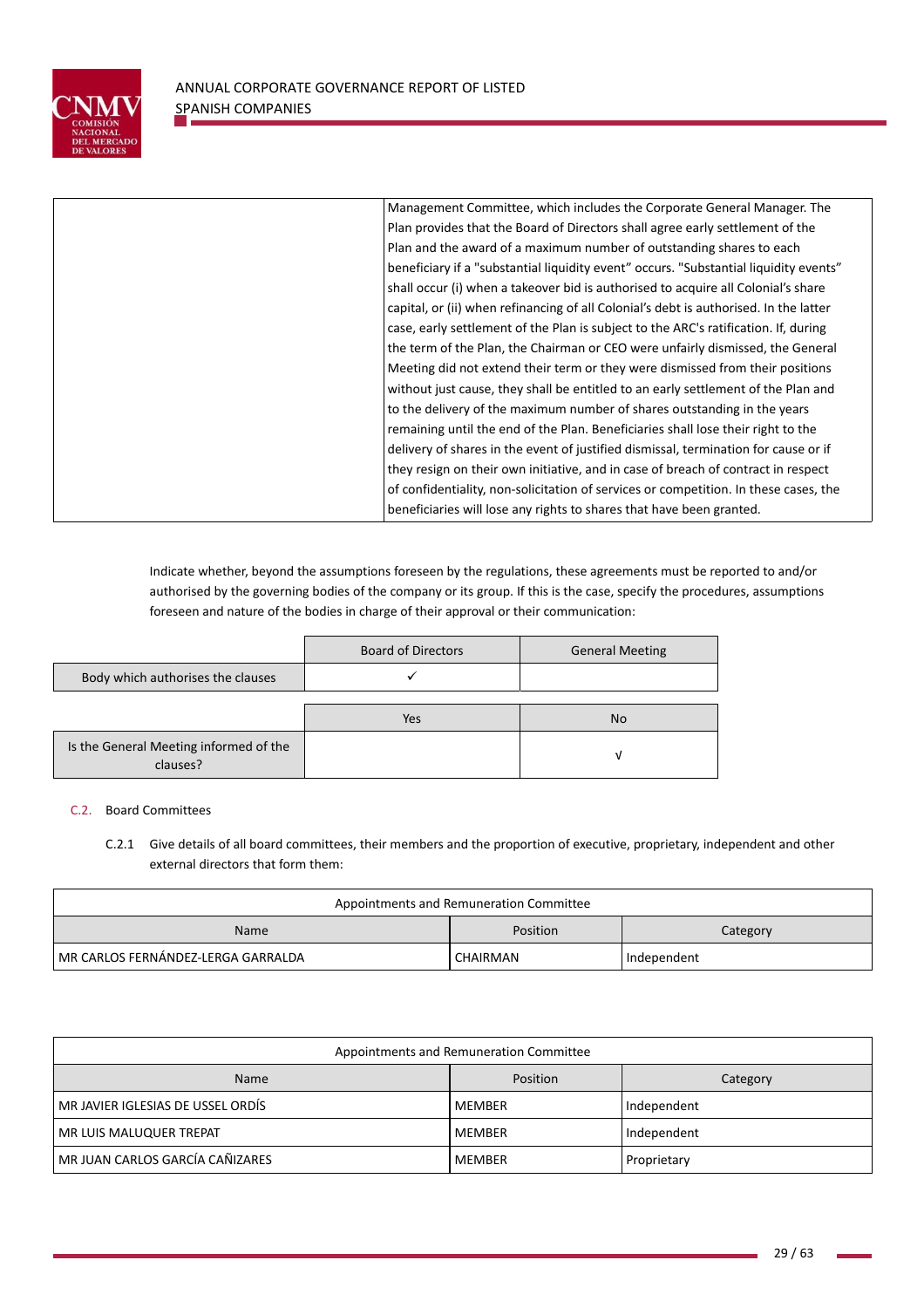

| MR ADNANE MOUSANNIF           |       | <b>MEMBER</b> | Proprietary |  |
|-------------------------------|-------|---------------|-------------|--|
|                               |       |               |             |  |
| % of executive directors      | 0.00  |               |             |  |
| % of proprietary directors    | 40.00 |               |             |  |
| % of independent directors    | 60.00 |               |             |  |
| % of other external directors | 0.00  |               |             |  |
|                               |       |               |             |  |

Explain the functions conferred to this Committee and describe the procedures and rules of its organisation and operation. For each of these functions, indicate the more relevant actions during the fiscal year and how it effectively carried out each of the functions conferred to it by Law or Bylaws or other corporate agreements.

The ARC comprises a minimum of 3 and a maximum of 8 directors, all of which must be non-executive directors, appointed by the Board. The ARC shall appoint from among its members (i) a chairman, who, in any case, shall be an independent director, and (ii) a secretary, or it may designate the Secretary to the Board. The ARC may appoint a Vice President, who shall also be an independent director. The members of the ARC shall leave office when they cease to be directors or when the Board so resolves. The ARC shall have the following functions, among others: 1. Evaluate the skills, knowledge and experience required on the Board, define the roles and capabilities required of the candidates and decide on the time and dedication necessary for them to effectively discharge their duties. 2. Establish a target representation rate for the less represented gender on the Board, laying down guidelines to achieve it. 3. Make appointment proposals to the Board of independent Directors to be co-opted or, if applicable, for submission to a decision by the shareholders at the General Meeting, and proposals for re-election and removal thereof by the General Meeting. 4. Report on proposals for appointment of other Directors to be co-opted or, if applicable, for submission to a decision by the shareholders at the General Meeting, and proposals for re-election and removal of those directors by the General Meeting. 5. Report the proposals for the appointment and removal of senior officers and the basic conditions of their contracts. 6. Examine and organise the succession of the Board Chairman and of the CEO of the Company and, where applicable, make recommendations to the Board to ensure a well-planned and orderly succession. 7. Make recommendations to the Board on remuneration policy for directors and general managers or other members of senior management reporting directly to the Board, for executive committees or the CEO, and for individual remuneration and other contractual conditions of Executive Directors and ensure compliance with this policy. The ARC meets whenever requested by at least 2 of its members or as resolved by its Chairman, who is responsible for calling meetings. The call notice shall be valid provided it is sent by any means that allows acknowledgement of its receipt. The ARC shall be considered validly constituted when a majority of its members are present in person or by proxy. Its resolutions shall be adopted by a majority of those present in person or by proxy, and the Chairman will have the casting vote in the event of a tie. Proxy shall be conferred in writing, expressly for each meeting, and only in favour of another member of the ARC. Members of the ARC will not take part in deliberating or voting the resolutions or decisions if they, or their related party, have a direct or indirect conflict of interest. Minutes are taken of the ACC meetings and are made available to all the Board members. In this regard, in 2018, the Committee carried out the following functions: i) Coordinated and submitted to the Board reports on the assessment of the Board of Directors, of the Committee and the performance of the Chairman of the Board, the CEO, the Independent Lead Director and the Secretary to the Board, supported by the advice from Spencer Stuart; ii) Ensured compliance with the remuneration policy established by the Company and, in particular, proposed to the Board of Directors the variable remuneration to be paid to the Chairman and the CEO; iii) Analysed the targets that condition the variable remuneration of the Management Committee for 2018; iv) Reported about the impact of the business digitalisation and the Company's culture; v) Analysed the qualifications of the members of the Board of Directors; vi) Reported in favour and proposed to the Board of Directors the approval of the Annual Report on Directors' Remuneration; vii) Proposed, depending on the performance of the parameters, the number of shares to be allocated to the beneficiaries within the framework of the LTIP adopted at the General Meeting of Shareholders on 21 January 2014; ix) Proposed to the Board of Directors the motion to set the number of Board members at 11 to be put to vote at the General Meeting; x) Presented the Board of Directors with a positive report on the appointments and re‐election of the directors; xi) Proposed the re‐election of the independent Directors; xii) Approve, to then be put to vote before the Board of Directors, a proposal of the succession plan for the Chairman of the Board of Directors and the CEO; and xiii) Reported to the Committee members about the performance of the Corporate Governance Unit.

| <b>Executive Committee</b>         |                 |             |
|------------------------------------|-----------------|-------------|
| Name                               | Position        | Category    |
| MR CARLOS FERNÁNDEZ GONZÁLEZ       | <b>MEMBER</b>   | Proprietary |
| MR CARLOS FERNÁNDEZ-LERGA GARRALDA | <b>MEMBER</b>   | Independent |
| MR PEDRO VIÑOLAS SERRA             | <b>MEMBER</b>   | Executive   |
| MR JUAN JOSÉ BRUGERA CLAVERO       | <b>CHAIRMAN</b> | Executive   |
| MR JUAN CARLOS GARCÍA CAÑIZARES    | <b>MEMBER</b>   | Proprietary |
| MR ADNANE MOUSANNIF                | <b>MEMBER</b>   | Proprietary |
|                                    |                 |             |

| % of executive directors   | 33.33 |
|----------------------------|-------|
| % of proprietary directors | 50.00 |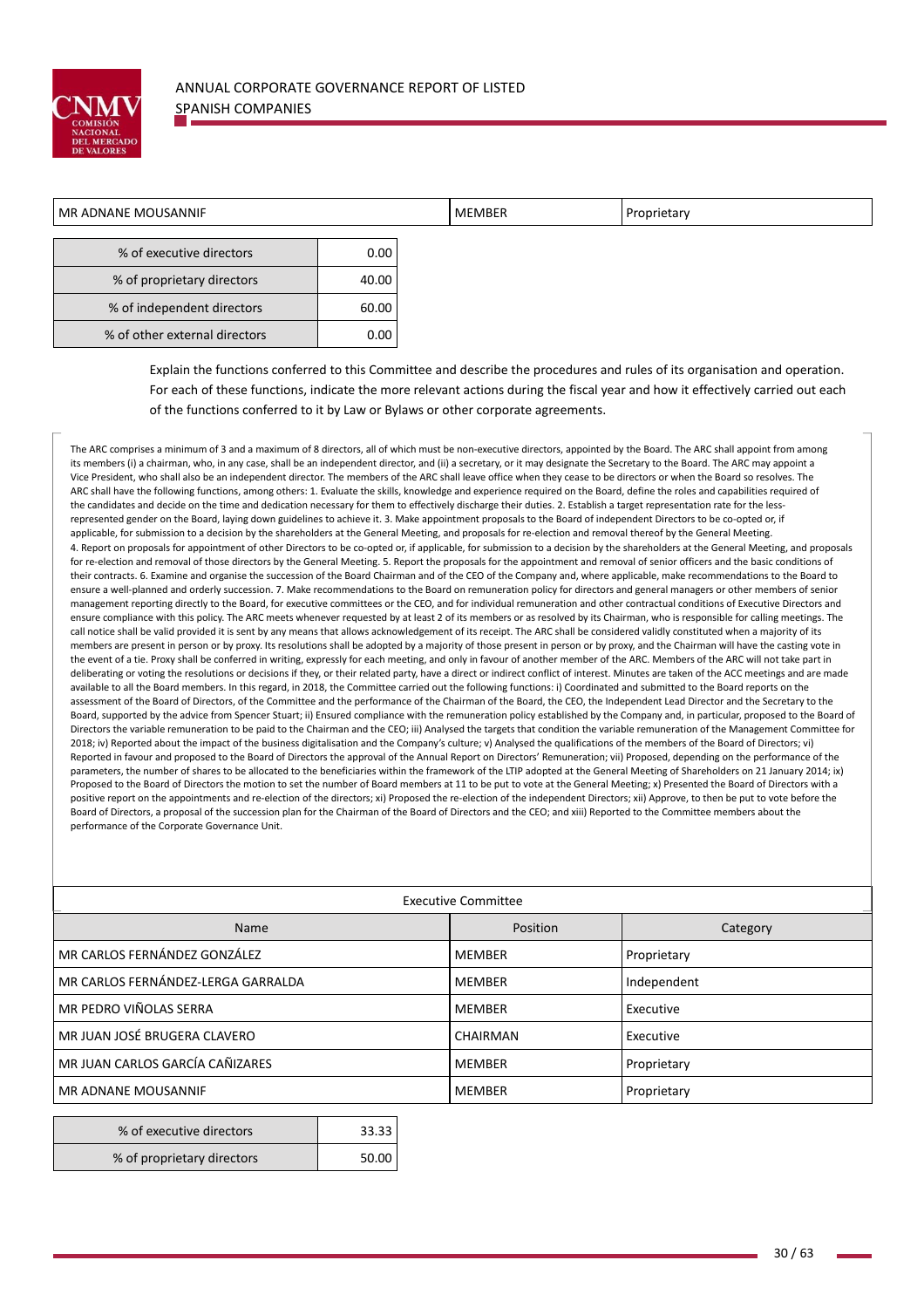

| % of independent directors    | 16.67       |
|-------------------------------|-------------|
| % of other external directors | $0.00 \mid$ |

Explain the functions conferred to this Committee and describe the procedures and rules of its organisation and operation. For each of these functions, indicate the more relevant actions during the fiscal year and how it effectively carried out each of the functions conferred to it by Law or Bylaws or other corporate agreements.

The Executive Committee shall be made up of at least three and not more than eight members. The Chairman and Secretary to the Committee shall be the Chairman and Secretary to the Board of Directors. The Executive Committee may appoint from among its members a Vice President who shall act as Chairman in the event of absence. The Board of Directors shall appoint the members of the Executive Committee, ensuring that its membership structure reflects the various types of directors in a similar manner to that of the Board. To be valid, the appointment of directors who constitute the Executive Committee shall require a vote in favour by two thirds of the members of the Board and shall not be effective until it has been entered in the Commercial Registry. The members of the Executive Committee shall cease to be members when they cease to be directors or when the Board so resolves. The Executive Committee shall be called by its Chairman on his/her own initiative or when this has been requested by two of its members. The meeting must be convened by letter, telegram, e-mail or fax addressed to each of its members at least 48 hours in advance of the date of the meeting; however, it may be called with immediate effect for reasons of urgency. The meetings shall be held at the Company's registered office or at any location designated by the Chairman and indicated in the notice.

For an Executive Committee meeting to be validly constituted, the majority of its members must attend, either physically present or represented by proxy. The absolute majority of the members of the Committee shall adopt the resolutions. In the event of a conflict of interest, the directors concerned shall refrain from participating in the transaction to which the conflict refers. The votes of the directors who are affected by such conflict of interest and who must abstain shall be removed for the purposes of calculating the necessary majority of votes. In the event of a tie, the matter shall be submitted to the Board of Directors. Through its Chairman, the Executive Committee shall report to the Board on the business transacted and the resolutions adopted by the Committee. The Executive Committee did not meet in 2018.

|                                    | <b>Audit and Control Committee</b> |             |
|------------------------------------|------------------------------------|-------------|
| <b>Name</b>                        | Position                           | Category    |
| MR CARLOS FERNÁNDEZ-LERGA GARRALDA | MEMBER                             | Independent |
| MR JAVIER IGLESIAS DE USSEL ORDÍS  | MEMBER                             | Independent |
| MR LUIS MALUQUER TREPAT            | MEMBER                             | Independent |
| MS ANA SAINZ DE VICUÑA BEMBERG     | CHAIRMAN                           | Independent |

| % of executive directors      | 0.00   |
|-------------------------------|--------|
| % of proprietary directors    | 0.00   |
| % of independent directors    | 100.00 |
| % of other external directors | 0.00   |

Explain the functions conferred to this Committee and describe the procedures and rules of its organisation and operation. For each of these functions, indicate the more relevant actions during the fiscal year and how it effectively carried out each of the functions conferred to it by Law or Bylaws or other corporate agreements.

The ACC comprises a minimum of 3 and a maximum of 8 directors, all of which must be non-executive directors, appointed by the Board. The number of independent directors must be as determined by law at any given time, and at least one, considering their knowledge and experience in accounting and/or auditing. The ACC members shall have relevant technical knowledge in relation to the Company's sector of activity. The ACC shall appoint a Chairman, who must be an independent Director and shall be replaced every 4 years, and may be re-elected after 1 year has elapsed from the date on which his/her term of office expired; and a Secretary, who may be Secretary to the Board. The members shall be relieved of their duties once their directorships expire, or when the Board agrees so. The ACC shall have the following functions, among others: 1. Report to the General Meeting on any questions posed in relation to those matters for which the Committee is responsible, particularly the result of the audit. 2. Supervise the effectiveness of internal control, the internal audit and the risk management systems, and discuss with the auditor any significant weaknesses detected. 3. Supervise the drawing up and presenting of required financial information and submit recommendations and proposals to the Board to safeguard its integrity. 4. Propose to the Board the selection, appointment, re-election and replacement of the auditor, taking responsibility for the selection process, as well as the terms of its engagement, and regularly gather information from it regarding the audit plan and the implementation thereof, and preserve its independence. 5. Establish appropriate relationships with the auditor to receive information on any issues which may jeopardise its independence and issues relating to the audit process, and, as appropriate, the authorisation of non-prohibited services, among others. In any event it must, on an annual basis, receive from the auditor a statement of its independence with respect to the Company or entities directly or indirectly related thereto, as well as information on any type of additional services provided and the related ees received by the auditor or by persons or related entities. 6. Issue, on an annual basis and prior to the issuance of the annual audit report, a report expressing an opinion on whether the independence of the auditor or audit companies has been jeopardised, which must in all cases contain a reasoned evaluation of the provision of additional non-audit services in respect of the independence rules or audit standards. 7. Inform the Board of all matters established by law, the Bylaws and Board Regulations. 8. Prepare an annual report on its activities, which must be included in the directors' report. The ACC meets whenever requested to do so by at least 2 of its members, or at the behest of the Chairman, who is responsible for convening it in accordance with the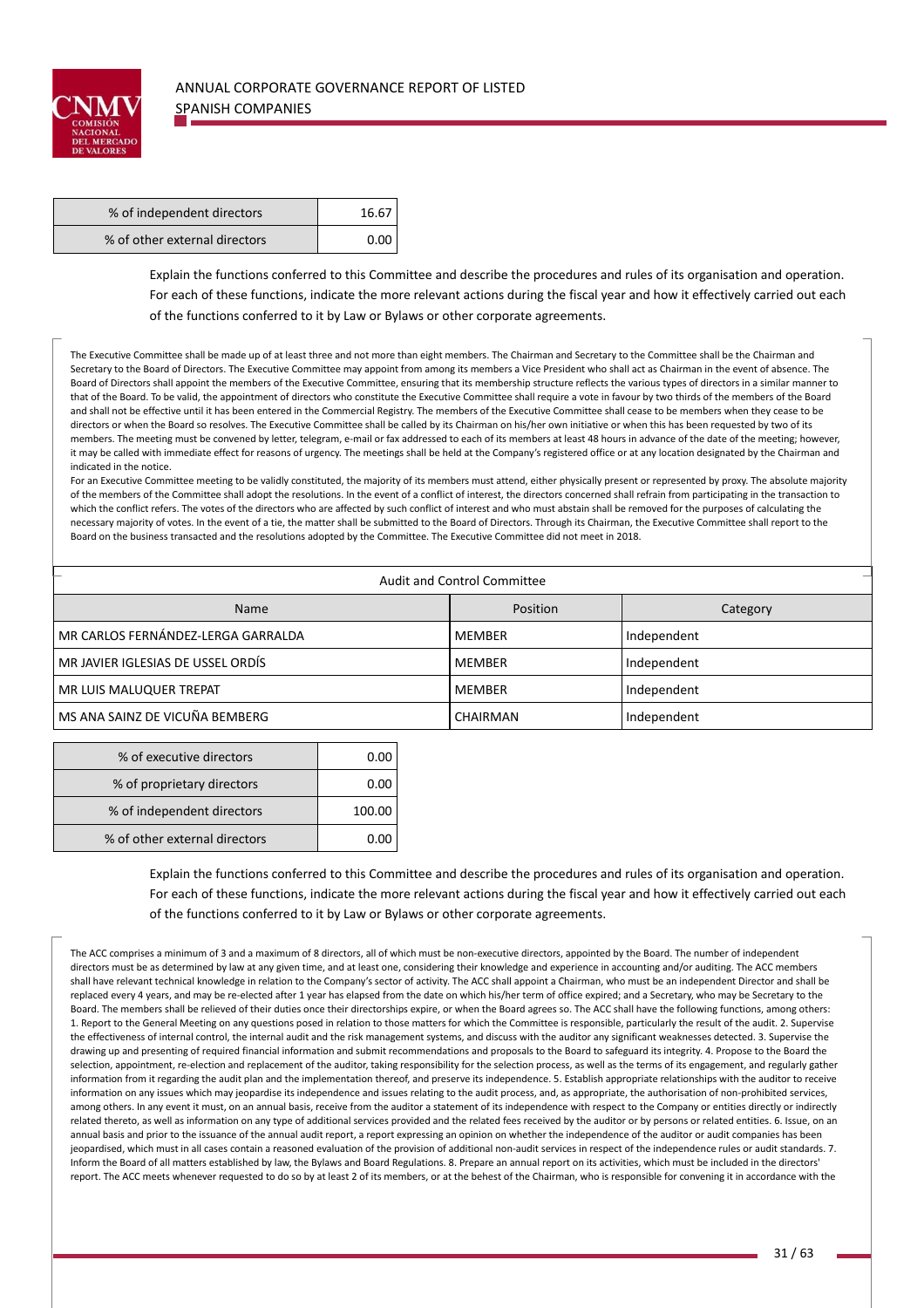

the contract of the contract of the contract of the contract of the contract of the contract of the contract of the contract of the contract of the contract of the contract of the contract of the contract of the contract o

Board regulations. The ACC is validly convened when the majority of its members are present or represented, adopting resolutions by majority of those present or represented. The member affected must refrain from participating in the deliberation and voting on resolutions in which the member or a person related thereto has a conflict of interest. In the event of a tie, the Chairman has the casting vote.

Minutes are taken of ACC meetings and are made available to the Board. Among the activities performed by the ACC in 2018, it is worth mentioning the following: i) Act as a communications channel between the Board and the external auditor, assessing the outcome of each audit; ii) Issue before the accounts audit report a report with their opinion on the independence of the auditors; iii) Monitor the efficiency of the internal control, the internal audit and the risk management systems in the Company, including those relative to taxes, and discuss with the auditor the material weaknesses in the internal control identified during the audit; iv) Approve the reports on the risk control and management policy for its treasury shares before it is submitted to the Board of Directors; v) Monitor the strategy and practices regarding corporate social responsibility; vi) Monitor compliance with the internal code of conduct and the policy on corporate social responsibility; vii) Monitor the process of preparing and filing the required financial statements; viii) Report on the Annual Corporate Governance Report that is part of the annual financial statements, to be approved by the Board of Directors; x) Analyse and report on the Company's transactions with treasury shares to be approved by the Board of Directors; x) Report to the Board of Directors, through the Chairwoman, about the contents of the Committee meetings; xi) Update the Company's risk map and process map; xii) Monitor the implementation of measures agreed as part of the action plan and improvement plan for the Company's cybersecurity; xiii) Submit a positive report to the Board of Directors on the joint project entailing the merger of the Company and Axiare Patrimonio, Socimi, S.A; xiv) Submit a positive report to the Board of Directors on the purchase of all the shares in Société Foncière Lyonnaise from Qatar Holding LLC and DIC Holding LLC.

> Identify the directors who are members of the audit committee appointed with regard to his or her knowledge and experience in accounting, auditing or both, and indicate the date when the Chairman of the committee was appointed as such.

| Names of directors with experience      | MR CARLOS FERNÁNDEZ- LERGA GARRALDA<br>/ MR JAVIER IGLESIAS DE USSEL ORDÍS / MR<br>LUIS MALUQUER TREPAT / MS ANA SAINZ DE<br>VICUÑA BEMBERG |
|-----------------------------------------|---------------------------------------------------------------------------------------------------------------------------------------------|
| Date the Chairman was appointed as such | 27/07/2016                                                                                                                                  |

C.2.2 Fill in the following table with the information on the number of female directors sitting on the committees of the Board of Directors at the end of the last four years:

|                                               |               |       |               | Number of female board members |               |       |               |       |
|-----------------------------------------------|---------------|-------|---------------|--------------------------------|---------------|-------|---------------|-------|
|                                               | 2018          |       | 2017          |                                |               | 2016  | 2015          |       |
|                                               | <b>Number</b> | %     | <b>Number</b> | %                              | <b>Number</b> | %     | <b>Number</b> | %     |
| Appointments and<br>Remuneration<br>Committee |               | 0.00  |               | 0.00                           |               | 0.00  |               | 0.00  |
| <b>Executive Committee</b>                    |               | 0.00  |               | 0.00                           |               | 0.00  |               | 0.00  |
| <b>Audit and Control</b><br>Committee         |               | 25.00 | 1             | 25.00                          |               | 20.00 | 1             | 20.00 |

C.2.3 Indicate, where applicable, the existence of regulations governing the Board committees, where they can be accessed, and any amendments thereto during the year. Also state whether any voluntary annual reports have been produced on the activities of each committee.

Reports have been issued on the activities performed by the Audit and Control Committee and the Appointments and Remuneration Committee. With regard to regulations governing the committees, besides the regulations established by the Regulations of the Board of Directors, on 22 February 2018, the Board of Directors adopted the regulations governing the Audit and Control Committee.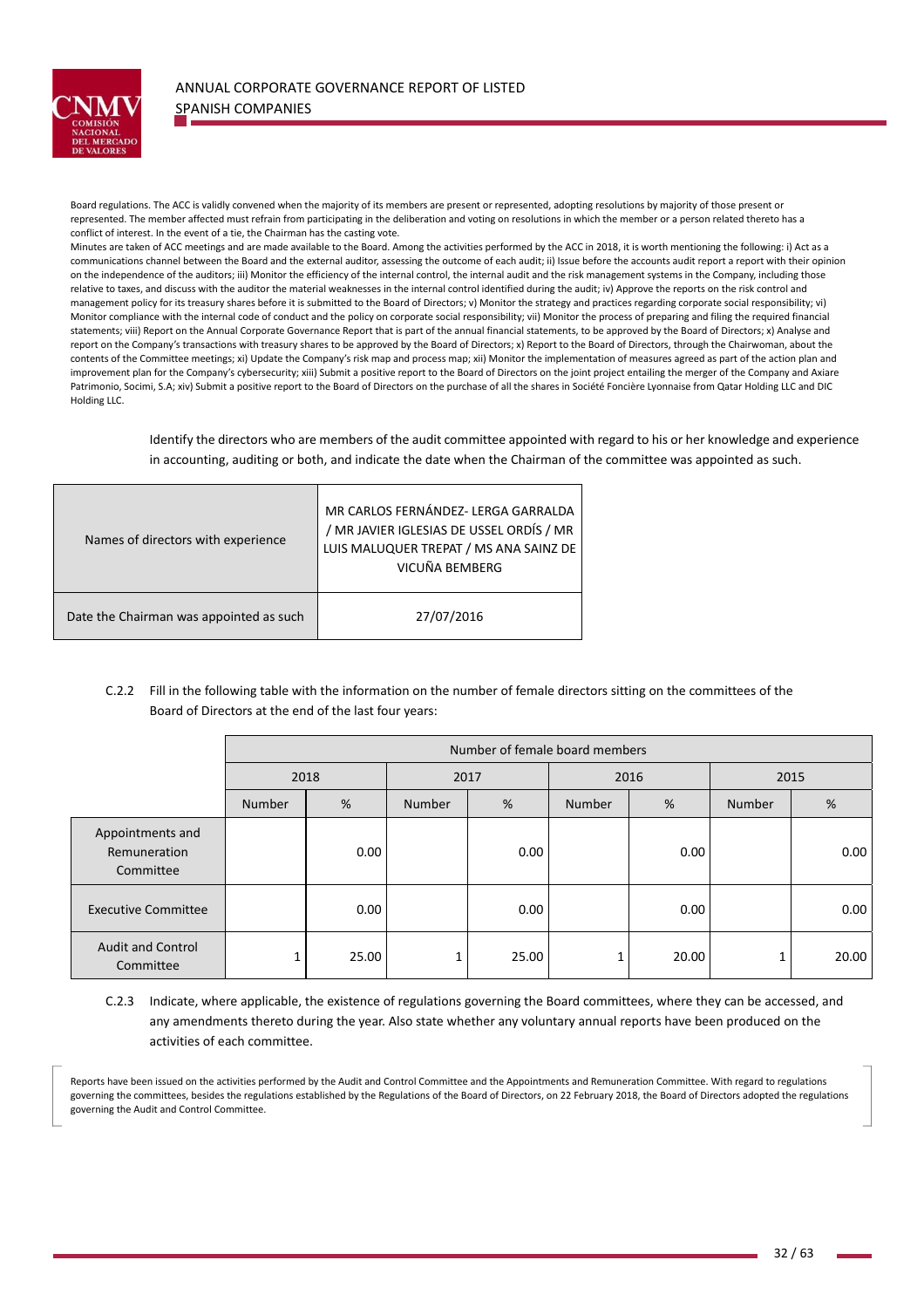

### D. **RELATED‐PARTY TRANSACTIONS AND INTRACOMPANY TRANSACTIONS**

## D.1. Explain, where appropriate, the procedure and competent bodies for the approval of related-party transactions and intracompany transactions.

In accordance with the Regulations of the Board of Directors, express authorisation is required from the Board of Directors, which cannot be delegated, following a positive report from the ACC, in the following cases, among others: ‐From a director to provide Colonial's companies with professional services. The employment or any other type of relationship that executive Directors have with the Company is exempt for these purposes. ‐ For a director, a significant shareholder or his/her representative on the Board, or a related party to sell or otherwise provide supplies, materials, goods or rights, in general, to Colonial or other companies in its Group in exchange for any type of economic compensation. - For the companies in the Group to provide supplies, materials, goods or rights, in general, to a director, a significant shareholder or his/her representative on the Board, or a related person that are outside the provider's normal business. ‐ For the provision of work, services or sale of materials by Inmobiliaria Colonial Group companies to a director, significant shareholder or a shareholder represented on the Board, or a related person, and which, being part of their ordinary business, is not carried out at arm's length. - For any other legal business with Group companies in which the director or a related party has a direct or indirect interest. The aforementioned approval by the Board of Directors shall not be necessary when such transactions have the following three characteristics simultaneously: 1. They are carried out under contracts with standard terms and conditions and are applicable across‐the‐board to many customers; 2. They are carried out at market prices, generally set by the person supplying the goods or services; and 3. The amount of the operation does not exceed 1% of the Company's annual revenue.

D.2. State any operations which are significant in terms of their value or relevant due to their contents, carried out between the company or companies in its group, and significant shareholders of the company:

| Name or company name<br>of the significant<br>shareholder | Name or company name<br>of the company or<br>company in its group | Nature of the relationship | Type of transaction                                                  | Amount (thousands of<br>euros) |
|-----------------------------------------------------------|-------------------------------------------------------------------|----------------------------|----------------------------------------------------------------------|--------------------------------|
| <b>QATAR INVESTMENT</b><br><b>AUTHORITY</b>               | Inmobiliaria Colonial,<br>SOCIMI, S.A.                            | Corporate                  | Financing agreements:<br>capital contributions in<br>cash or in kind | 718,000                        |

D.3. State any operations that are significant in terms of their value or relevant due to their contents, carried out between the company or companies in its group, and company directors or managers:

| Name or company name<br>of the directors or<br>executives | Name or company name<br>of the related party | Link | Nature of transaction | Amount (thousands of<br>euros) |
|-----------------------------------------------------------|----------------------------------------------|------|-----------------------|--------------------------------|
| No data                                                   |                                              |      |                       | N.A.                           |

D.4. Indicate any significant operations carried out by the Company with other companies in the same group, provided that they are not eliminated when preparing the consolidated financial statements and are not part of the Company's usual business in terms of purpose and conditions.

In any case, all intracompany operations with companies established in countries or jurisdictions considered as a safe haven must be reported: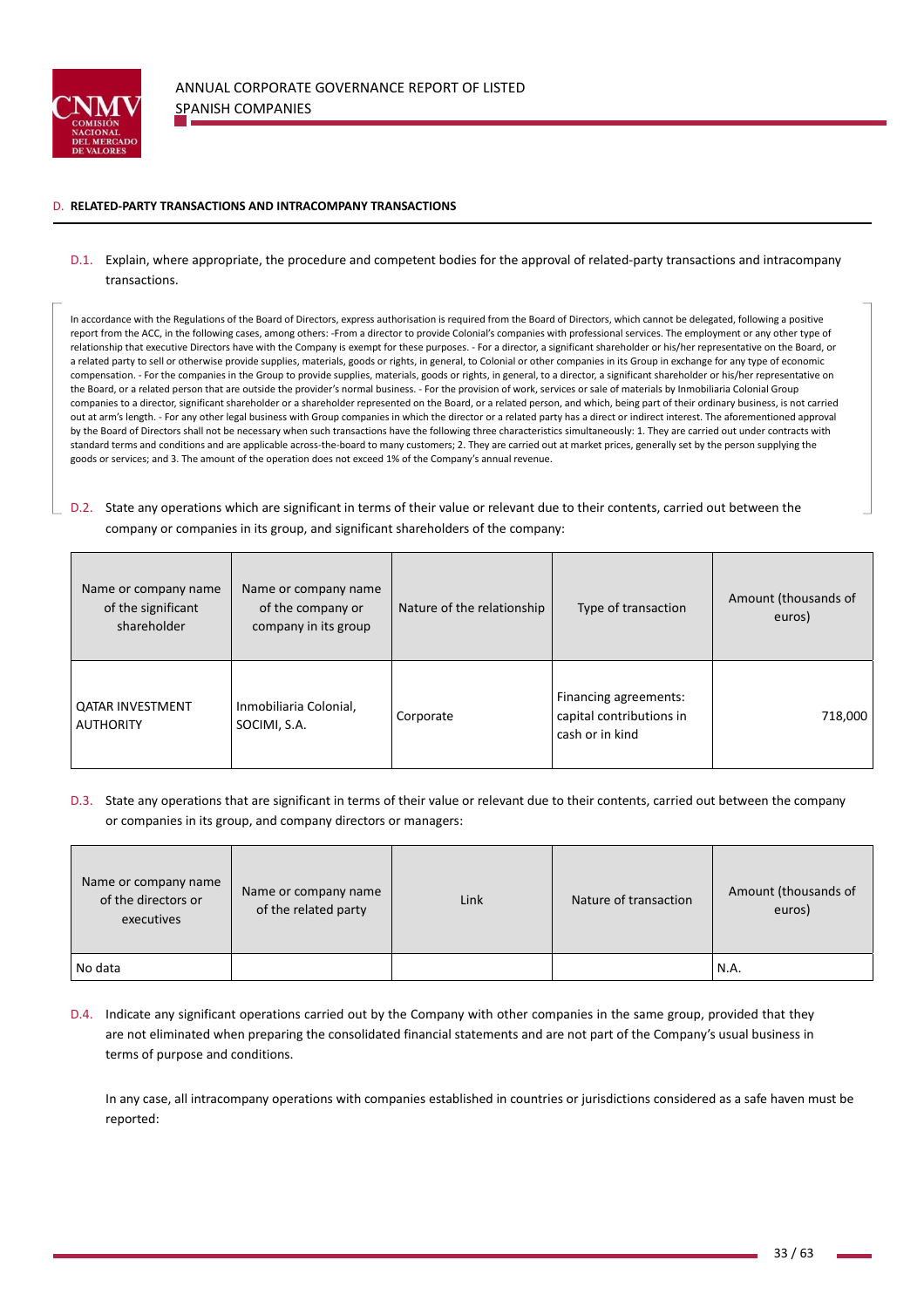

| Corporate name of the<br>company in the group | Brief description of the transaction | Amount<br>(thousands of euros) |
|-----------------------------------------------|--------------------------------------|--------------------------------|
| No data                                       |                                      | N.A.                           |

## D.5. Detail any significant operations carried out between the company or group companies and with other related parties that have not been reported in the previous sections:

| Company name of the<br>related party | Brief description of the transaction | Amount<br>(thousands of euros) |
|--------------------------------------|--------------------------------------|--------------------------------|
| No data                              |                                      | N.A.                           |

# D.6. State the methods established to detect, determine and resolve any conflicts of interest between the company and/or the group, directors, executives or significant shareholders.

Under the Company Bylaws, directors shall refrain from taking part in discussions or voting on any resolutions or decisions in which the directors or related parties may have a direct or indirect conflict of interest. The votes of the directors who are affected by such conflict of interest and who must abstain shall be removed for the purposes of calculating the necessary majority of votes. Resolutions or decisions that affect directors in their capacity as directors, such as the appointment or revocation of positions in the governing body or others of a similar nature, are excluded from this obligation to abstain. The Regulations of the Board of Directors also stipulate that the duty of loyalty requires that directors refrain from taking part in discussions or voting on any resolutions or decisions in which the directors or any persons who are related parties may have a direct or indirect conflict of interest. Furthermore, Directors should take all necessary measures to avoid situations where their interests, on his/her own behalf or otherwise, may be in conflict with the corporate interests and with their duties to the Company. In particular, the Director should refrain from: a) entering transactions with the Company, unless these are ordinary operations under the standard conditions applied to customers and of scarce relevance, in other words, operations whose information is not required to produce a true image of the shareholder's equity, the financial statements or the Company's results; b) using the Company's name or invoking his/her appointment as Director to wrongfully influence private operations; c) making use of the corporate assets, including the Company's confidential information, for personal purposes; d) benefiting from the Company's business opportunities; e) gaining advantages or compensation from third parties other than the Company and its Group, on account of the performance of his/her role, save when these are given as mere gifts or business courtesies; f) carry out activities, on his/her own behalf or otherwise, that would be in actual competition, effective or potential, with the Company or that, in any other way, would be in constant conflict with the Company's interests. The foregoing shall also be applicable if the beneficiary of the actions or prohibited activities is a person related to the director. The persons stipulated in the Spanish Limited Liability Companies Law shall be considered related persons. In all cases, directors must notify the Board of Directors of any direct or indirect conflict that they or any related persons may have that could affect the Company. Any conflicts of interest in which the directors are involved shall be reported in the notes to the financial statements and in the Annual Corporate Governance Report. The authorisation must be approved by the General Meeting when its purpose is to waive the prohibition of obtaining an advantage or remuneration from third parties, or when it affects a transaction the value of which is greater than 10% of the Company's assets. In all other cases, this may be granted by the Board of Directors provided that the members granting it remain independent in connection with the director who has been excused. It is also necessary to ensure that the shareholders' equity remains unharmed by the authorised transaction or that, if appropriate, it is carried out at arms' length and transparently. The covenant not to compete with the Company may only be waived under circumstances that should not entail any damages to the Company or if there were damages, these would be offset by the benefits it would be entitled to. The General Meeting shall grant dispensation through an express and separate resolution.

D.7. Is more than one Group company listed in Spain?

|   | $\begin{bmatrix} \end{bmatrix}$ | Yes |
|---|---------------------------------|-----|
| ۰ | $[\vee]$                        | No  |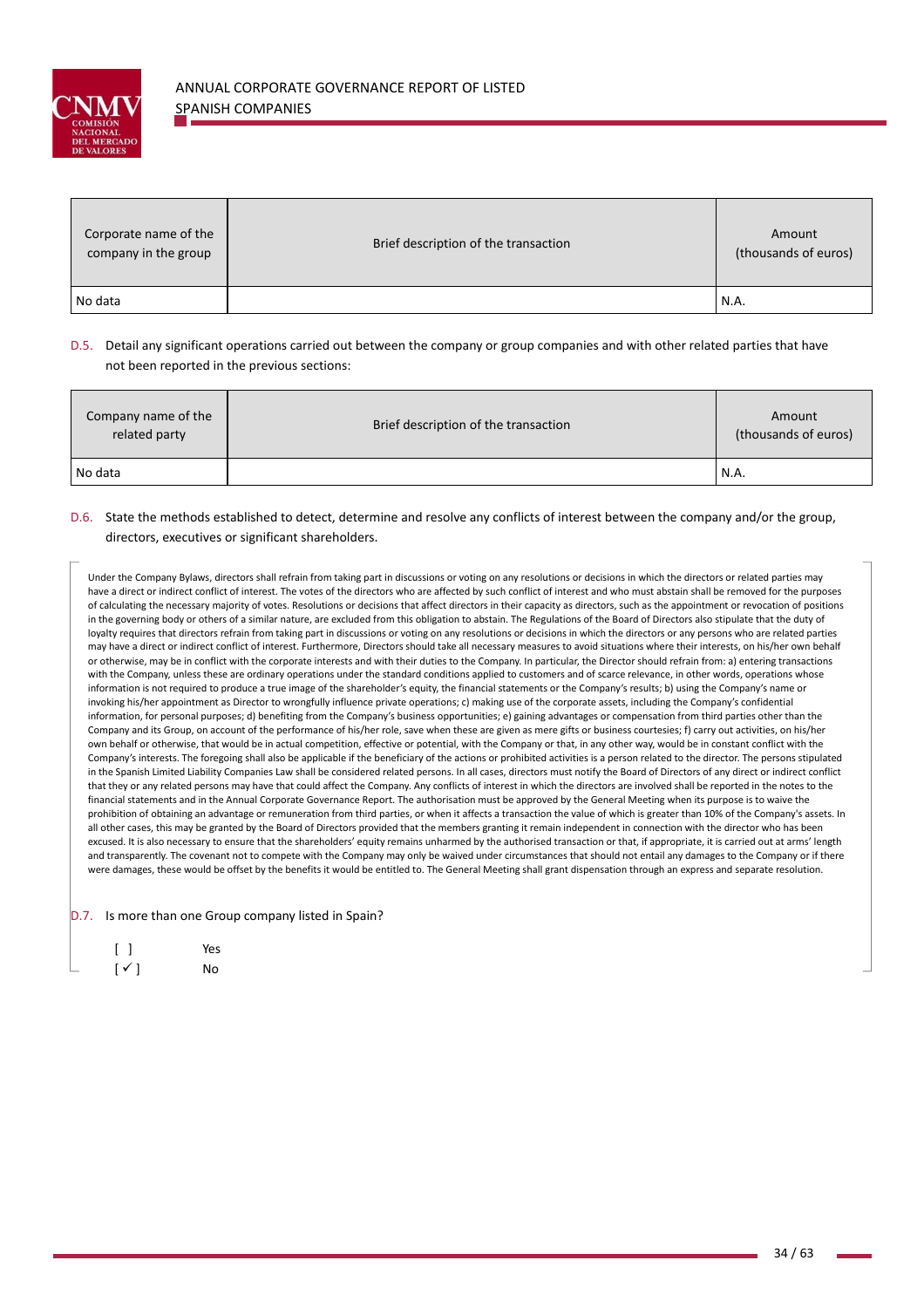

#### E. **RISK MANAGEMENT AND CONTROL SYSTEMS**

#### E.1. Describe the Risk Management and Control System in place at the company, including tax risks:

Risk management is a key aspect of Colonial's organisational culture and, for this reason, the Company has developed a Risk Management and Control System (hereinafter "RMCS"), which establishes certain bases to efficiently and effectively manage risk throughout the organisation, including tax risks. In order to meet these corporate objectives, the risks to which Colonial is exposed are identified, analysed, assessed, managed, controlled and updated. In order to maintain an effective and updated RMCS, Colonial prepares a corporate risk map, which identifies the main risks affecting the Group, and evaluates them in terms of impact and likelihood of occurrence. This map is reviewed and updated every two years. Also, Colonial's RMCS establishes monitoring activities by the owners of risk by updating the records of the risks in order to verify the effectiveness of the risk management.

The Internal Audit function analyses the corporate risk map and proposes which processes, risks and controls should be reviewed each year in the Internal Audit Plan.

### E.2. Identify the bodies responsible for preparing and implementing the Risk Management and Control System, including tax risks:

The Board of Directors is responsible for determining the Company's risk management and control policy, including tax risks, identifying its main risks, and implementing and supervising the internal reporting and control systems in order to ensure the future viability and competitiveness of the Company, adopting the decisions best suited to its implementation. The Audit and Control Committee (ACC) assists the Board of Directors in managing this policy. The ACC performs, inter alia, the following functions relating to risk control and management:

- Submitting a report on risk policy and management for approval by the Board.

- Conducting a regular review of risk control and management systems, in such a way that the main risks are identified, managed and notified properly.

- Overseeing the preparation, completeness and filing of regulated public information (financial and non‐financial). In addition, the Company has set up a Regulatory Compliance Division (RCD) and Internal Audit Unit to reinforce this objective. The RCD is responsible for ensuring compliance with any laws and regulations that may affect the Company and the internal audit function carries out the necessary supervision tasks set forth in the annual plans to assess the efficiency of the risk management and control procedures implemented to minimise risks.

The main responsibilities assigned in relation to the RMCS correspond to the Board of Directors, the Audit and Control Committee and the Internal Audit Unit. The RMCS also explicitly sets out the responsibilities of senior management, operational managers and owners of the risks in relation to risk management.

# E.3. Specify the main risks, including tax ones and, when significant, those derived from corruption (as described in the Spanish Royal Decree 18/2017) that may jeopardise the business targets:

#### The main risks faced by Colonial in achieving its targets include:

- Corporate and sectoral risks arising from political and macroeconomic situations in the countries in which it operates, since the property sector is cyclical by nature, realisation of its activity through the acquisition of other companies or businesses and management of subsidiaries, management of reputation and the corporate image. - Strategic risks arising from the specific nature of its activity, in relation to the increase in competition and complexity of investments, keeping ahead of new trends in the sector, the high concentration of office rental activities in the "Central Business Districts" of Barcelona, Madrid and Paris, anticipation of the real estate cycle in the event of a potential lower valuation of real estate assets.

- Operating risks arising from management of property assets, the high concentration of customers, damage to real estate assets, management of information systems, maintenance and repair of these systems, liability for action taken by contractors and subcontractors, management of licences for operation of real estate assets, and judicial and extrajudicial claims.

- Risks of a financial nature relating to restrictions in capital markets and in financial debt markets, levels of debt, the drop in credit ratings and interest rate fluctuations.

- Risks arising from compliance with all the regulations and contractual obligations applicable, including tax risks concerning loss of Colonial's REIT status and loss of its French subsidiary Société Foncière Lyonnaise's status as a listed property investment company ("SIIC"), limitations on the offsetting of negative taxable amounts.

#### E.4. State whether the company has risk tolerance levels, including tax risks:

Colonial has established an appetite and tolerance for each risk area. Appetite is understood as the risk level that the company is prepared to take on or reject depending on its targets and considering the expectations of its stakeholders and the risk tolerance as the determining factor of the risk level fluctuations seen as normal surrounding its risk appetite.

Risk management at Colonial has been structured into a corporate risk map, which is the tool that graphically represents the assessment of risks according to their impact, their effect on Colonial measured in economic terms and in terms of its operations, reputation and compliance, and the potential likelihood of the risk occurring over time. In this regard, the Company assesses risk from two angles: inherent risk, which is understood to be that to which the Company is exposed in the absence of any mitigating action/controls; and residual risk, which is understood to be the risk remaining after the corresponding prevention and control measures have been taken.

#### E.5. Identify any risks, including tax risks, which have occurred during the fiscal year:

The risks that arose in 2018, the circumstances that caused them and the functioning of the control systems are as follows: CONCENTRATION OF GROUP ACTIVITIES IN SPAIN AND FRANCE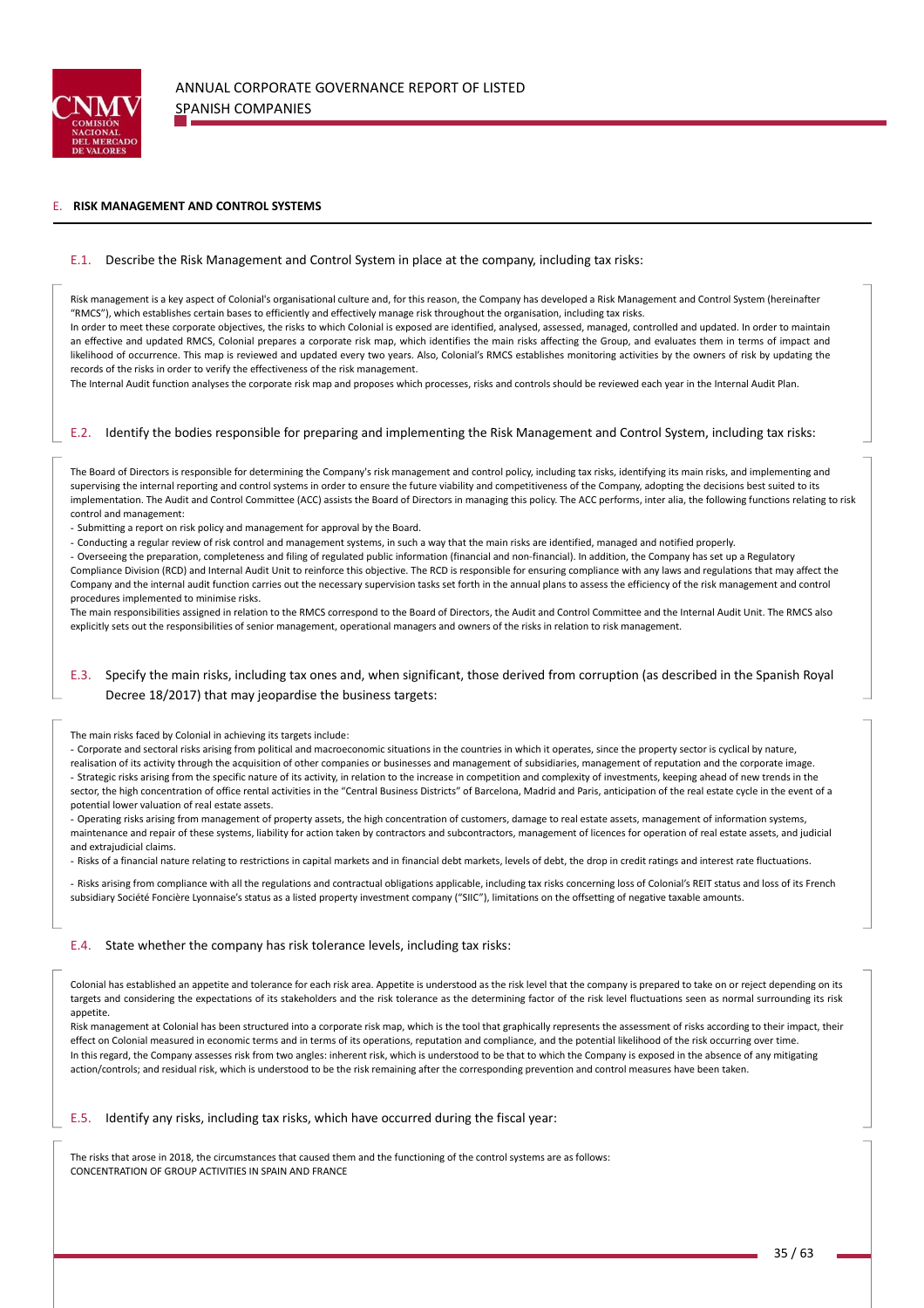

Circumstances: Colonial focuses its business activity on the rental business of properties in Barcelona, Madrid and Paris, mainly in the "Central Business District" (CBD) areas of these cities, and is, therefore, exposed to changes in the political or economic situation in the countries in which it operates.

Control systems: Colonial consolidated and streamlined this strategy in 2018. Following a takeover bid process, it has acquired all of the shares of Axiare Patrimonio Socimi, S.A. and has carried out the merger of that company. It also strengthened the Group's positioning in France through the acquisition of an additional 22.2% of its subsidiary Société Foncière Lyonnaise. In addition, in line with its strategy, the Group has acquired several assets in Barcelona and in Madrid and has sold several office buildings as they were considered aged non-strategic assets or were outside the CBD area, as well as a turnkey project. This strategy of focusing its activity mainly in CBD areas and its highquality standards have positioned the Group as a benchmark in the sector.

INCREASED COMPETITION IN THE REAL ESTATE SECTOR

Circumstances: Heavy investment continued in 2018 in the real estate sector. This situation entails the continuation of a considerable amount of competition between companies in the sector, which could generate an increase in the price of property acquisitions, excess supply on the office rental market or a decrease in the level of rent obtained from such properties.

Control systems: Colonial diversifies its investments in Barcelona, Madrid and Paris, selecting high‐quality properties located in Central Business District ("CBD") areas. Colonial's strategy is to have the best portfolio of offices for rent. In 2018, Colonial Group continued with this selective investment strategy strengthening the Group's positioning in the three markets in which it operates.

#### IMPAIRMENT OF REAL ESTATE ASSETS

Circumstances: The holding and acquisition of real estate assets imply certain risks, including the possibility that returns on investment shall be lower than estimated or that estimates and valuations performed could prove to be inaccurate or wrong. Furthermore, the market value of the assets could drop or be negatively impacted in certain cases. Control systems: To mitigate this risk factor, Colonial engages independent experts to appraise all its assets on a six-monthly basis. The Group also regularly reviews the future value creation potential of each of the properties in its portfolio. The Group allocates a significant portion of its resources to investing in and maintaining its real estate assets in order to enhance their value and position on the market and the income obtained from these assets. In this regard, the Group invested €161 million in 2018 in new projects and projects to renovate and improve its real estate assets.

#### FINANCING OF REAL ESTATE ASSETS. FINANCIAL STRUCTURE AND LEVEL OF DEBT

Circumstances: Companies operating in the property sector require a considerable amount of investment to guarantee their projects and business expansion through the acquisition of buildings and/or land.

Control systems: In 2018, the Group issued two new lots of bonds, one of 650 million euros by Colonial and another of 500 million euros by SFL, having repurchased bonds in both companies for 375 and 300 million euros respectively. In addition, both companies have also issued two short-term promissory note programmes for maximum amounts of 500 million and 300 million euros, respectively. Also, Colonial settled a bilateral debt that came from Axiare for a total 408 million euros. Standard & Poor's upgraded Colonial's credit rating to BBB+ long term and A-2 short term, with a stable forecast. As a result, the Group secured sufficient funding to carry out its growth and investment strategy while diversifying and increasing the average maturity of its debt and continuing to optimise its financial costs. At 31 December 2018, the Group's net financial debt amounted to €4,680 million, with an LtV ratio of 39%.

#### GETTING AHEAD OF NEW TRENDS

the contract of the contract of the

Circumstances: The property sector, like other sectors, calls for constant adaptation to emerging trends. Increasing development of digitalisation in all sectors, the new technology applied in the property sector and the increase in co-working spaces entail constant changes that may specifically affect the real estate sector.

Control systems: Colonial allocates resources and carries out specific activities in order to analyse and, where appropriate, implement these trends in the activities carried out by the Group. In 2018, Colonial continued its goal of fostering initiatives and strategies in "Proptech" (Property Technologies), a segment that studies the impact made by technology and digitalisation on the development of services and new business models in the real‐estate sector. It has also boosted its growth strategy on its co‐working platform (Utopicus) with the opening of 3 new centres, thus having a total of 6 centres (1 in Barcelona and 5 in Madrid). This strategy will be reinforced in 2019 with the opening of new centres in both locations, offering great flexibility of spaces, services and content in all its centres.

## E.6. Explain any response and supervision plans in place for the company's main risks, including tax risks, as well the procedures followed by the company to ensure that the Board of Directors can respond to coming challenges:

Risks are classified into four levels according to their impact and probability, ranging from the most to the least serious, and are then placed in one of the following categories according to the Company's response to each:

- Avoid: This entails abandoning activities that generate risks where no response has been identified that could reduce their impact and/or likelihood to an acceptable level. - Reduce: This entails taking action to reduce the likelihood and/or impact of the risk, thereby reducing residual risk so that it is in line with the Company's risk tolerance.

- Share: The likelihood or impact of a risk is reduced by transferring or sharing part of the risk to reduce residual risk so that it is in line with the Company's risk tolerance. - Accept: No action is taken which may affect the likelihood or impact of the risk as residual risk is already within the Company's risk tolerance.

The owners of each risk are responsible for preparing the records of risks in order to report the treatment established to mitigate and/or maintain the level of risk at the tolerance threshold accepted by the Company. Risk records state: (i) the objective pursued by the action plan, (ii) description of the course of action, (iii) the owner of the risk, (iv) the cutoff date for taking action, (v) details of the action to be taken with those responsible for implementation and start and finish dates. Internal audit supervises the response plans that are the responsibility of the risk owners.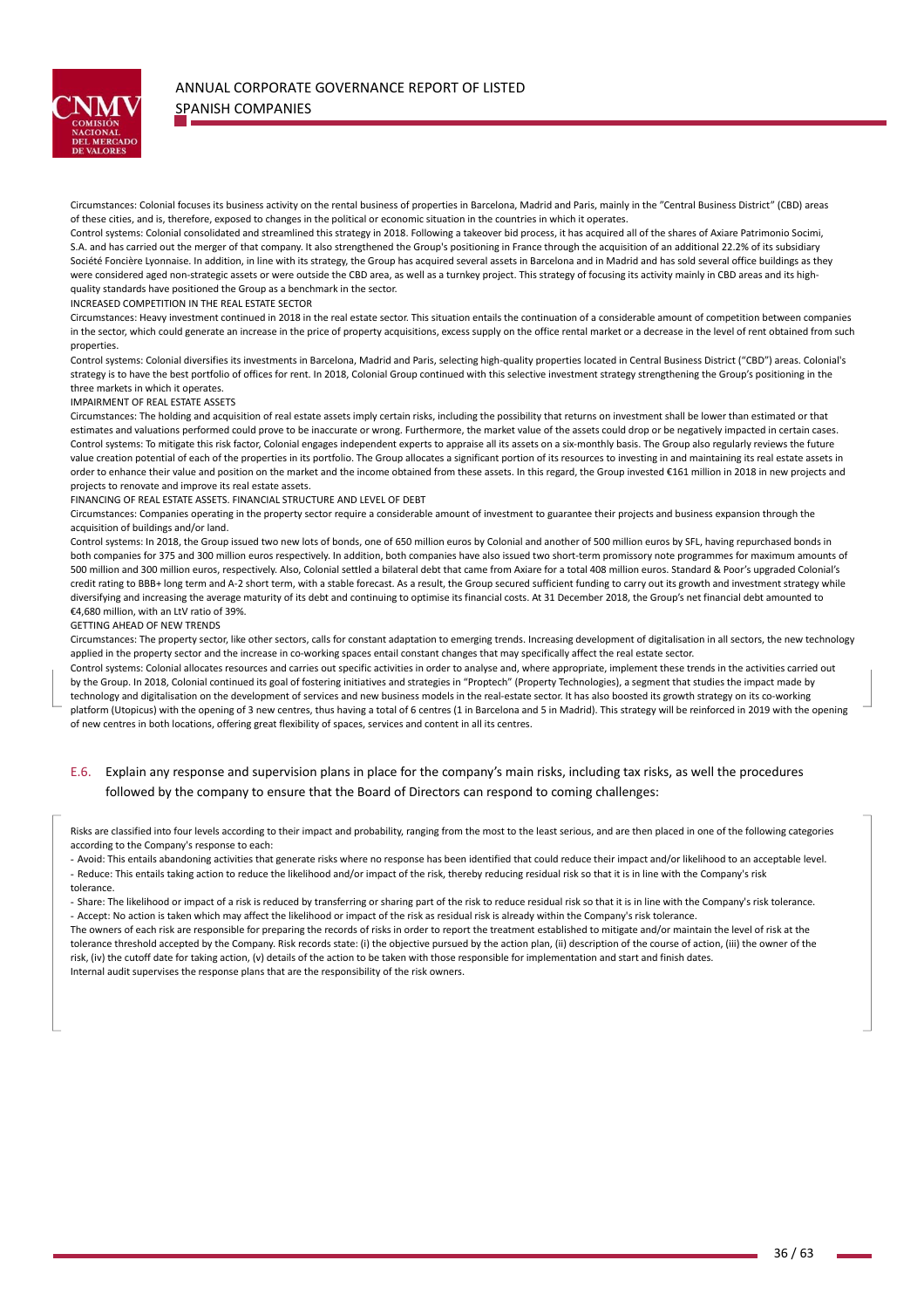

### F. **INTERNAL RISK MANAGEMENT AND CONTROL SYSTEMS IN RELATION TO INTERNAL CONTROL OVER FINANCIAL REPORTING (ICFR)**

Describe the mechanisms that comprise the risk control and management systems in relation to internal control over financial reporting (ICFR) at your company.

### F.1. **The company's control environment**.

Provide information, stating the main features, on at least the following:

F.1.1 Which bodies and/or functions are responsible for (i) the existence and maintenance of a proper ICFR system; (ii) its implementation; and (iii) its supervision.

The Board of Directors, as stipulated in the Regulations, is ultimately responsible for the existence and updating of a suitable and effective ICFR system. Specifically, Article 5 of the Board Regulations ("General Functions and Competences") stipulates, *inter alia*, the following functions:

1.Determine the Company's general policies and strategies, approve the investment and financing policy, the strategic or business plan, the annual management targets and annual budgets, and the treasury share policy, determine the corporate governance policy of the Company and the Group and the dividend policy, and approve the corporate social responsibility policy. The Board of Directors also determines the Company's risk management and control policy, including tax risks, identifying its main risks, and implementing and supervising the internal reporting and control systems in order to ensure the future viability and competitiveness of the Company, adopting the decisions best suited to its ideal development.

To this end, Colonial has published an Internal Risk Management and Control Manual for its ICFR system, approved by the ACC, detailing the methodology for establishing the materiality of risks, as well as methodologies for documenting, classifying and assessing risks and associated control activities.

2. Approval of the financial information that all listed companies must periodically disclose.

To this end, Colonial has published a Manual for Disclosure of Regulated Information that covers the aspects mentioned in this section and has been approved by the ACC.

3. Monitor the effective functioning of the Committees created by the Board and the performance of the delegated bodies and executives designated by the Board. 4. Approve and amend the Regulations of the Board of Directors.

The ICFR Organisation and Supervision Model, approved by the ACC, establishes the mechanism that the Board of Directors, and by delegation, the ACC, deems appropriate and sufficient to guarantee the completeness, reliability, correct presentation and validity of Colonial's financial information.

Without prejudice to the other functions attributed by law, Article 32 of the Regulations of the Board of Directors states that at least the following functions must be performed by the ACC. In particular, the ACC is tasked with the following functions, among others, regarding the ICFR organisational model:

1. Submit to the Board for approval a report on the risk control and management policy, which identifies at least: (i) types of financial and non‐financial risks faced by the Company, including financial and economic risks, contingent liabilities and other off-balance sheet risks; (ii) the level of risk that the Company considers acceptable; (iii) the measures planned to mitigate the impact of identified risks, should they materialise; (iv) and the information and internal control systems to be used to control and manage these risks, including contingent liabilities and off‐balance sheet risks.

2. Oversee the preparation and filing of required financial information.

3. In relation to the information and internal control systems: (i) supervise the preparation process and the integrity of financial information on the Company and, where applicable, on the Group; review compliance with the regulatory requirements, the proper delimitation of its scope of consolidation and the correct application of accounting principles; (ii) ensure the independence and effectiveness of the internal audit processes, propose the election, appointment, re-elect and remove the head of the internal audit unit in addition to proposing the budget for this unit, approve both orientation and its operating plans, ensure that the activity is focused mainly on the risks that are relevant to the Company, receive regular information on activities and verify that senior management takes account of the conclusions and recommendations of reports; and (iii) establish and supervise a method that allows employees to make confidential and, if possible and appropriate, anonymous, declarations on any irregularities, especially financial and accounting irregularities, that may potentially be important to the company.

4. It also receives regular information from the auditor on the audit plan and its execution.

5. Inform the Board of Directors of all matters established by law, the Company Bylaws and Board regulations beforehand, in particular regarding:

a) The financial information that the Company must make public on a periodic basis.

Minutes shall be taken of all Committee meetings and made available to all board members.

Lastly, the Internal Audit function is responsible for drawing up the annual Internal Audit Plan and submitting it to the ACC. Such plan includes all evidence required to prove compliance with the manuals, procedures and policies related to the ICFR. The internal auditor shall carry out these internal audit tests and report on the conclusions to the ACC, including any internal control weaknesses identified, recommendations for improvement and the general conclusions of the annual audit plan that specifically includes, among others, those related to the ICFR system.

F.1.2 Whether the following exist, especially in connection with the financial reporting process:

ꞏ Departments and/or mechanisms tasked with: (i) devising and reviewing the organisational structure; (ii) clearly defining the boundaries of responsibility and authority, with proper distribution of tasks and functions; and (iii) ensuring that sufficient procedures are in place to spread awareness of this across the company:

The responsibility for developing Colonial's ICFR organisational model lies with the Internal Audit Department and the Financial Department, as they are the two departments most involved in drawing up and subsequently supervising the financial information to be reported.

Nevertheless, all Departments involved to a lesser or greater degree in preparing the financial information must also take responsibility for correctly carrying out the tasks, processes and controls in which they are involved.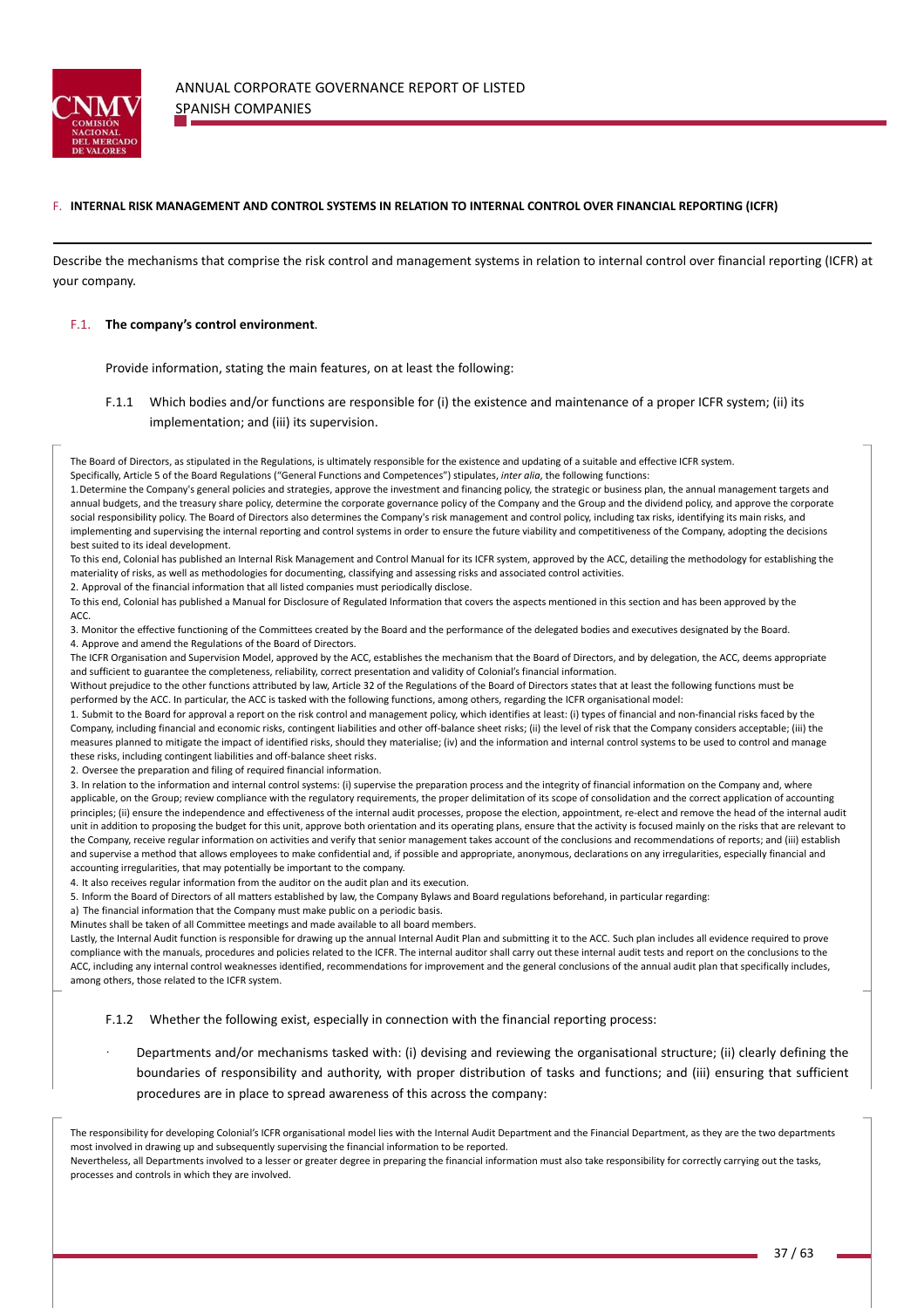

The organisational model of Colonial's ICFR system is structured as follows:

a) Establishment of a general environment of appropriate control, setting out the main guidelines of operation of the ICFR and senior-level roles and responsibilities. b) Identification of major risk events, which, if they occur, may materially affect financial information.

c) For risks identified in the relevant processes, specific mitigating controls are implemented to reduce these risks to acceptable levels. The operational Departments concerned are responsible for adequately implementing these procedures.

d) The Financial Department is responsible for maintaining documentation on and keeping Colonial's accounting policies and manuals up to date and maintaining an environment of general controls of the IT systems.

e) Lastly, the Internal Audit function and the ACC are responsible for overseeing ICFR in order to ensure its operational efficiency.

ꞏ Code of conduct, approving body, dissemination and instruction, principles and values covered (stating whether it makes specific reference to record-keeping and financial reporting), body in charge of investigating breaches and proposing corrective or disciplinary action:

The Company's Board of Directors approved Colonial's Code of Ethics on 28 September 2011. This Code of Ethics reiterates Colonial's commitment to the principles of corporate ethics and transparency, and establishes a series of basic principles to which all Colonial personnel, partners and suppliers must adhere at all times, as their behaviour may affect Colonial's reputation.

Specifically, and with regard to financial information, Article 6.5 of the Code establishes the following:

"Colonial undertakes as a guiding principle for its corporate behaviour with shareholders, investors, analysts and the market in general, to disclose true and complete information which expresses a true and fair view of the Company and the Group, its corporate activities and its business strategies.

This information shall always be disclosed in accordance with regulations and within the timeframes established by prevailing legislation. Corporate action and the strategic decisions of Colonial are focused on creating value for its shareholders, transparency in its management, the adoption of best corporate governance practices at its companies and the strict compliance with prevailing regulations in this matter."

Colonial's Regulatory Compliance Unit, which reports to the ACC, is responsible for disseminating the Code of Ethics both internally and externally. The Code has been distributed to all employees.

The Regulatory Compliance Unit is responsible for compiling any irregularities or breaches of the Code, and informing the Human Resources department to take the necessary disciplinary action based on the fines and sanctions detailed in the collective bargaining agreement or employment legislation applicable.

The ACC is responsible for assessing the degree of compliance with the Code and preparing an annual report based on its findings. The Board of Directors is responsible for reviewing and updating the Code of Ethics based on the report drawn up by the ACC.

Whistleblowing channel to report any financial and accounting irregularities to the audit committee, in addition to any

breaches of the code of conduct and irregular activities within the organisation, reporting whether this is confidential, as the case may be:

Under Article 32 of Colonial's Board Regulations, the ACC is responsible, *inter alia*, for:

"In relation to information systems and internal control: ... (iv) for establishing and supervising a method that allows employees to make confidential and, if possible and appropriate, anonymous statements on any irregularities, especially financial and accounting irregularities, that may potentially be important to the company.' As noted in the preceding point, the Regulatory Compliance Division, which reports to the ACC, is responsible for managing any irregularities or breaches of the regulations, and specifically, of Colonial's Code of Ethics.

To this end, Colonial has set up a whistleblowing channel on its intranet where employees can report any irregularities and breaches identified at the Company. This channel is managed by the Regulatory Compliance Unit and is regularly reviewed to guarantee its confidentiality and compliance with the regulations applicable.

- ꞏ Training programmes and regular refresher courses for personnel involved in the preparation and review of financial information and the assessment of ICFR, covering at least accounting standards, auditing, internal control and risk management:
- Colonial has a Training Plan covering all business areas according to the specific needs of each. However, the functional business areas themselves, under the coordination and supervision of the Human Resources department, are responsible for devising and proposing specific training plans for their areas.

For staff involved in preparing and reviewing financial information, training is structured around attending events concerning regulatory updates of financial, accounting and tax regulations, as well as receiving, distributing and analysing documentation from external advisors regarding regulatory developments.

In addition, the Regulatory Compliance Division, together with the functional areas, is responsible for identifying and distributing regulatory developments that affect Colonial, so that these can be analysed and implemented.

In the event of any regulatory changes of special relevance to Colonial's financial, accounting or tax departments, the Financial Department proposes the need for specific training.

Also, personnel from the Internal Audit Department attended thematic courses and forums outside the Company related to the assessment of certain internal control and risk management aspects.

## F.2. **Assessment of risks in relation to financial information**.

### Report, at least, on:

F.2.1 The main characteristics of the process for identification of risks, including the risk of error or fraud, as follows: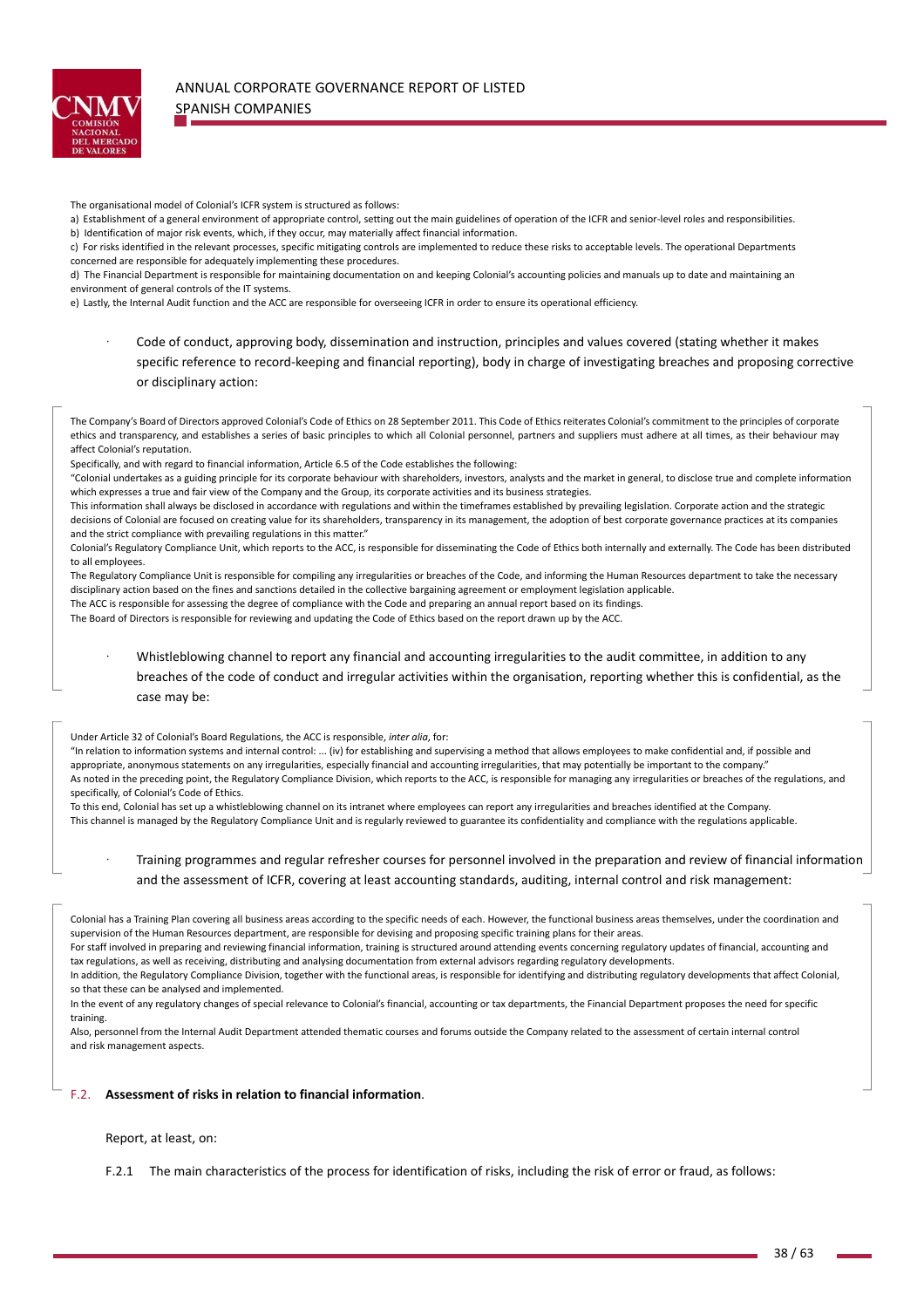

#### Whether the process exists and is documented:

Colonial has a Risk Management and Control System (RMCS), as indicated in section E.1 of this report.

The ACC is in charge of monitoring and controlling risks as delegated by the Company's Board of Directors. To this end, the managers of the various operating units cooperate in identifying and correcting risks by applying the RMCS, as indicated in sections F.1.1 and F.1.2 of this report.

Colonial's ICFR Organisational and Monitoring Model, as well as its ICFR Internal Control and Risk Management Manual, which aim to ensure the preparation and issue of reliable financial information, are aligned with and form part of Colonial's general risk policy, the RMCS, which have been approved by the ACC.

## Whether the process covers all financial reporting objectives (existence and occurrence, completeness, measurement, presentation, disclosure and comparability, and rights and obligations), whether it is updated and how often:

The ICFR Internal Control and Risk Management Manual provides for the following seven types of risk:

1) Integrity: Transactions, events, assets, liabilities or equity interests that are "not" identified and, consequently, are "not" included in the Company's accounting records. Data entries "not" captured in the ledgers or rejected data entries. Disclosures "not" identified and, consequently, "not" included in the notes to the financial statements or deliberately omitted.

2) Existence: Transactions "not" authorised that are entered into the company's accounting software. Duplicated transactions. Erroneous adjustments in ledgers. 3) Disclosures and comparability: Disclosures "not" identified and, consequently, "not" included in the notes to the financial statements or deliberately omitted. Transactions that have not been recorded consistently over time.

4) Rights and obligations: Incorrect determination of the ability to control the rights arising from an asset or a contract/agreement. Correct determination of the obligations arising from a liability or a contract/agreement.

5) Measurement: Incorrect determination of the value of an asset, liability, income or expense, and which could generate the recording of adjustments in the determination of market values, amortised values, value in use or due to a depreciation error, as well as adjustments made and not properly justified.

6) Presentation: Incorrect presentation of financial transactions in the financial statements (assets vs liabilities, income vs expense, current vs non‐current etc.).

7) Operating cuts: Incorrect registration of transactions during the relevant reporting period.

Colonial's ICFR Internal Control and Risk Management Manual is revised and periodically updated by Internal Audit and the Legal Advisory and Operations‐Finance Departments, at the proposal of any of these, also taking into account the suggestions and proposals of Internal Audit arising from its reviews. Any revisions or updates entailing the

amendment of the Manual should be approved by the ACC once the Internal Audit and the Financial Department have seen and reviewed them.

The existence of a process to identify the scope of the consolidated group, considering aspects such as the possibility of complex corporate structures or special‐purpose vehicles:

Colonial's Board Regulations and, specifically the section regarding the responsibilities of the ACC, stipulate that the responsibilities of the Committee include, among others: "In relation to information systems and internal control: (i) supervise the preparation process and completeness of financial information on the Company and, where applicable, the Group, reviewing compliance with regulatory requirements, the composition of the consolidated group and the correct application of accounting criteria .. In this regard, Colonial has a consolidation process that stipulates, as a basic procedure, the determination of the Group's scope of consolidation at the end of every reporting period.

This procedure is implemented by the Accounting, Consolidation and Tax Department, which reports to the Financial Department and the ACC is informed when the scope of consolidation varies.

Whether the process takes account of other types of risks (operational, technology, financial, legal, tax, reputational, environmental risk etc.), which may affect the financial statements:

As described in the first item of section F.2.1, the basic function of the ACC, as delegated by the Company's Board of Directors, is to monitor and control risks supported by the work done by the executives of each operating unit, which help identify and correct them. Colonial's ICFR Organisation and Supervision Model, as well as its Internal Control and Risk Management Manual, are aligned with and form part of Colonial's general risk policy (see section E of this report), and have been approved by the CAC. In the process of identifying risks involving financial information within the ICFR system, all the areas of risk identified in Colonial's risk map have been considered.

Which of the entity's governing bodies supervises the process:

Colonial's Board Regulations and, specifically the section regarding the responsibilities of the ACC, stipulate that the responsibilities of the Committee include, among others: "In relation to information systems and internal control: ... (ii) conduct a periodic review of the internal control and risk management systems in such a way that the main risks are identified, managed and notified properly."

In this regard, the ACC is responsible for approving Colonial's ICFR Internal Control and Risk Management Manual.

As indicated in section F.1.1 and F.1.2 of this report, the Internal Audit function is responsible for monitoring the ICFR system in order to ensure operational effectiveness. The internal auditor shall carry out these internal audit tests and report on the conclusions to the ACC, including any internal control weaknesses identified, recommendations for improvement and the general conclusions of the annual audit plan which specifically includes, among others, those related to the ICFR system.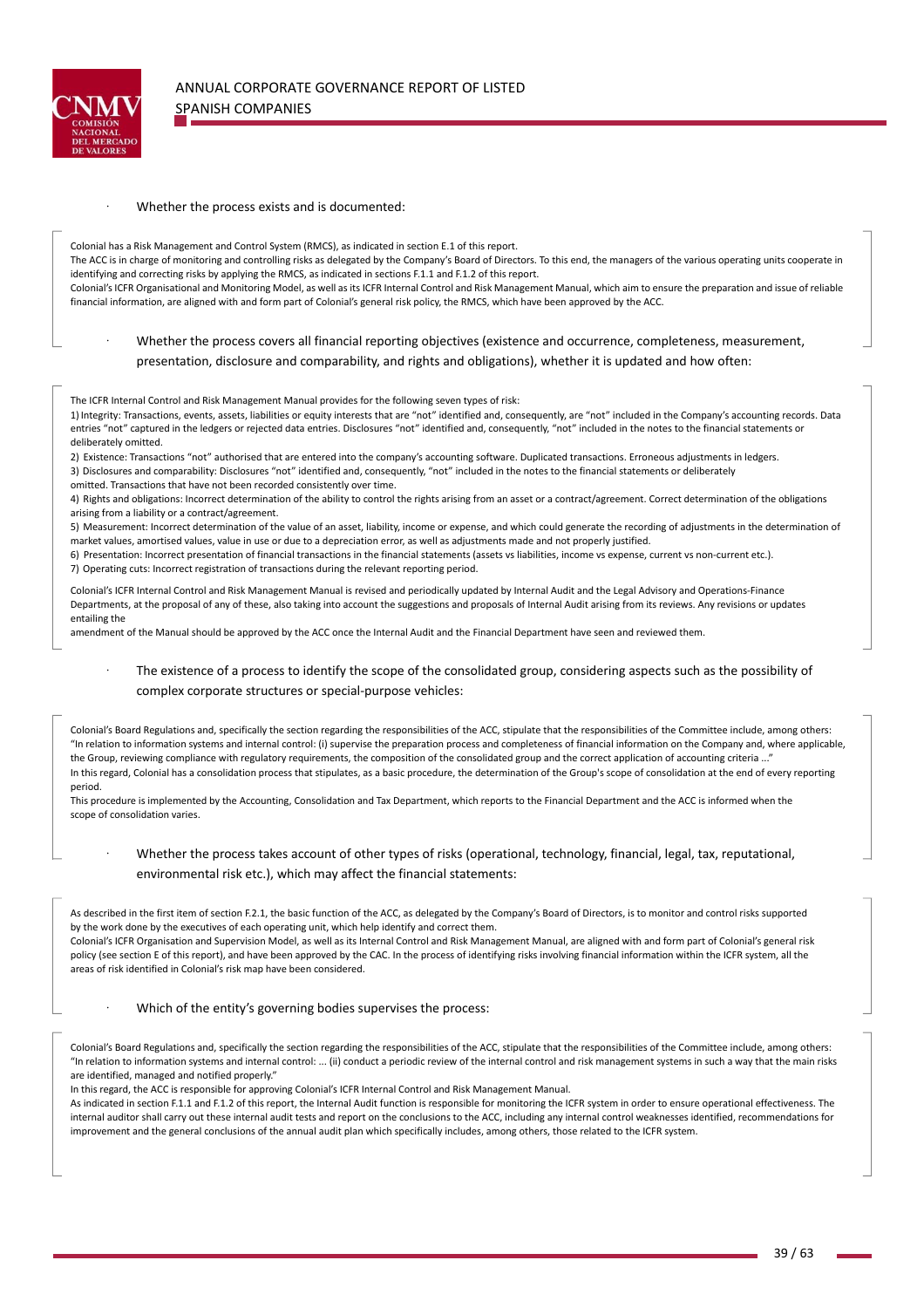

## F.3. **Control activities**.

Provide information, indicating salient features, if available, on at least the following:

F.3.1 Procedures to review and authorise financial information and the ICFR system description to be published on the securities markets, stating those responsible, as well as documentation describing the flow of activities and controls (including those relating to fraud risk) for the different kinds of transactions that may have a material impact on the financial statements, including the procedure for the accounting closure and the specific review of relevant judgements, estimates, valuations and forecasts.

In relation to procedures for reviewing and authorising the financial information and description of ICFR to be disclosed in the securities markets, as mentioned above, the ACC is responsible for supervising the preparation and disclosure of reliable financial information to the market. In this regard, the Committee has approved a manual for disclosure of statutory information that regulates the procedure for preparing and approving this information.

Colonial's ICFR Internal Control and Risk Management Manual establishes the criteria for identifying the relevant public financial information as follows: a) Periodic Public Information (PPI) obligations of issuers:

1)Quarterly Financial Report.

2) Half‐yearly Financial Report.

- 3) Annual Financial Report and Annual Corporate Governance Report (ACGR).
- b) Annual Report on Directors' Remuneration (IAR).
- c) Registration document

d) Regulatory Announcements.

There is a specific procedure to prepare and review each set of regulated financial statements to be published in the market. This includes an internal control questionnaire that must be completed involving the Operations‐Finance Department, the Corporate Development and Management Control Department, both of which report to the General-Corporate Department, through the Legal Advisory Department and, depending on the type of information, ending with the CEO, Board of Directors or the General Meeting of Shareholders itself.

Monitoring of the Manual for Disclosure of Statutory Information as well as the completion of the specific internal control questionnaires are mandatory and subject to review by Colonial's internal auditor.

In terms of the documentation describing activity flows and controls (including those relating to the risk of fraud) of the various types of transaction that may materially affect the financial statements, Colonial has an ICFR Organisational and Monitoring Model approved by the ACC that structures the specific mechanisms that have been provided to keep an internal control that fosters full, reliable and relevant financial information and considers the likelihood of irregularities and the ways to detect and repair them. The Organisational Model of Colonial's ICFR system is based on two distinct areas:

a) The general control environment, where the main guidelines of operation of the ICFR and high-level roles and responsibilities are developed.

b) The specific controls on ICFR that develops operating procedures related to preparing the financial information.

In addition, Colonial has an ICFR Internal Control and Risk Management Manual that sets out the specific controls established with regard to the risks relating to financial information and formal documentation, whereas the Organisational Model contains high‐level methods and controls.

Colonial has determined what errors or inaccuracies in the financial statements and other public information could severely affect its reputation, image and share price and these are, therefore, included in the ICFR system for monitoring and supervision.

Once the relevant financial information has been determined, the next step is to identify the cycles and business processes that may have a material impact on the information in terms of their preparation and their issue. Once the

processes have been identified, the relevant functional areas and internal audit will then identify the implicit risks of the processes and the corresponding controls. These processes, risks and controls are formally documented so they can be correctly carried out and monitored.

The Company ensures that the identified risks are consistent with the corporate risk model.

The scope of the processes selected ensures that, by complying therewith, complete and reliable financial information is obtained.

The Financial Department and Internal Audit are jointly responsible for identifying the ICFR processes, risks and relevant controls, which are then approved by the ACC. In this process, the Company has specifically considered the potential risk of fraud and has control activities in place to prevent this risk.

The key processes identified at Colonial relating to the ICFR system are:

a) Closing of accounts, including the process of judgements, estimates, measurements and projections.

b) Consolidation and reporting of subsidiaries.

c) Revenue recognition.

d) Asset valuation (determination of the fair value of investment property).

e) Cash, debt and derivatives.

f) Manual for Disclosure of Statutory Information.

g) Procedure for maintaining the Group's accounting policies and the Accounting Policies Manual.

h) Taxes.

i) Reporting systems, including capture and preparation mechanisms for supporting financial information to be issued.

j) Investments and asset acquisitions.

k) Purchases of goods and services.

l) Human resources.

All key processes are documented and are updated annually to include any potential changes. The key processes at Colonial that have a significant influence on the preparation of financial information are documented through the following:

a) Flow charts of the activities of the processes

b) Descriptions of the processes, risks and controls in place.

c) Risk and control matrices.

The ICFR Internal Control and Risk Management Manual is an internal regulation that is mandatory. It is, therefore, essential that all functions/departments involved monitor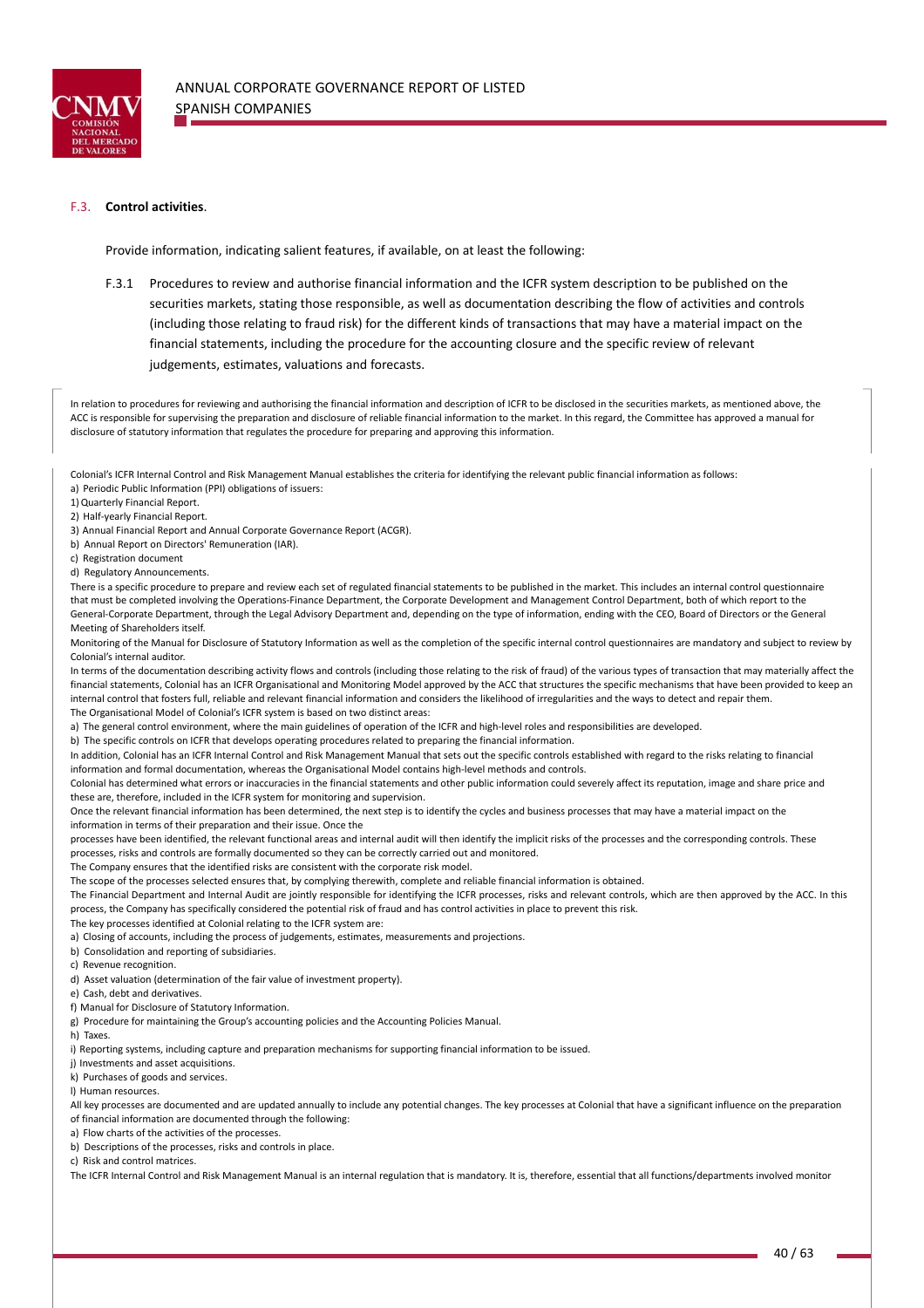

# ANNUAL CORPORATE GOVERNANCE REPORT OF LISTED SPANISH COMPANIES

all the procedures established and the controls in place to ensure the reliability of Colonial's financial information. The most senior-ranking employee in each of the departments involved in the procedures documented in the internal control model is responsible for ensuring that the processes and controls are correctly applied and documented for each accounting period.

In this regard, Colonial has software to monitor the responses to the controls defined in each accounting period for the key processes. Internal audit monitors and supervises compliance with these controls.

Operations with a material weight of judgements, estimates, valuations and forecasts are subject to special monitoring as is the case with the valuation of real‐estate assets, impairment tests and performance tests on derivative financial instruments.

F.3.2 Internal control policies and procedures for IT systems (including access security, control of changes, system operation, continuity and separation of duties) giving support to key Company processes involved in the preparation and publication of financial information.

The Systems function is in charge of Colonial's corporate computer systems. This department reports to the Financial Department, which, in turn, reports to the General-Corporate Department.

At present, the operation and maintenance of Colonial's corporate IT systems supporting financial reporting are outsourced, which means that Colonial's head of Systems manages the key aspects related to physical security, continuity and operation of the systems with the external supplier.

Furthermore, the head of IT systems at Colonial is responsible for establishing the IT internal control model regarding secure access, segregation of duties (in coordination with the operating business and support areas) and control of changes, as well as carrying out risk monitoring and control activities arising from the outsourcing of the IT systems. All Spanish Colonial Group companies operate under one transactional system, SAP. The information systems of the French Group SFL are not fully integrated with Colonial, and, therefore, information is exchanged by exporting data as files.

Colonial's IT internal control model includes, among others, the following key processes:

a) Physical security of equipment and data processing centres (in coordination with the external provider).

b) Logical security of the applications (in coordination with the external supplier).

- c) Follow‐up of the Service Level Agreement (SLAs) and the Service Level Objectives (SLOs) with external suppliers.
- d) Project management, rollouts, developments and upgrades of current systems.

e) Management of operations.

f) Management of infrastructure and communications.

g) Management of back‐up and recovery systems (in coordination with the external supplier).

h) Management of users, profiles and accesses.

i) Management of the audits of the IT systems.

# F.3.3 Internal control policies and procedures designed to supervise the management of third‐party subcontracted activities, in addition to any evaluation, calculation or appraisal tasks entrusted to independent experts that may have a material impact on the financial statements.

As described in section F.3.1, Colonial has identified the key processes that may materially affect its financial information. Among the criteria used to identify these processes, the Company has considered criteria for activities with a high level of third‐party involvement and also, those that are fully outsourced.

In this regard, the relevant processes with substantial third‐party involvement are as follows:

a) Valuation of real estate assets: determination of fair value.

b) Financial hedging instruments: effectiveness tests and securing the fair value.

c) IT systems: maintenance and operation.

All processes with substantial third‐party involvement have been documented, identifying the risks and controls implemented. The functional areas involved in the various processes are responsible for monitoring them and for implementing the appropriate controls.

The internal audit's annual plan includes the monitoring activities needed to ensure the processes described are correctly executed.

### F.4. **Information and reporting**.

Provide information, indicating salient features, if available, on at least the following:

F.4.1 A specific function in charge of defining and maintaining accounting policies (accounting policies area or department) and resolving queries or settling disputes over their interpretation, which is in regular communication with the team in charge of operations, and a manual of accounting policies regularly updated and communicated to all the Company's operating units.

Colonial's ICFR Organisational and Monitoring Model, which has been approved by the ACC, stipulates that the Financial Department is responsible for maintaining documentary records of Colonial's accounting policies and keeping the Group accounting policies manual up to date, which entails resolving queries or settling disputes over their application. Colonial has a Group Accounting Policies Manual, which has been approved by the ACC, and which must be adhered to by all Group companies. The Financial Department is responsible for preparing and maintaining this manual.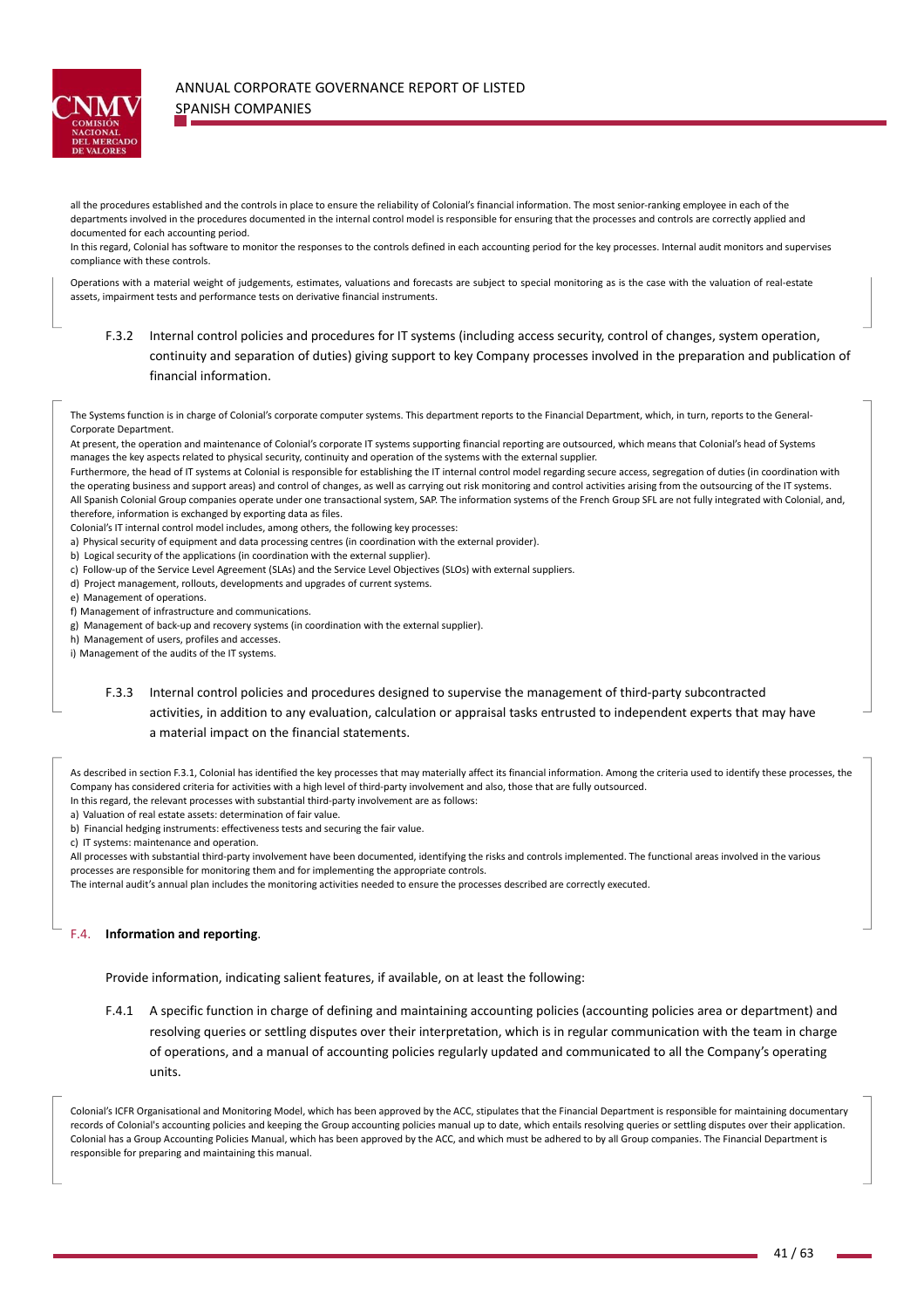

F.4.2 Mechanisms to capture and prepare the financial information with consistent formats, to be implemented and used by all units in the Company or group, which support the main financial statements and the notes, in addition to any information provided on the ICFR.

Colonial has implemented a computer tool to facilitate the financial consolidation and financial and operating budget planning of the Group so as to ensure greater control and security in gathering information and preparing the financial information. The Group Accounting Policies Manual establishes a chart of accounts and templates of financial statements that all Group companies must follow and which are set up in the tool, thereby guaranteeing the uniformity of the financial information. The preparation of statutory financial information, as well as the separate financial statements for Colonial's Spanish companies, is coordinated centrally by the Financial Department and the Corporate Development and Management Control Department, thereby guaranteeing uniformity.

A significant portion of the details required to prepare this financial information is obtained directly from the IT tool, since it has been customised to do so. For those cases where certain information must be prepared without this tool, Colonial has control mechanisms in place to ensure its completeness and reliability, as well as a physical archive of the information in an internal repository with access limited to the staff involved in preparing the financial information.

Also, Colonial uses a GRC (Governance, Risk and Compliance) IT tool to monitor the information specific to ICFR management relating to compliance with the controls established for key procedures defined by the Company for the ICFR systems. Internal audit monitors and supervises the operation of this tool.

#### F.5. **Supervision of system operation**.

Provide information, stating the main features, on at least:

F.5.1 ICFR supervisory activities conducted by the Audit Committee and whether the entity has an internal audit department whose competences include supporting the committee in its oversight of the internal control system, including ICFR. State also the scope of the ICFR assessment during the year and the procedure used by the person in charge to report the results, whether the Company has an action plan specifying corrective measures for any flaws detected, and whether it has taken stock of their potential impact on its financial information.

The main activities carried out by the ACC in relation to the ICFR system in 2018 consisted of approving the Internal Audit Plan for 2018, which includes monitoring ICFR and being apprised of the related degree of implementation, compliance and effectiveness.

The ACC also met with the Company's external auditors to assess the internal control weaknesses encountered during the course of their work, as well as the relevant aspects or incidents.

Lastly, the ACC has performed the following main activities relating to financial information:

- 1.Review of the public financial information disclosed to the markets.
- 2. Analysis of the consistency of the accounting policies used, as well as an analysis of the observations and recommendations received from the external auditors.
- 3. Review of the management report.

4. Review of the information contained in the half‐yearly financial statements and annual accounts concerning related‐party transactions.

5. Monitoring the effectiveness of the processes, risks and relevant controls relating to ICFR. Regarding the internal audit function, Colonial's Regulations of the Board of Directors, and, specifically the section regarding the responsibilities of the ACC,

stipulate that the responsibilities of the Committee include, among others:

"The Audit and Control Committee, with respect to the information and internal control systems, will:

(iii) monitor the independence and effectiveness of the internal audit function, proposing the selection, appointment, re-election and removal of the head of internal audit; propose the department's budget, receiving regular report‐backs on its activities and verifying that senior management are acting on the findings and recommendations of its reports".

In July 2009, the ACC approved Colonial's internal audit regulations. The main responsibilities of this function include periodically verifying the degree of application of the approved policies and procedures that comprise the internal control system, offering suggestions for improvement.

The ACC has already approved the Internal Audit Plan for 2019, including the necessary action necessary to guarantee monitoring and evaluation of internal control procedures, specific work to verify the operational effectiveness of Colonial's ICFR, with regular reporting on incidents detected and courses of action required for improvements, in addition to their potential impact on financial disclosures, when they have been contrasted with the areas audited.

F.5.2 Whether the company has a discussion procedure whereby the accounts auditor (in accordance with what is set forth in the NTAs), the internal audit staff and other experts are able to inform senior management and the audit committee or company directors of any significant weaknesses in internal control identified during the processes of review of annual financial statements or any others entrusted to them. State also whether the entity has an action plan to correct or mitigate the weaknesses found.

Article 8 of Colonial's Board Regulations provides as follows:

2. Establish the necessary relations with the external auditor in order to receive information on any matters that might jeopardise the auditors' independence, for

examination by the Committee, any other matters related to the financial audit process and, when appropriate, to authorise non‐prohibited services on the terms provided in

<sup>&</sup>quot;Dealings of the Board of Directors with the external auditor will be through the Audit and Control Committee."

In this regard, Article 32 of the Board Regulations governs the functioning of the ACC and, inter alia, establishes the following functions:

<sup>1.</sup>Serve as a channel of communication between the Board of Directors and the Company's external auditor, assessing the results of each audit, and in this connection also with the function of regularly collecting information from the auditor on the audit plan and how it is to be carried out.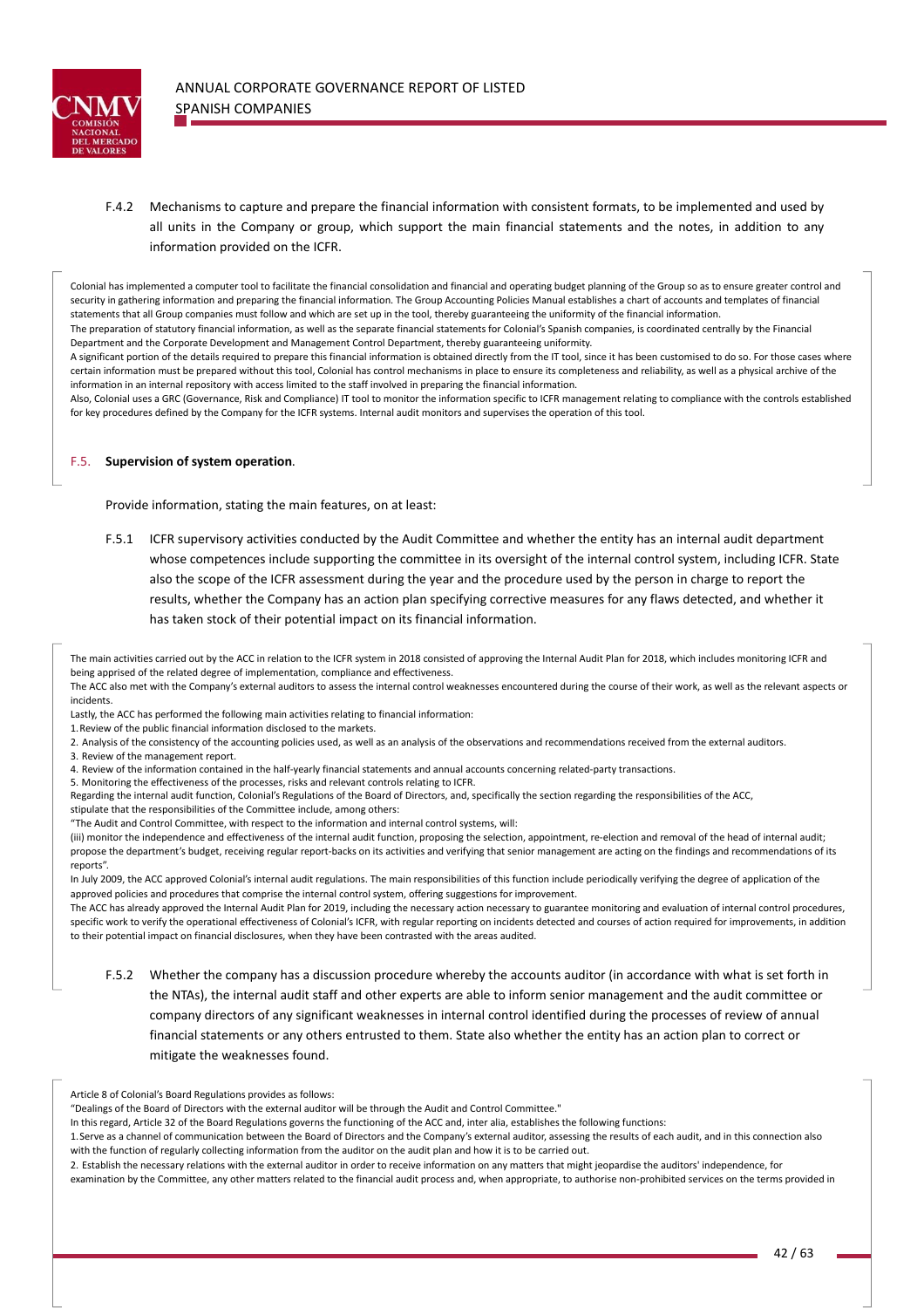

current legislation relating to independence and to communicate with the auditors as provided for in the financial audit legislation and auditing standards.

3. Supervise the effectiveness of the Company's internal control, the internal audit and the risk management systems, and discuss with the auditor any significant weaknesses detected in the internal control system during the conduct of the audit.

All these monitoring activities of the Board of Directors and the ACC are conducted throughout the year and included in the agenda of the various sessions based on the schedule established for each year.

#### F.6. **Other significant information**

No additional issues to be disclosed have been identified.

## F.7. External auditor's report

the contract of the contract of the

Report by:

F.7.1 If the ICFR information supplied to the market has been reviewed by the external auditor, the corresponding report should be attached. If this is not the case, it should explain why.

The ACC and internal audit department perform the ICFR monitoring activities, which complement the contributions of the external auditor regarding the identification, as appropriate, of the internal control weaknesses identified in the course of their external audit. These monitoring activities are considered to be appropriate and sufficient and, therefore, it is not considered necessary to submit the ICFR information to additional external review.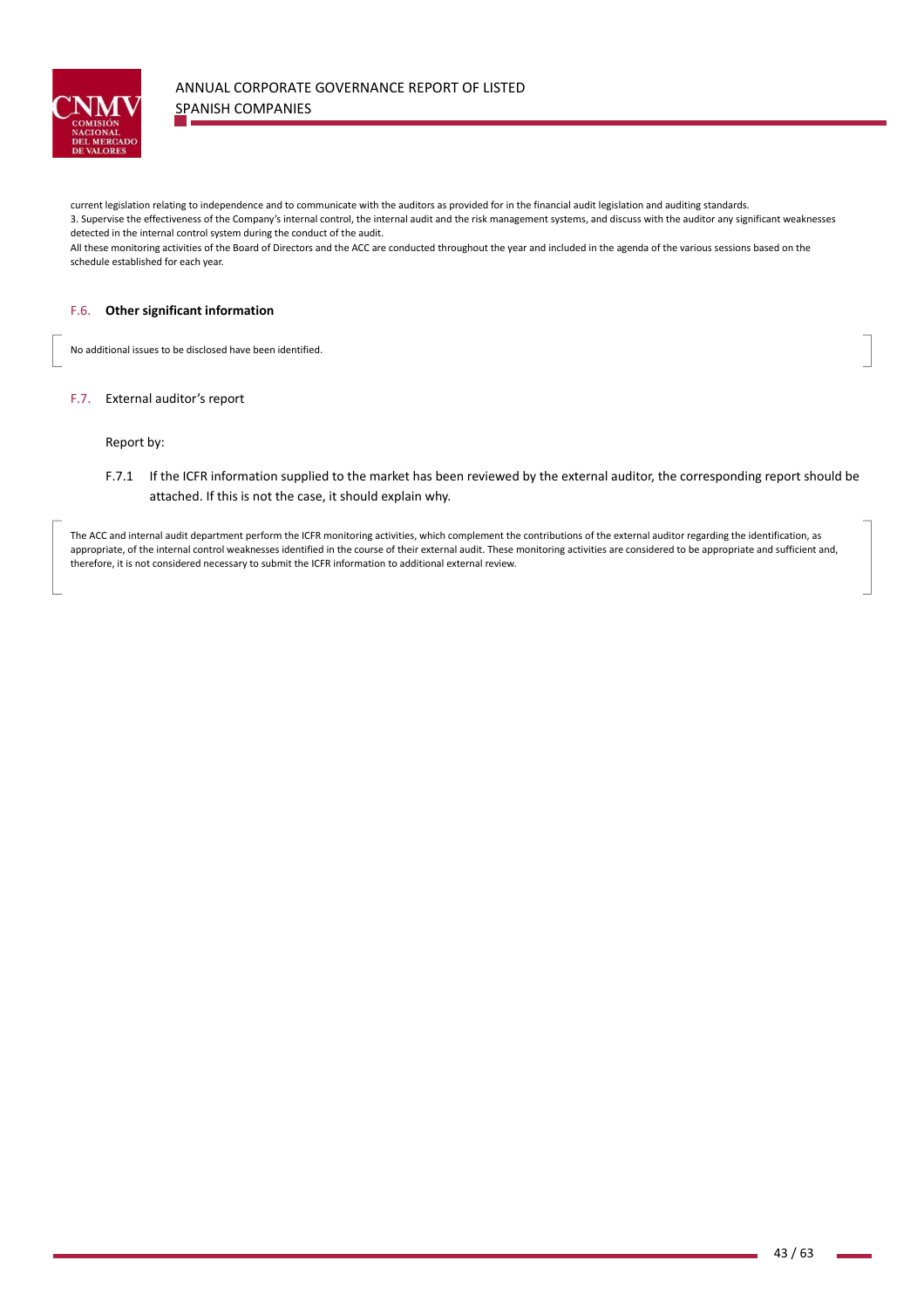

### G. **EXTENT TO WHICH THE CORPORATE GOVERNANCE RECOMMENDATIONS ARE FOLLOWED**

Please indicate the extent to which the company has followed the recommendations of the Code of Good Governance of Listed Companies.

Should the company not comply with any of the recommendations or comply only in part, include a detailed explanation of the reasons so that shareholders, investors and the market in general have enough information to assess the company's behaviour. General explanations are not acceptable.

1. The bylaws of listed companies should not place an upper limit on the votes that can be cast by a single shareholder, or impose other obstacles to the takeover of the company by acquiring shares on the market.

Compliant [ X ] Explain [ ]

- 2. When a dominant and a subsidiary company are listed on the stock market, the two should provide detailed disclosures on:
	- a) Their respective areas of activity and possible business relations between them, as well as those of the subsidiary listed company with other companies belonging to the same group.
	- b) The mechanisms in place to resolve any conflicts of interest that may arise.

| Compliant [X] | Partially compliant [ ] | Explain $[ ]$ | Not applicable [] |
|---------------|-------------------------|---------------|-------------------|
|---------------|-------------------------|---------------|-------------------|

- 3. During the ordinary general meeting, the chairman of the board should verbally inform shareholders in sufficient detail of the most relevant aspects of the company's corporate governance, supplementing the written information circulated in the annual corporate governance report, and in particular:
	- a) Of the changes that have occurred since the last ordinary general meeting.
	- b) Of the specific reasons why the company is not following certain recommendations of the Code of Corporate Governance and, if any, the alternative rules applied to this matter.

Compliant [ X ] Partially compliant [ ] Explain [ ]

4. The company will define and promote a policy of communication and contact with shareholders, institutional investors and proxy advisors, respecting the rules on market abuse and treating shareholders who are in the same position equally.

And the company should make this policy public via its website, including information on the way it has been put into practice and identifying the interlocutors or persons responsible for carrying this out.

Compliant [ X ] Partially compliant  $[ ]$  Explain  $[ ]$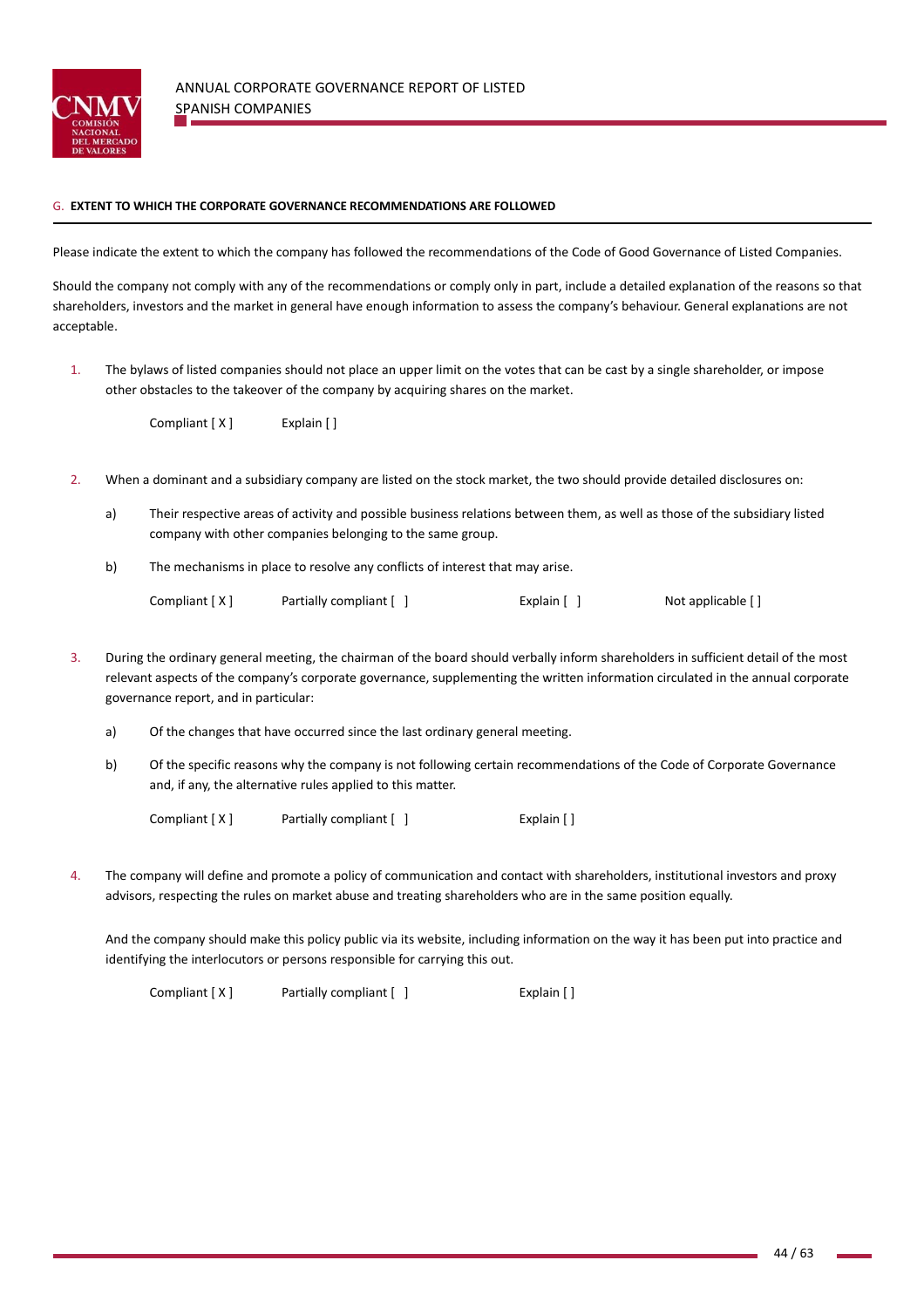

5. That the Board of Directors does not submit to the general meeting a proposal of delegation of powers to issue shares or convertible securities excluding the right to preferential purchase, for an amount above 20% of the share capital at the time of delegation.

And that when the Board of Directors approves any issue of shares or convertible securities excluding the right to preferential purchase, the Company should immediately publish on its website the reports on this exclusion as laid down in the companies' laws.

Compliant [ X ] Partially compliant [ ] Explain [ ]

- 6. The listed companies which produce the reports listed below, either in mandatory or voluntary form, publish them on their website with sufficient notice before the ordinary general meeting is held, although their dissemination is not mandatory:
	- a) Report on the external auditor's independence.
	- b) Reports of proceedings of the audit committees and the appointments and remuneration committee.
	- c) Audit committee report on related‐party transactions.
	- d) Report on the corporate social responsibility policy.
		- Compliant [ X ] Partially compliant [ ] [ [ ] Explain [ ]
- 7. The Company broadcasts live, via its website, the holding of general meetings of shareholders.

| Compliant [X] | Explain [] |
|---------------|------------|
|---------------|------------|

8. The Audit Committee ensures that the Board of Directors should seek to present the accounts to the General Meeting of Shareholders without limitations or qualifications in the audit report and, in exceptional cases where there are qualifications, both the chairman of the Audit Committee and the auditors should clearly explain to shareholders the contents and scope of such limitations or qualifications.

Compliant [ X ] Partially compliant [ ] [ ] [ [ ] Explain [ ]

9. The Company should make public on its website, permanently, the requirements and procedures it will accept to prove ownership of shares, the right to attend the general meeting of shareholders and the exercise or delegation of voting rights.

And such requirements and procedures facilitate the shareholders' attendance and the exercise of their rights and are applied in a non‐discriminatory manner.

Compliant [ X ] Partially compliant [ ] Explain [ ]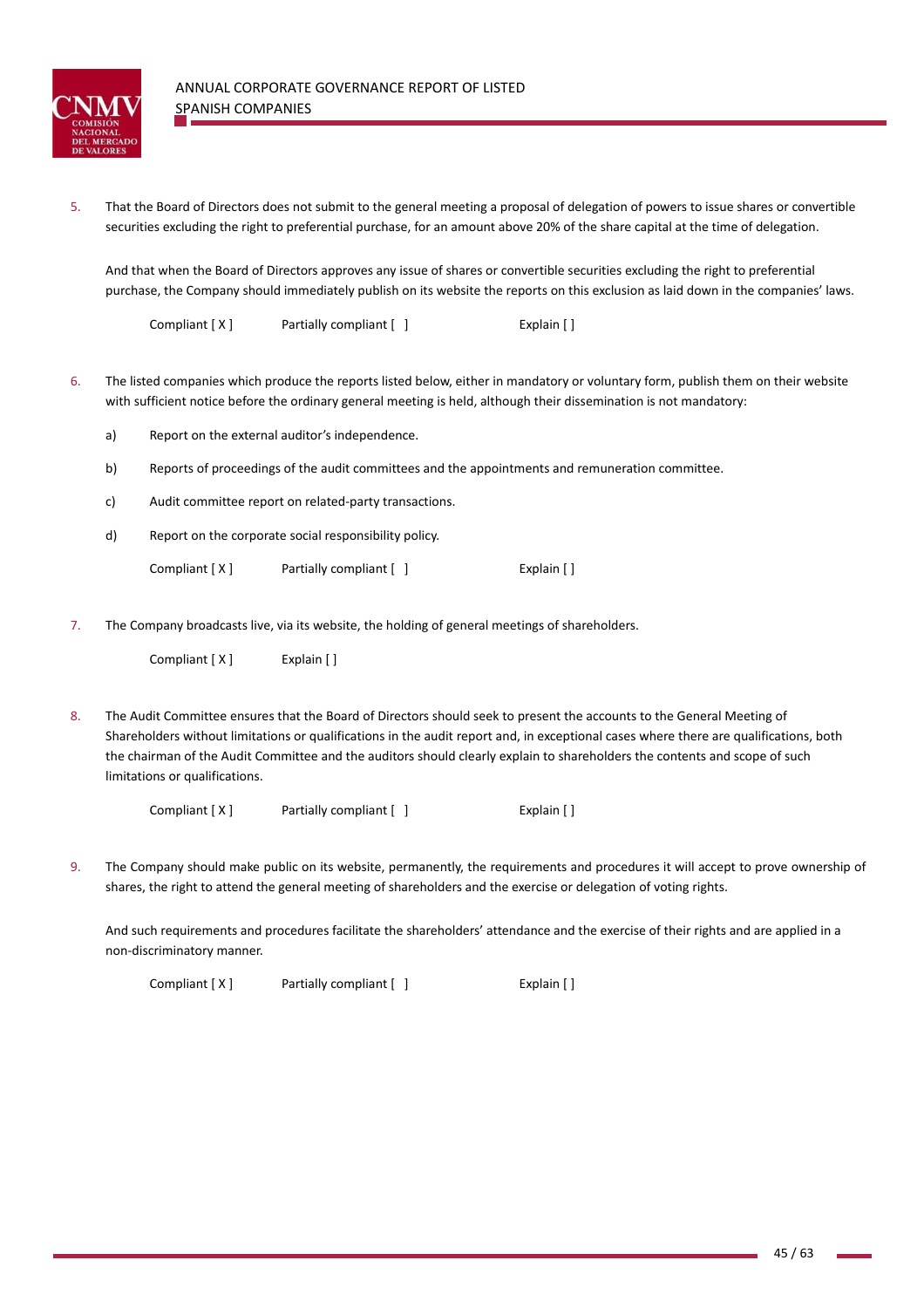

- 10. Where any legitimate shareholder has exercised, prior to the holding of the general meeting of shareholders, the right to complete the agenda or to submit new resolution proposals, the Company:
	- a) Immediately disseminates such additional items and new resolution proposals.
	- b) Makes public the attendance card model or form of proxy or remote voting with the changes required so that the new items on the agenda and alternative resolution proposals can be voted on, in the terms proposed by the board of directors.
	- c) Submits all these items or alternative proposals to vote and the same voting rules are applied to them as those made by the board of directors, including, in particular, presumptions or inferences about the direction of the vote.
	- d) Announces, after the general meeting of shareholders, the breakdown of the vote on such additional points or alternative proposals.

Compliant  $[X]$  Partially compliant  $[ ]$  Explain  $[ ]$  Not applicable  $[ ]$ 

11. In the event that the Company plans to pay premiums to attend the general meeting of shareholders, it will previously establish a general policy on such premiums and this policy is stable.

| Not applicable [X]<br>Explain [ ]<br>Compliant [ ]<br>Partially compliant [ ] |
|-------------------------------------------------------------------------------|
|-------------------------------------------------------------------------------|

12. The Board of Directors will perform its duties with unity of purpose and independent judgement, and it will treat all shareholders who are in the same position equally and guide itself by the Company's interests which are understood as achieving a profitable and sustainable long-term business, to promote the Company's continuity and maximise its economic value.

In pursuing the Company's interests, in addition to complying with laws and regulations and acting in good faith, ethically and respecting the commonly accepted uses and good practices, the Board of Directors will endeavour to reconcile the Company's interests with, where applicable, the legitimate interests of its employees, its suppliers, its customers and those of other stakeholders that may be affected, as well as the impact of the Company's activities on the community as a whole and in the environment.

Compliant [ X ] Partially compliant [ ] Explain [ ]

13. The board of directors has enough members in order to implement efficient and participative proceedings, which makes it advisable that the board should have between five and fifteen members.

Compliant [ X ] Explain [ ]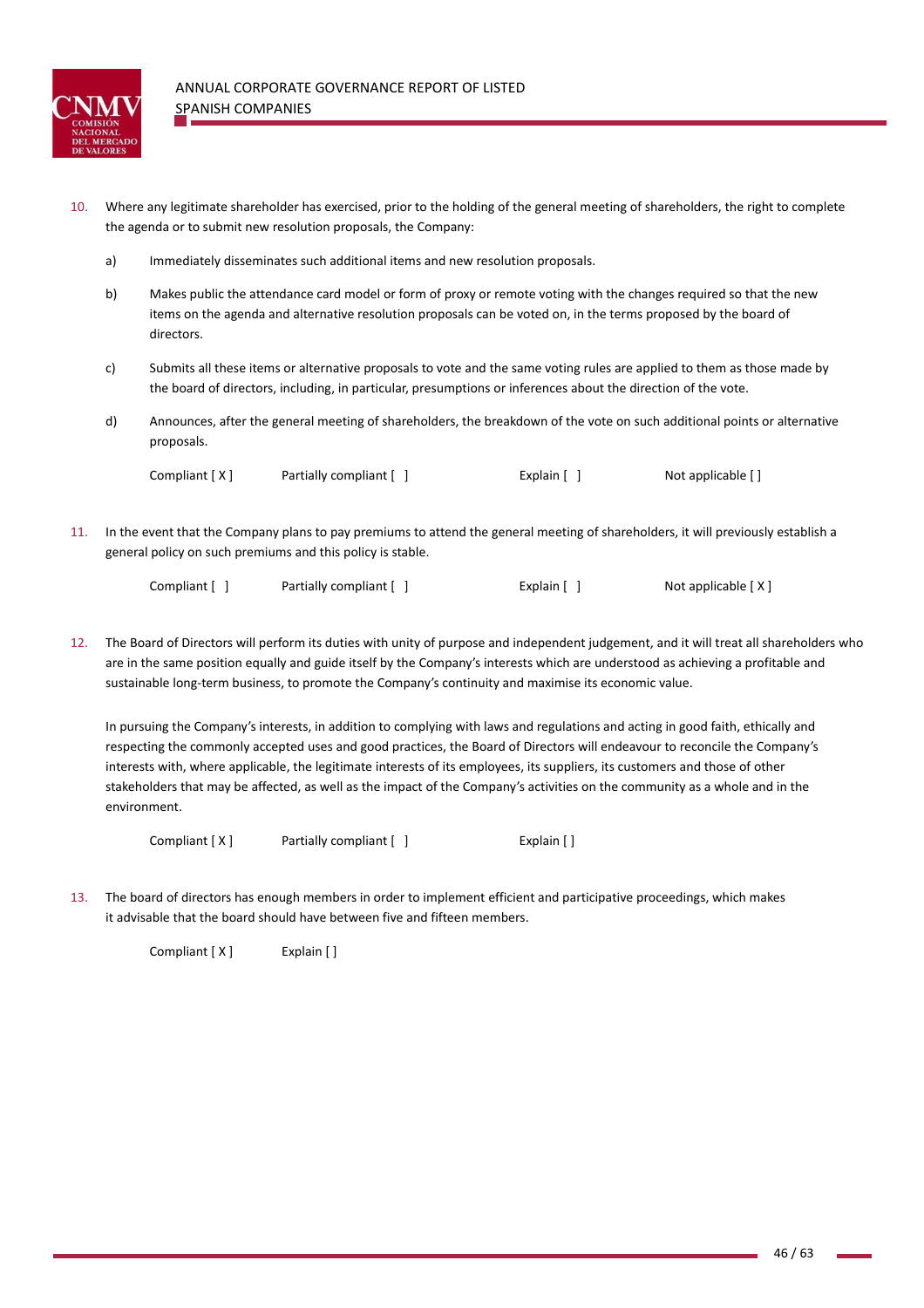

- 14. The Board of Directors approves a policy of selection of directors that:
	- a) Is specific and verifiable.
	- b) Ensures that proposals for appointment or reappointment are based on a preliminary analysis of the needs of the board of directors.
	- c) Promotes the diversity of knowledge, experience and gender.

The result of the previous analysis of the needs of the board of directors is collected in the committee's report justifying the appointments to be published when the general meeting of shareholders is called, in which the ratification, appointment or re‐election of each director is submitted.

And the selection policy promotes the goal that by 2020 the number of female directors will represent no less than 30% of the total members of the Board of Directors.

The appointments committee will annually verify compliance with the policy of selection of directors and inform thereof in the annual corporate governance report.

Compliant [ X ] Partially compliant [ ] Explain [ ]

15. The proprietary directors and independent directors constitute a significant majority of the Board of Directors and the number of executive directors is kept to the minimum necessary, having regard to the complexity of the corporate group and the percentage shareholding of the executive directors in the Company's share capital.

Compliant [ X ] Partially compliant [ ] Explain [ ]

16. The percentage of proprietary directors over the total of non‐executive directors is not higher than the proportion between the capital represented by such directors and the remainder of the Company's share capital.

This criterion may be reduced:

- a) In large-cap companies where the shareholdings legally considered significant are low.
- b) In companies where there is a diversity of shareholders represented on the board of directors and there are no links between them.

Compliant [ X ] Explain [ ]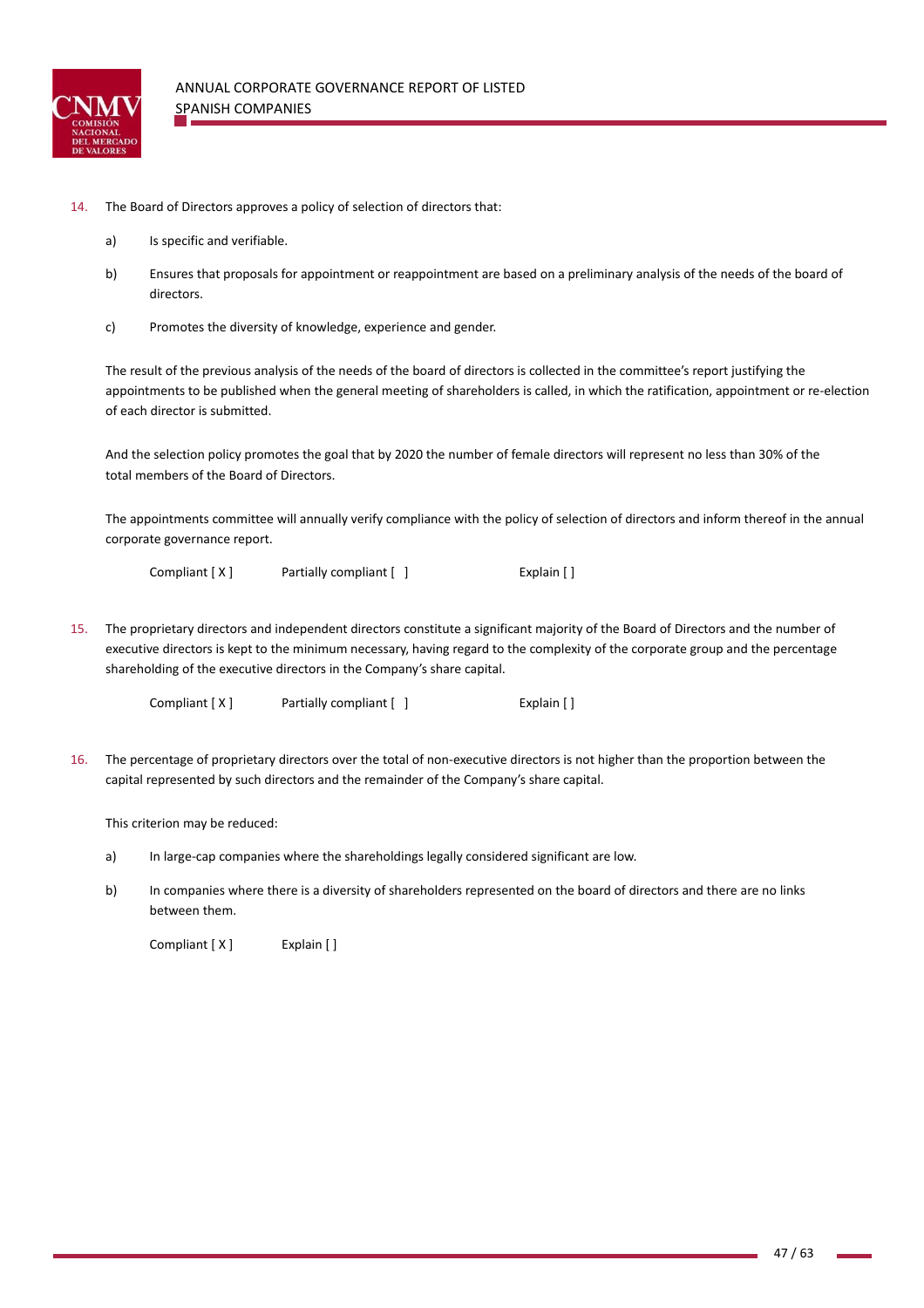

## 17. The number of independent directors represents at least half of all directors.

However, where the Company is not a large‐cap or where, if it is, it has a shareholder or several acting together, who control more than 30% of the share capital, the number of independent directors should represent at least one third of all directors.

Compliant [ ] Explain [ X ]

The company has 4 independent directors out of a total of 11, one less than the number of proprietary directors and double the number of executive directors. Thus, although the percentage of independent directors does not reach the 50% required by the recommendation, in accordance with the company's current shareholder structure it is estimated that representation of this type of Directors is considerable, and thus all interests are duly represented in the management body.

18. Companies should post the following director particulars on their websites, and keep them permanently updated:

- a) Professional and biographical profile.
- b) Other boards of directors on which they sit, whether or not these belong to listed companies, as well as other remunerated activities in which they may be involved.
- c) The category to which the director belongs, where applicable, stating, in the case of proprietary directors, the shareholder they represent or to whom they have links.
- d) Date when they were first appointed as a director of the company, as well as the dates of any subsequent reappointments.
- e) Their holdings of company shares and their stock options.

Compliant [ X ] Partially compliant [ ] Explain [ ]

19. The annual corporate governance report, with prior verification by the appointments committee, explains the reasons for the appointment of proprietary directors at the request of shareholders whose stake is less than 3% of the share capital; and reasons are given why formal requests for a seat on the board from shareholders with a stake equal to or greater than that of others, at whose request proprietary directors were appointed, have not been respected.

| Compliant [] |  | Partially compliant [ ] |  | Explain $\lceil \; \rceil$ | Not applicable [X] |
|--------------|--|-------------------------|--|----------------------------|--------------------|
|--------------|--|-------------------------|--|----------------------------|--------------------|

20. Proprietary directors tender their resignation when the shareholders they represent sell their entire shareholding. If such shareholders reduce their stakes, thereby losing some of their entitlement to proprietary directors, the latter's number should be reduced accordingly.

```
Compliant [ X ]  Partially compliant [   ]  Explain [   ]  Not applicable [ ]
```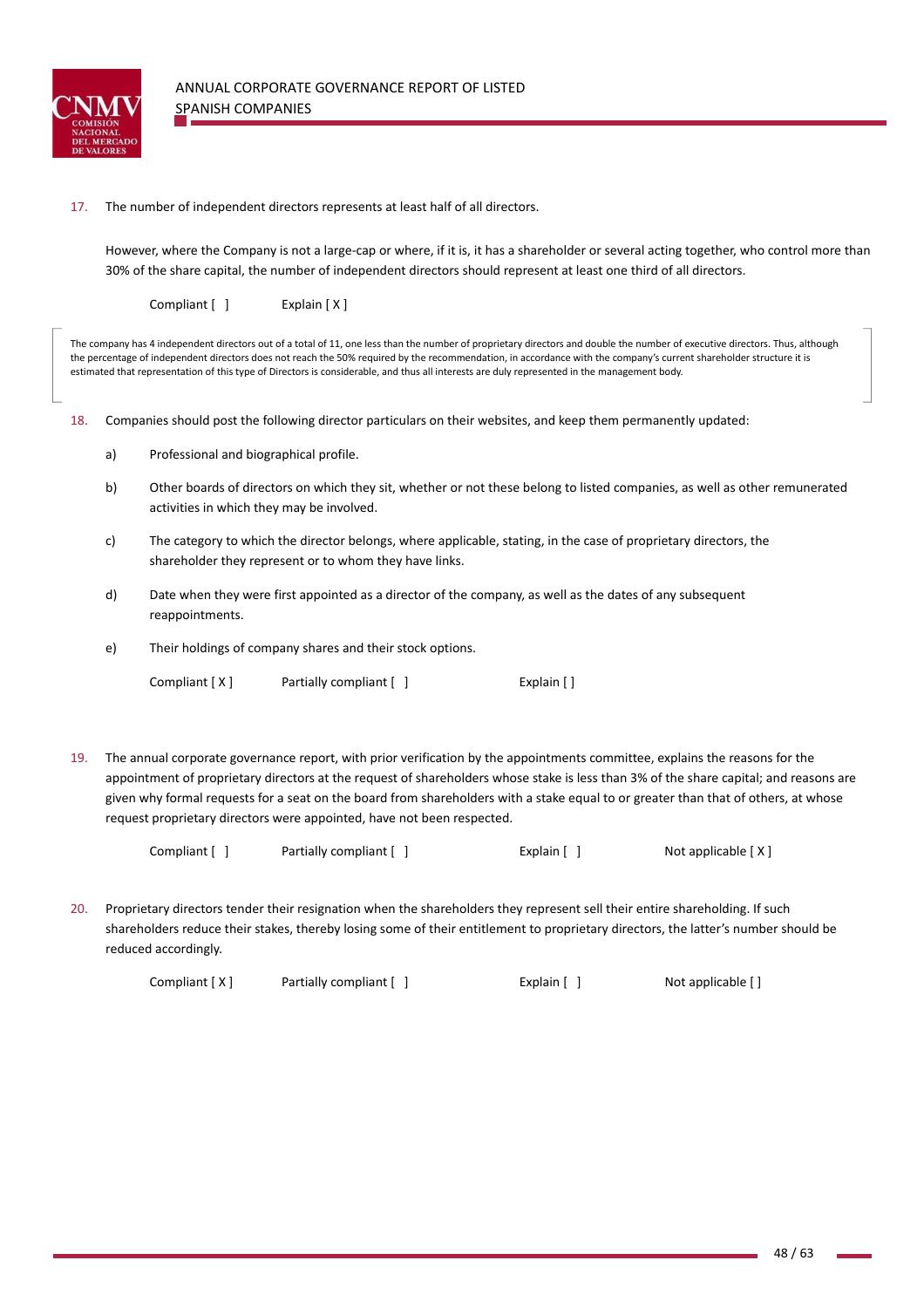

21. The Board of Directors will not propose the removal of any independent Director before the statutory period for which they were appointed, except where just cause is found by the Board of Directors following a report from the Appointments Committee. It will be understood that there is just cause when the director takes up a new post or takes on new duties that prevent him/her from devoting the necessary time to the performance of the duties associated with the directorship, when the director fails to carry out the duties inherent to his/her post or when the director is involved in circumstances which cause him/her to lose his/her independent status in accordance with the provisions of the legislation applicable.

The removal of independent directors from office may also be proposed as a result of public buy‐outs, mergers or other similar enterprise-level transactions implying a change in the structure of the Company's capital, where such changes in the Board are due to the proportionality criterion in Recommendation 16.

Compliant [ X ] Explain [ ]

22. Companies establish rules obliging directors to provide information and, where appropriate, tender their resignation in cases where it is alleged they could prejudice the good name and reputation of the Company and, in particular, oblige them to inform the Board of Directors of any criminal lawsuits they may be involved in, as well as any subsequent legal proceedings.

In any event, if a Director is prosecuted or has a court order issued against him or her initiating trial proceedings for any of the offences defined in corporate law, the board of directors should examine the case as soon as possible and, in view of the particular circumstances, decide whether or not he/she should remain in office. The board of directors should also give a reasoned account of these circumstances in the annual corporate governance report.

Compliant [ X ] Partially compliant [ ] Explain [ ]

23. All directors clearly express their opposition when they consider that a proposal submitted to the Board for Directors for decision could be contrary to the Company's interests. Moreover, independent directors and other directors in particular, who are not affected by potential conflict of interest, should do the same in the case of decisions that could be detrimental to shareholders not directly represented on the Board of Directors.

And when the Board of Directors adopts significant or repeated decisions on matters with regard to which the director has expressed serious reservations and subsequently opts to resign, the ensuing conclusions drawn and reasons for the resignation must be explained in the letter referred to in the following recommendation.

This recommendation also extends to the secretary to the board of directors, even if the secretary is not a director.

Compliant [ X ] Partially compliant [ ] Explain [ ] Not applicable [ ]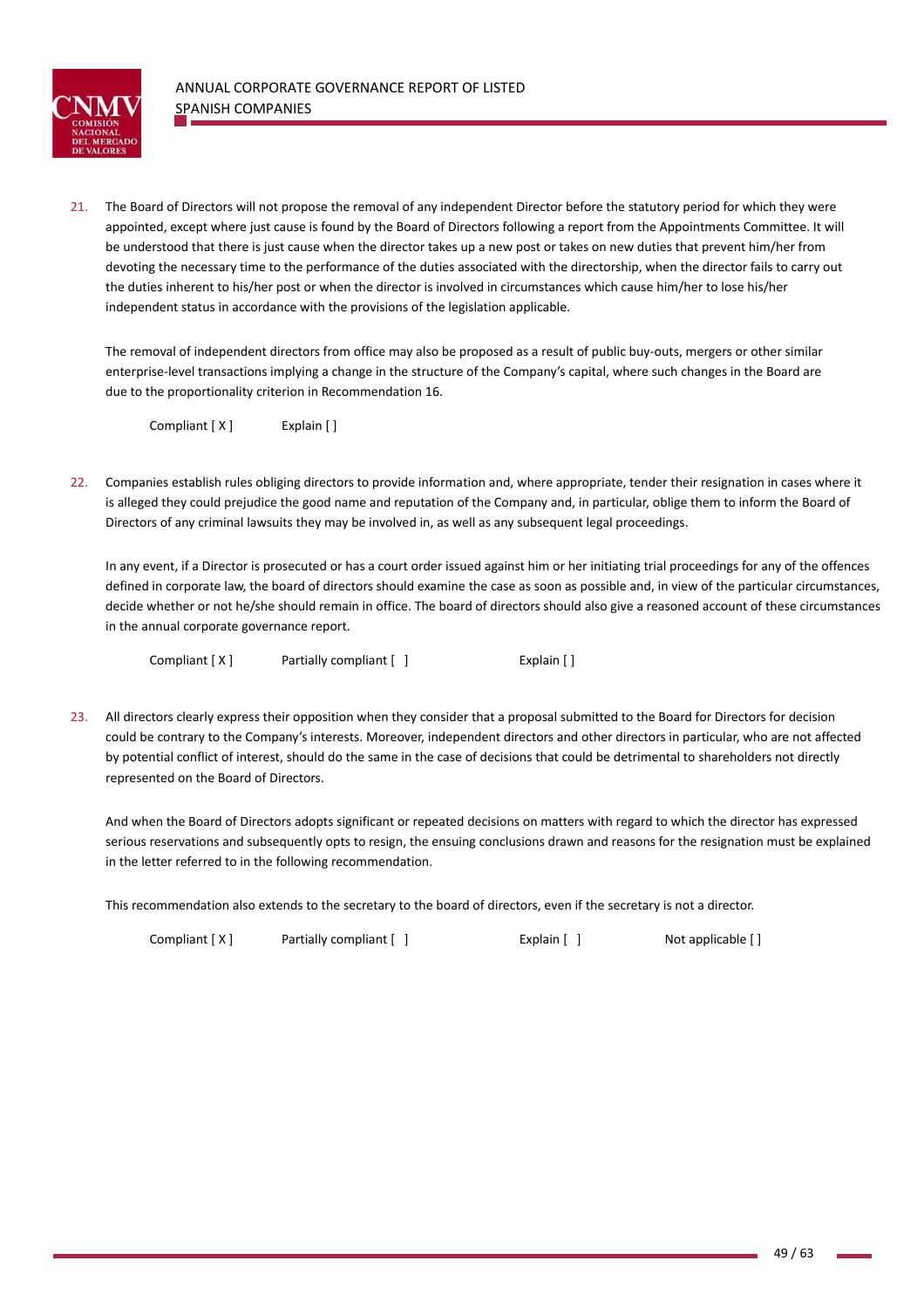

24. When, whether due to resignation or any other reason, a director leaves his or her position before the end of the term, the reasons are explained in a letter sent to all the members of the Board of Directors. Irrespective of whether such resignation is filed as a regulatory announcement, the motive for the same must be explained in the Annual Corporate Governance Report.

| Compliant [X] | Partially compliant [ ] | Explain $\lceil$ | Not applicable [] |
|---------------|-------------------------|------------------|-------------------|
|               |                         |                  |                   |

25. In addition, the Appointments Committee will ensure that non‐executive directors have sufficient time to properly perform their duties.

And that the Board regulations sets the maximum number of boards of which the directors may form part.

Compliant [ X ] Partially compliant [ ] Explain [ ]

26. The Board of Directors holds meetings as frequently as required in order to carry out its role effectively, at least eight times a year, following the programme and agenda established at the start of the year, with each director able to propose for inclusion alternative items not originally on the agenda.

| Compliant [X] | Partially compliant [ | Explain [] |
|---------------|-----------------------|------------|
|---------------|-----------------------|------------|

27. Directors' absences should be limited to the bare minimum and quantified in the Annual Corporate Governance Report. And, when they must occur, instructions are given to proxies.

| Compliant [X] | Partially compliant [ ] | Explain [] |
|---------------|-------------------------|------------|
|---------------|-------------------------|------------|

28. When the directors or the secretary express concerns about a particular proposal or, in the case of the directors, about the Company's progress and such concerns are not resolved within the Board of Directors, this is recorded in the minutes at the request of whoever expressed such concerns.

| Compliant [X] | Partially compliant [ ] | Explain [ ] | Not applicable [] |
|---------------|-------------------------|-------------|-------------------|
|---------------|-------------------------|-------------|-------------------|

29. The Company will establish suitable channels for directors to obtain the advice they need to carry out their duties, extending if necessary to external assistance at the Company's expense.

Compliant [ X ] Partially compliant [ ] Explain [ ]

30. In addition, regardless of the knowledge required of the Directors to perform their duties, the Company will also offer Directors refresher programmes when circumstances so warrant.

Compliant [ X ] Explain [ ] Not applicable [ ]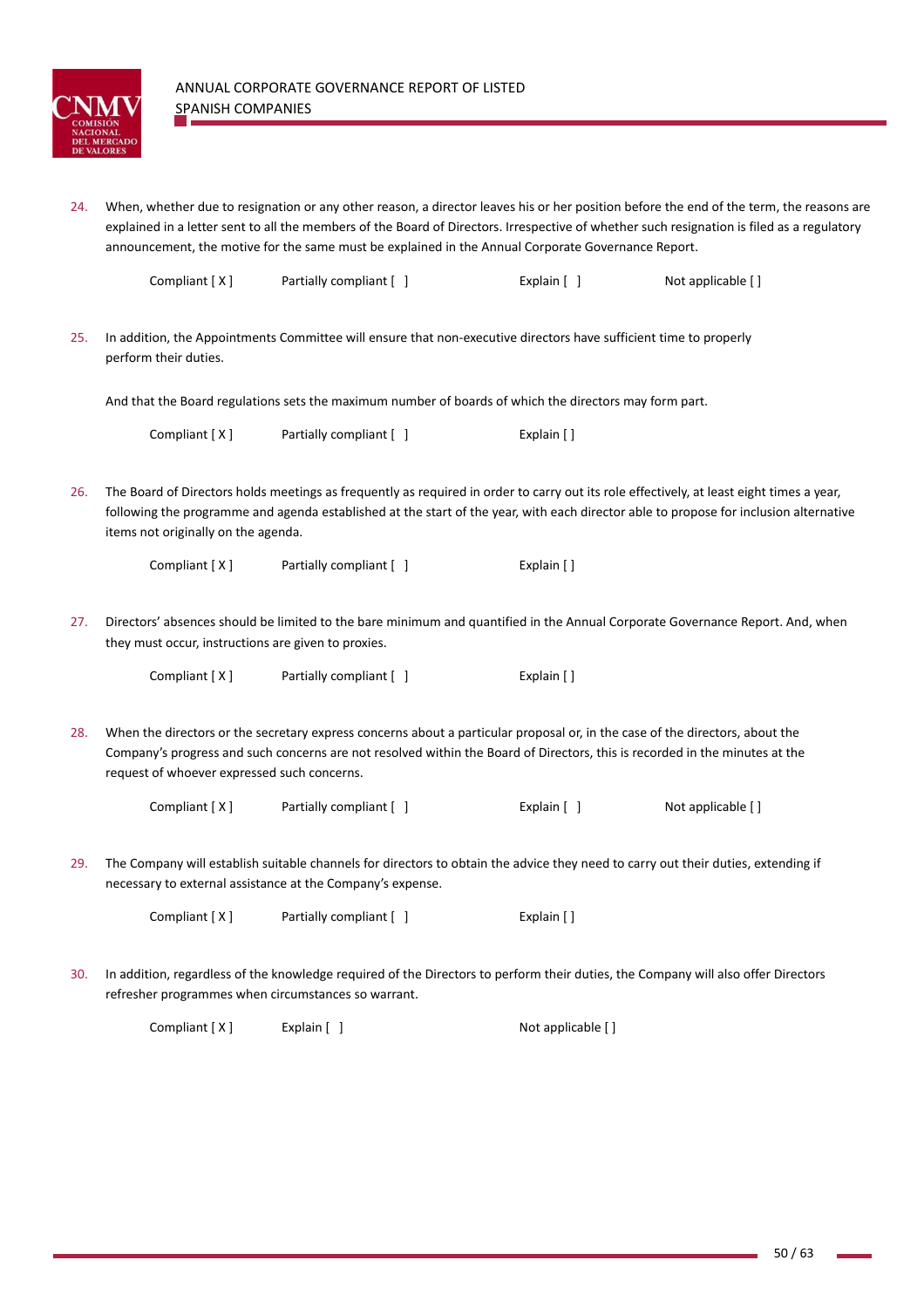

31. The agenda of the sessions clearly indicates the points on which the Board of Directors will adopt a decision or agreement so that directors can study or seek, in advance, the information required for its adoption.

When exceptionally, for reasons of urgency, the Chairman wishes to submit for the approval of the Board of Directors any decisions or agreements not included in the agenda, this will require the express prior consent of the majority of the directors present, which will be duly recorded in the minutes.

| Compliant [X] | Partially compliant [ ] | Explain $\lceil \cdot \rceil$ |
|---------------|-------------------------|-------------------------------|
|               |                         |                               |

32. Directors should be regularly informed of the movements in shareholdings and of the opinions that significant shareholders, investors and rating agencies have of the Company and its group.

Compliant [ X ] Partially compliant [ ] Explain [ ]

33. The chairman, as the person responsible for the proper functioning of the board of directors, in addition to exercising the functions assigned to him by law and the bylaws, should prepare and submit to the board a schedule of dates and items to be discussed; organise and coordinate regular assessment of the board and, where applicable, assessment of the company's chief executive; take responsibility for management of the

board and of the effectiveness of its functioning; ensure that sufficient time is allocated to discuss strategic issues, and agree and review programmes to update knowledge for each director, when circumstances so advise.

| Compliant [X] | Partially compliant [ ] | Explain [] |
|---------------|-------------------------|------------|
|---------------|-------------------------|------------|

34. When there is an independent lead director, the Bylaws or regulations of the Board of Directors, in addition to the powers legally entitled, attribute him/her the following: chairing the Board of Directors in the absence of the Chairman and Vice‐Chairmen, if any; echoing the concerns of non-executive directors; maintaining contacts with investors and shareholders to ascertain their views in order to form an opinion about their concerns, particularly in relation to the corporate governance of the Company; and coordinate the Chair´s plan of succession.

Compliant [ X ] Partially compliant [ ] Explain [ ] Not applicable [ ]

35. The Secretary to the Board of Directors will also ensure that the Board of Directors is aware of recommendations on good governance that apply to the Company and that are part of the Code of Good Governance for listed companies.

Compliant [ X ] Explain [ ]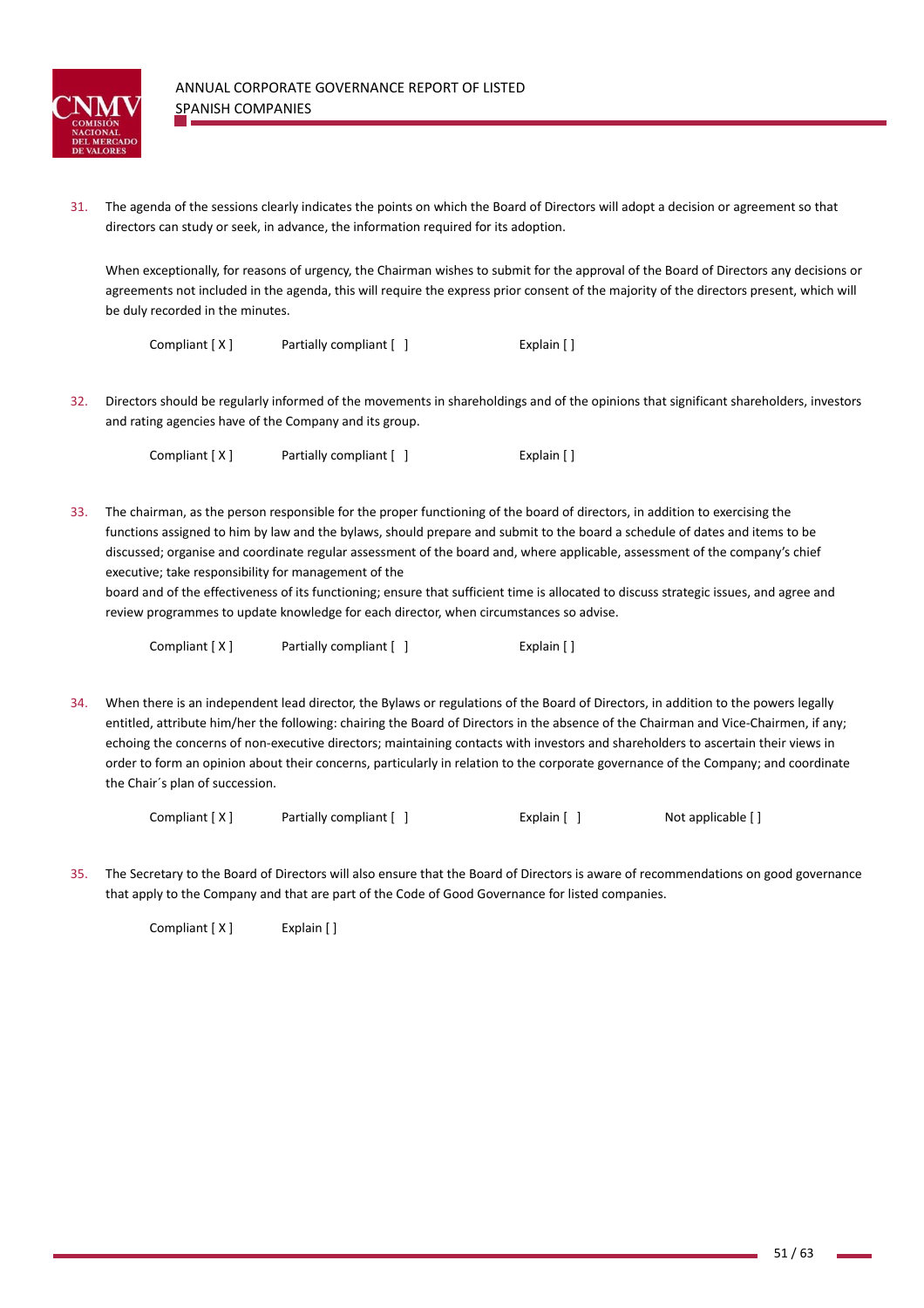

- 36. The complete Board of Directors should evaluate, once a year, and adopt, where applicable, an action plan to correct deficiencies identified with respect to:
	- a) The quality and efficiency of operation of the board of directors.
	- b) The operations and the composition of its committees.
	- c) The diversity of Board membership and competences.
	- d) The performance of the Chairman of the Board of Directors and the Chief Executive Officer of the Company.
	- e) The performance and contribution of each Director, paying particular attention to those who are in charge of the various board committees.

The evaluation of the various committees will be based on the reports they submit to the Board of Directors, and for the latter, evaluation will be based on the one submitted by the Appointments Committee.

Every three years, the Board of Directors will be assisted to carry out the evaluation by an external consultant, whose independence will be verified by the Appointments Committee.

Business relationships that the consultant or any Company in its group have with the Company or any Company of its group should be detailed in the annual corporate governance report.

The process and the evaluated areas will be further described in the annual corporate governance report.

Compliant [ X ] Partially compliant [ ] Explain [ ]

37. When an Executive Committee exists, the framework for the participation of the different categories of directors will be similar to that of the Board of Directors itself, and its Secretary will be the secretary to the board.

Compliant  $[X]$  Partially compliant  $[ ]$  Explain  $[ ]$  Not applicable  $[ ]$ 

38. The Board of Directors is always aware of matters dealt with and decisions adopted by the Executive Committee and all the members of the board receive a copy of the minutes of the meetings of the Executive Committee.

Compliant [ X ] Partially compliant [ ] Explain [ ] Not applicable [ ]

39. The members of the Audit Committee, and especially its chairman, are appointed taking into account their knowledge and expertise in the field of accounting, audit or risk management, and the majority of such members are independent directors.

Compliant [ X ] Partially compliant [ ] Explain [ ]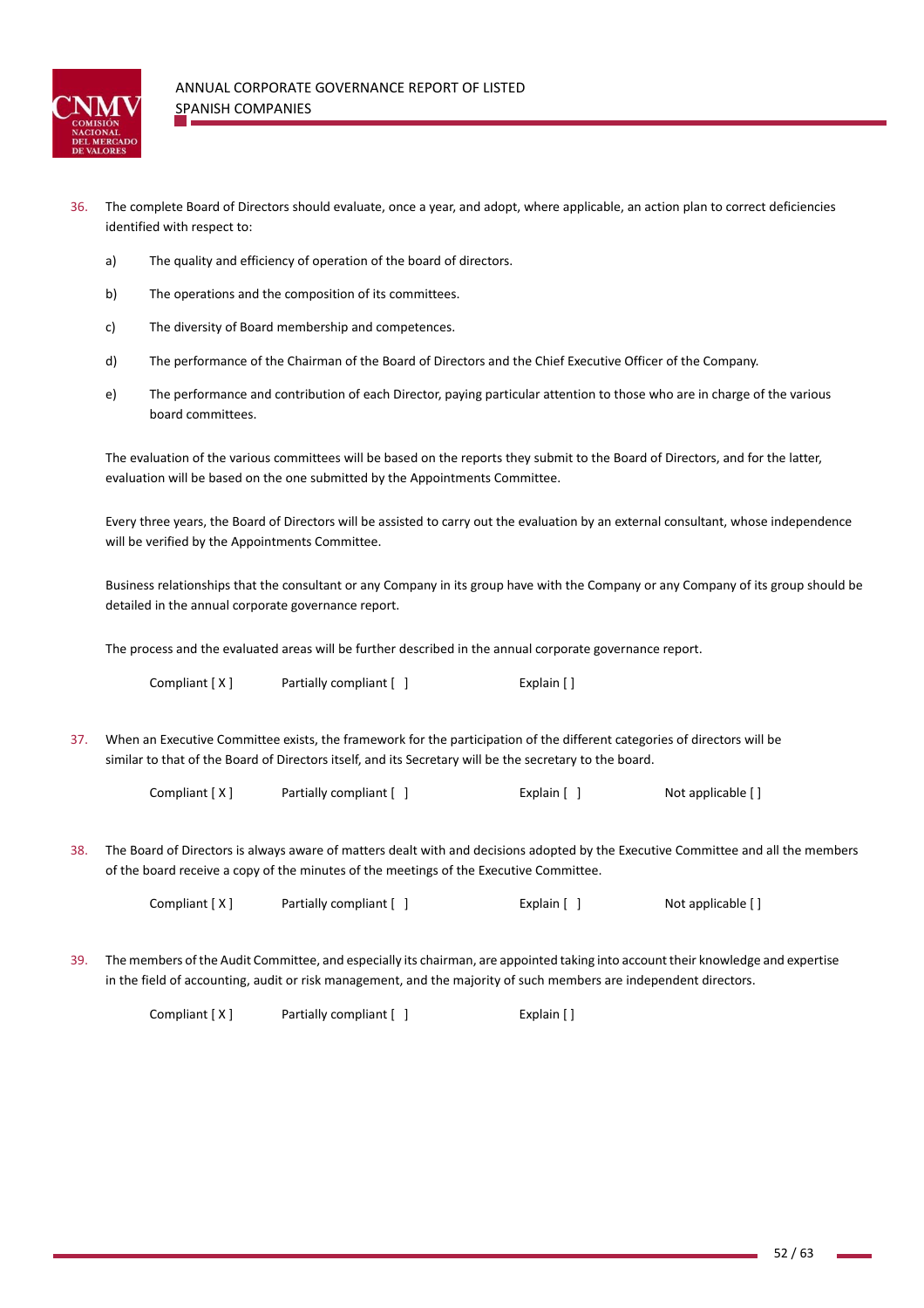

40. Under the supervision of the audit committee, there should be a unit that assumes the internal audit function to ensure the proper functioning of the information and internal control systems, which are functionally dependent on the non-executive Chairman of the Board or the Audit Committee.

Compliant [ X ] Partially compliant [ ] Explain [ ]

41. The head of the division that fulfils the internal audit duties will present its annual work plan to the Audit Committee in which it directly reports any incidents that may have arisen during its implementation, submitting this information at the end of each year in an activity report.

Compliant [ X ] Partially compliant [ ] Explain [ ] Not applicable [ ]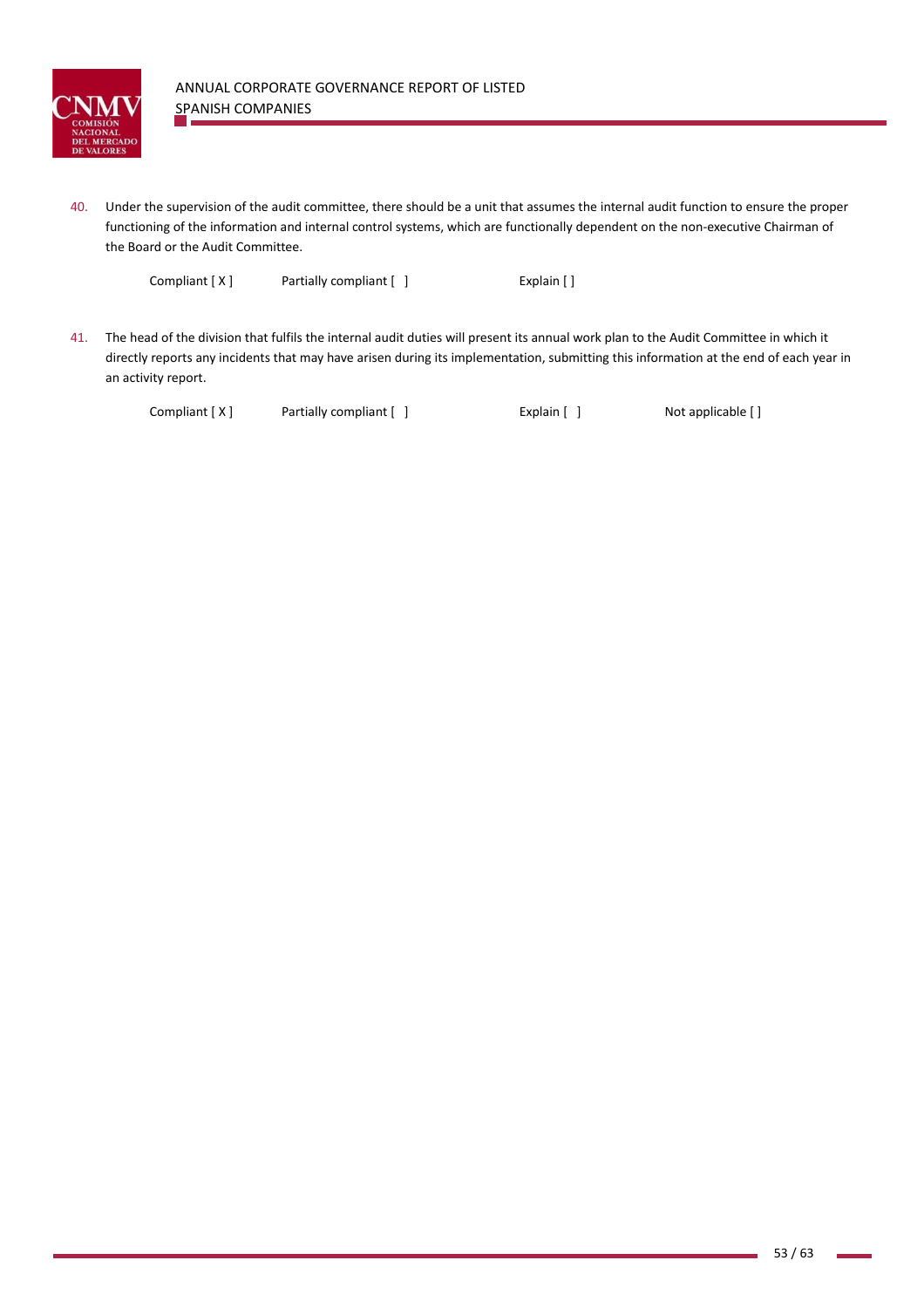

- 42. In addition to those as legally established, the Audit Committee is responsible for the following:
	- 1. With regard to information systems and internal control:
		- a) Supervise the process of preparing and the integrity of the financial information on the Company and, where applicable, to the Group, reviewing compliance with the regulatory requirements, the proper delimitation of its scope of consolidation and the correct application of accounting principles;
		- b) Ensure the independence and effectiveness of the internal audit processes, proposing the election, appointment, reelection and removal of the head of the internal audit division in addition to proposing the budget for this service, approving both orientation and its operating plans, ensuring that their activity is focused mainly on the risks that are relevant to the Company, receiving regular information on their activities and verifying that senior management is taking into account the conclusions and recommendations of the Committee's reports.
		- c) Establish and supervise a method that allows employees to make confidential and, if possible and appropriate, anonymous statements on any irregularities, especially financial and accounting irregularities, that may potentially be important to the Company.
	- 2. With regard to the external auditor:
		- a) Examine the circumstances behind the resignation of the external auditor, should this occur.
		- b) Ensure that the remuneration for the external auditor for his or her work does not compromise his or her integrity or independence.
		- c) Ensure that the Company notifies the change of auditor as a regulatory announcement to the CNMV and that this notification is accompanied by a statement citing any disagreements the Company may have had with the outgoing auditor and, if there were such disagreements, to discuss them.
		- d) Ensure that the external auditor annually holds a meeting with the full Board of Directors to report on the work done and the evolution of the Company´s accounting and risk situation.
		- e) Ensure that the Company and the external auditor adhere to current regulations regarding the provision of nonaudit services as well as the limits on the auditor's business concentration and, in general, the other rules on auditor independence.

| Compliant $[X]$ | Partially compliant [ ] | Explain [] |
|-----------------|-------------------------|------------|
|                 |                         |            |

43. The Audit Committee may summon any employee or executive of the Company; this includes appearances without the presence of any other executive.

Compliant [ X ] Partially compliant [ ] Explain [ ]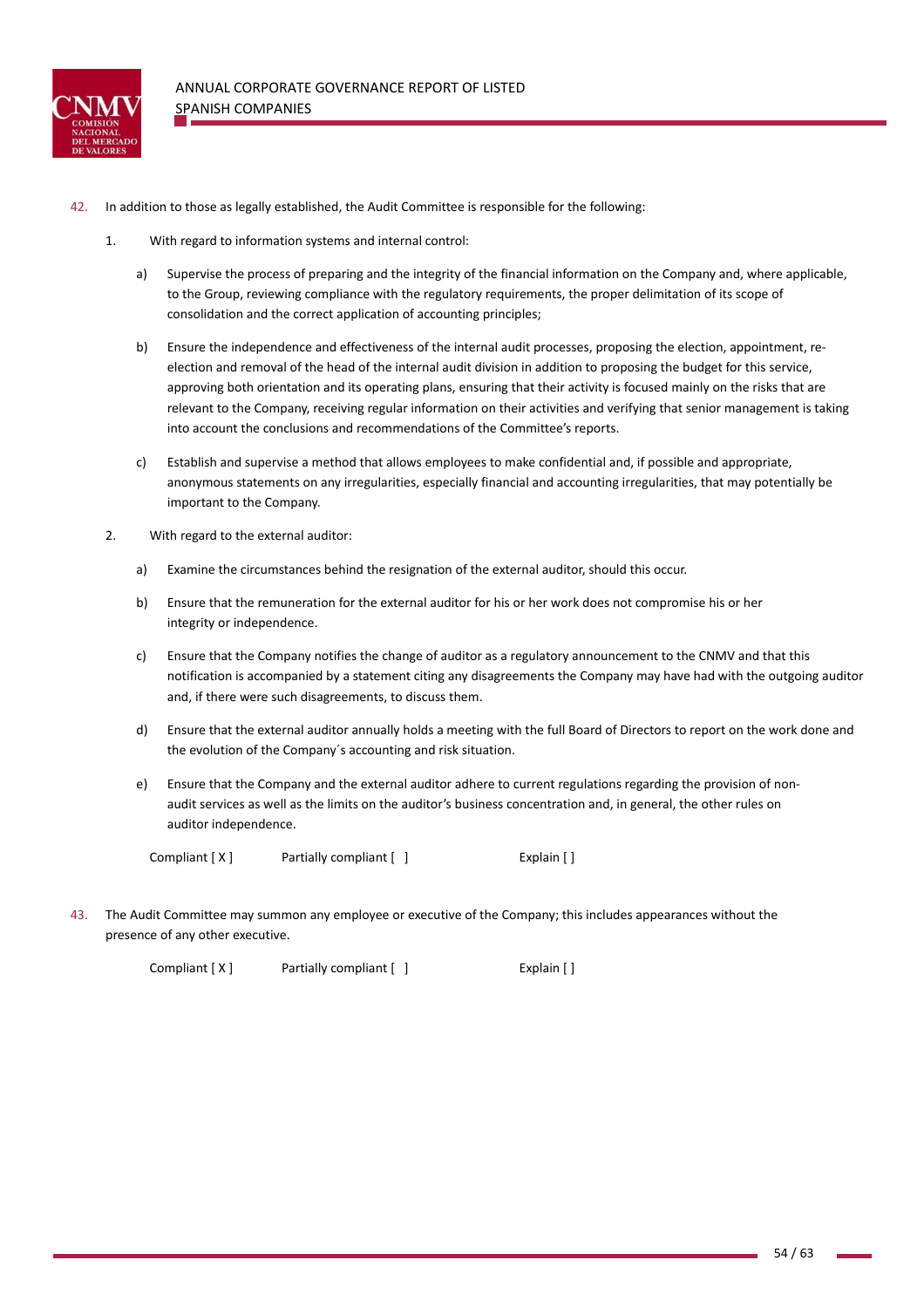

44. The Audit Committee should be informed of the operations of structural and corporate changes that the Company plans to carry out, for analysis and preliminary report to the Board of Directors on their economic conditions and their accounting impact, and especially, if any, on the proposed swap equation.

Compliant [ X ] Partially compliant [ ] Explain [ ] Not applicable [ ]

- 45. The control and risk management policy should specify at least:
	- a) The different types of financial and non-financial risks (including operational, technological, legal, business, environmental, political and reputational) that the Company faces, including financial and economic risks, contingent liabilities and other offbalance sheet risks.
	- b) Setting the level of risk that the Company considers acceptable.
	- c) The measures planned to mitigate the impact of identified risks, should they materialise.
	- d) The information and internal control systems to be used to control and manage the abovementioned risks, including contingent liabilities or off‐balance sheet risks.

Compliant [ X ] Partially compliant [ ] Explain [ ]

- 46. Under the direct supervision of the Audit Committee or, if any, of a specialised committee of the Board of Directors, there is an internal function of risk control and management exercised by a unit or internal department of the Company that has expressly attributed the following functions:
	- a) Ensure the proper functioning of the control and risk management systems and, in particular, that all the important risks affecting the Company are adequately identified, managed and quantified.
	- b) Actively participate in the development of a risk strategy and take part in the important decisions concerning risk management.
	- c) Ensure that the control and risk management systems in place adequately mitigate the risks within the framework of the policy defined by the Board of Directors.

Compliant [ X ] Partially compliant [ ] Explain [ ]

47. Members of the Appointments and Remuneration Committee–or both Committees if they were separate–are designated by ensuring that they have the knowledge, skills and experience appropriate to the duties that they are to perform and that most of these members are independent directors.

Compliant [ X ] **Partially compliant [ ]** [ [ ] [ [ Explain [ ]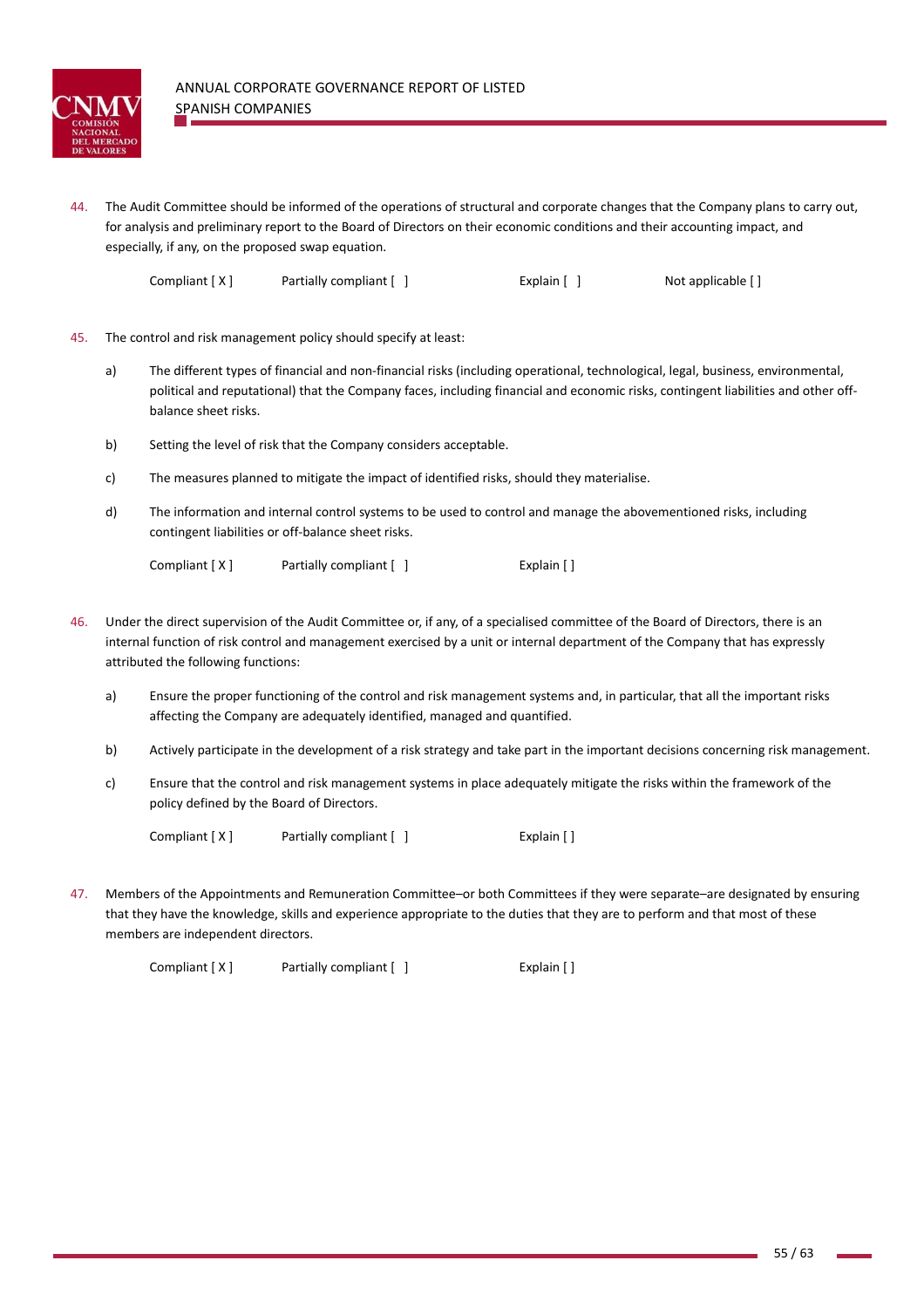

| 48. | Large-cap companies have an Appointments Committee and a separate Remuneration Committee. |  |
|-----|-------------------------------------------------------------------------------------------|--|
|-----|-------------------------------------------------------------------------------------------|--|

Compliant [  $\vert$  [ x ] Explain [ X ] [ X ] [ Not applicable [ ]

Based on the current structure of the Company, in particular, the number of employees and executives, as well as its organisation and activity, it is deemed appropriate to maintain a single appointments and remuneration committee.

49. The Appointments Committee should consult with the Company's Chairman of the Board of Directors and chief executive officer of the company, especially on matters relating to executive directors.

Any Director may request that the Appointments Committee take into consideration potential candidates to fill director vacancies if he/she feels that they are suitable.

Compliant [ X ] Partially compliant  $[ ]$  Explain  $[ ]$ 

- 50. The duties of the remuneration committee must be exercised with independence and include, in addition to those indicated by law, the following:
	- a) Propose to the Board of Directors the standard conditions for senior officers' employment contracts.
	- b) Check compliance with the remuneration policy set by the company.
	- c) Periodically review the remuneration policy applied to directors and senior officers, as well as the remuneration systems that include shares and how they are implemented, in addition to guaranteeing that their individual remuneration is proportional to that which is paid to other directors and senior officers of the Company.
	- d) Ensure that any conflicts of interest do not interfere with the independence of the external advice given to the committee.
	- e) Verify the information on directors' and senior officers' remuneration found in various corporate documents, including the annual report on directors' remuneration.

Compliant  $[X]$  Partially compliant  $[ ]$  Explain  $[ ]$ 

51. The Remuneration Committee should consult with the Chairman and chief executive officer of the Company, especially on matters relating to executive directors and senior officers.

Compliant [ X ] Partially compliant [ ] Explain [ ]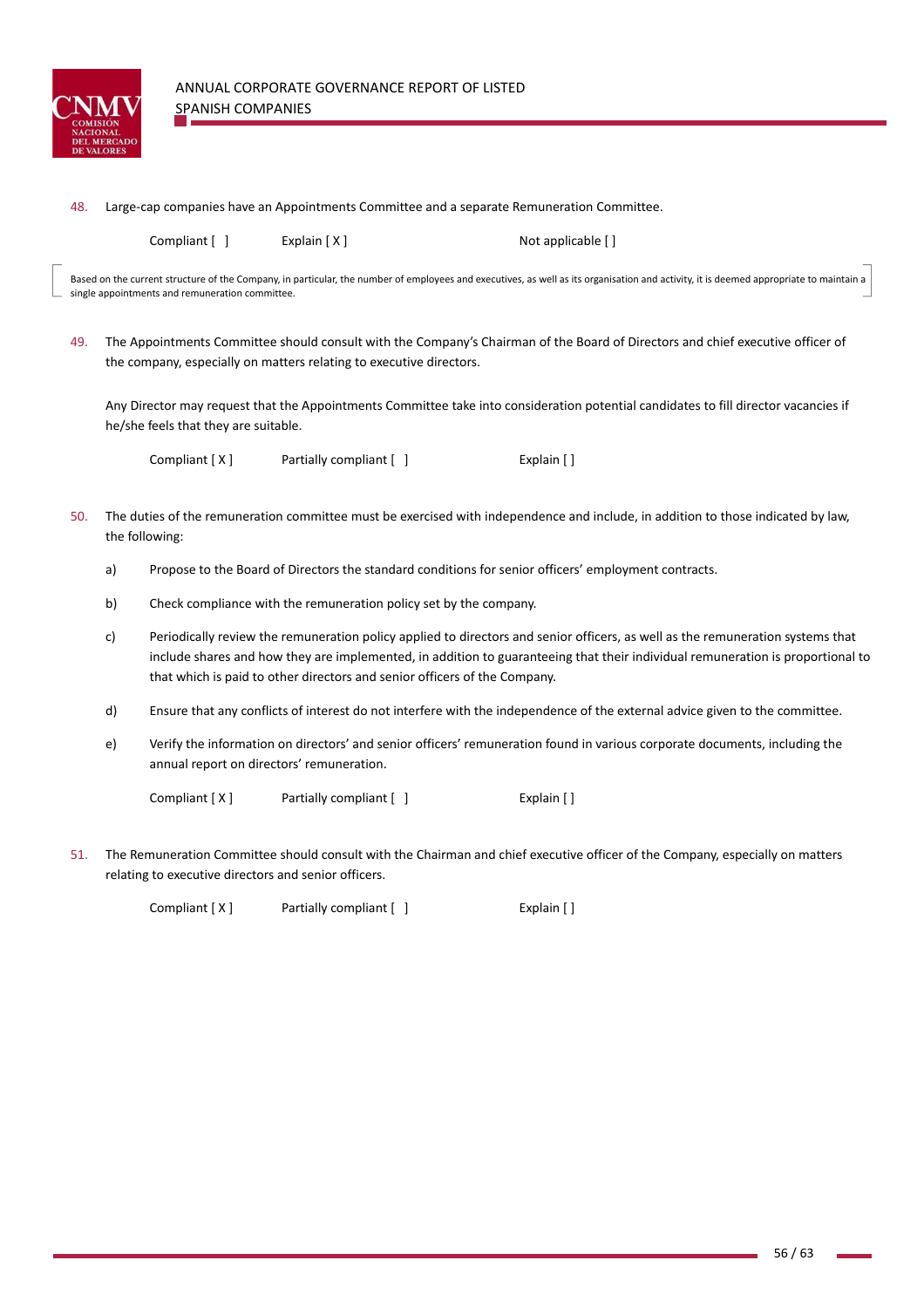

- 52. The rules regarding the composition and proceedings of the supervisory and control committees should be listed in the Board Regulations and be consistent with those applicable to the legally mandatory committees under the foregoing recommendations, including the following:
	- a) They should be composed exclusively of non-executive directors, with a majority of independent directors.
	- b) The chairmen should be independent directors.
	- c) The board of directors should appoint the members of these committees, taking into account the knowledge, skills and experience of the directors and the responsibilities of each committee; deliberate on its proposals and reports; and, at the first plenary session of the board after their meetings, receive an account of their activity and a report on the work carried out.
	- d) The committees should seek external advice when they deem it necessary to perform their duties.
	- e) Minutes of meetings should be taken, and copies sent to all directors.

Compliant [ ] Partially compliant [ ] Explain [ ] Not applicable [ X ]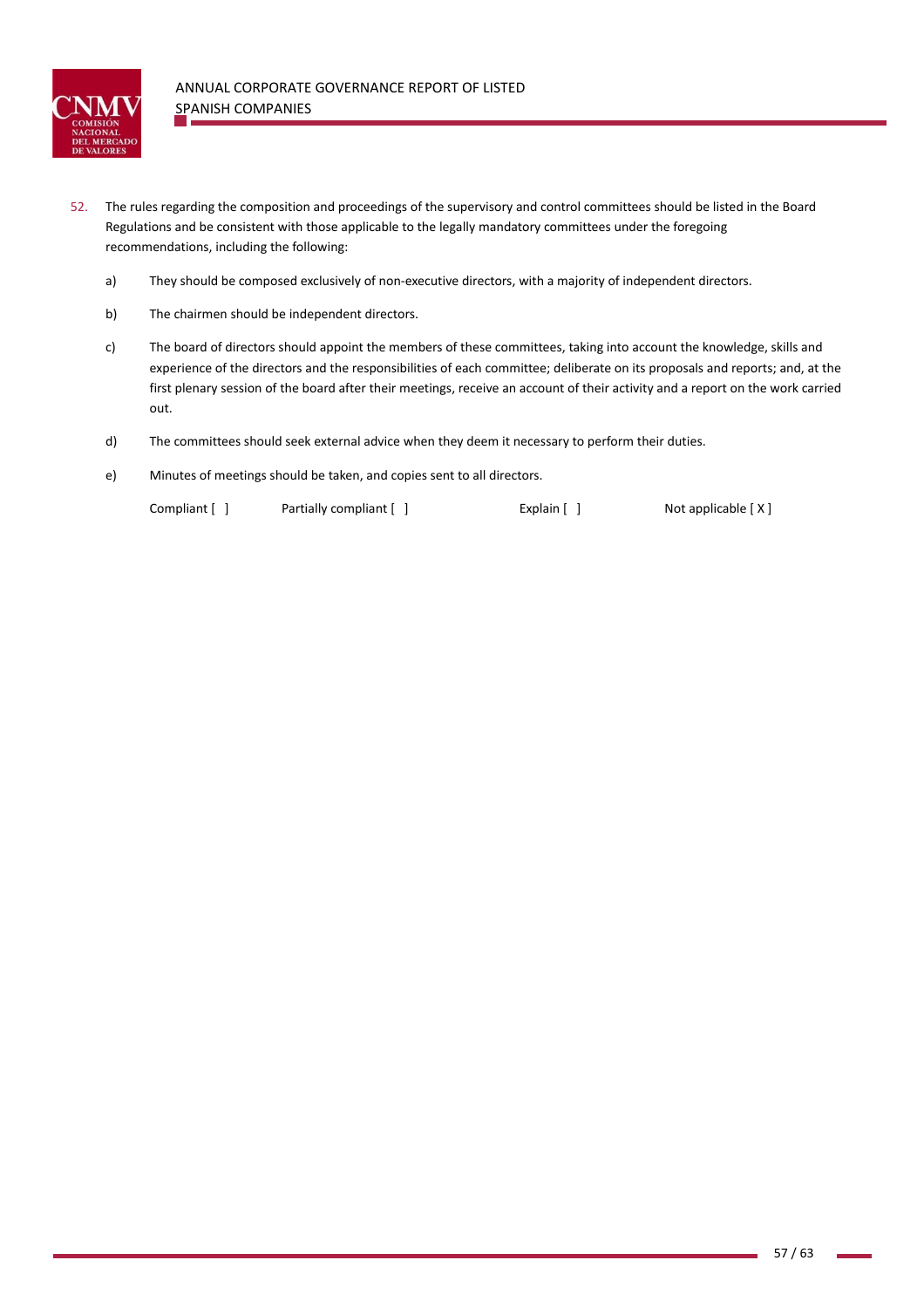

- 53. The supervision of compliance with the rules of corporate social responsibility policy, the internal codes of conduct and the corporate governance policy should be attributed to one or more committees within the Board of Directors; these committees may be the Audit Committee, the Appointments Committee, or the corporate social responsibility committee, if any, or a specialised committee created specifically for such duties by the Board of Directors; and these committees should have the following minimum duties:
	- a) Overseeing compliance with the Company's internal codes of conduct and its rules of corporate governance.
	- b) Supervising the Company's communication strategy and its relations with shareholders and investors, including small and medium shareholders.
	- c) Regular assessment of the adequacy of the Company's corporate governance system so that it may fulfil its mission of promoting its business activity and keep the legitimate interests of other stakeholders in mind.
	- d) Reviewing the Company's corporate responsibility policy, ensuring that it is aimed at creating value.
	- e) Monitoring the Company's social responsibility strategy and practices and assessing its degree of compliance.
	- f) Supervising and evaluating relations with different stakeholders.
	- g) Evaluating all matters that relate to the Company's non‐financial risks, including operational, technological, legal, social, environmental, political and reputational risks.
	- h) Coordinating the process of reporting non‐financial information and information on diversity, in accordance with applicable regulations and international reference standards.

Compliant [ X ] Partially compliant [ ] Explain [ ]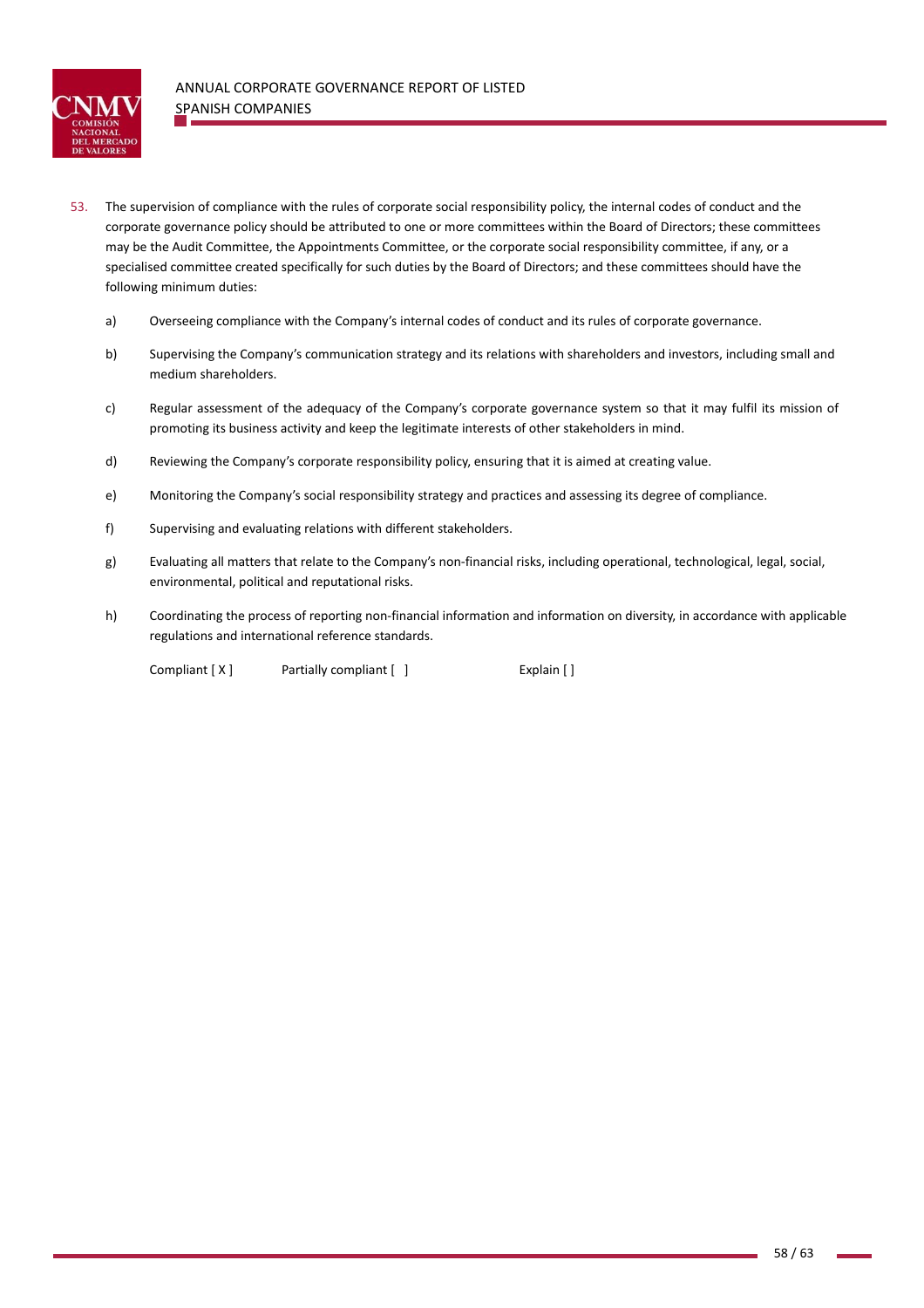

- 54. The corporate social responsibility policy should include the principles or commitments, which the Company voluntarily undertakes in its relationship with the different stakeholders and identify at least:
	- a) The objectives of the corporate social responsibility policy and the development of support tools.
	- b) The corporate strategy related to sustainability, the environment and social issues.
	- c) Specific practices in matters relative to: shareholders, employees, clients, suppliers, social welfare issues, the environment, diversity, tax responsibility, respect for human rights and the prevention of illegal conduct.
	- d) Methods or systems monitoring the results of the implementation of the specific practices identified in the previous point, the associated risks and their management.
	- e) The mechanisms for monitoring non-financial risk, ethics and business conduct.
	- f) The channels of communication, participation and dialogue with stakeholders.
	- g) Responsible communication practices that prevent manipulation of information and protect integrity and honour.

| Compliant [X] | Partially compliant [ ] | Explain [] |
|---------------|-------------------------|------------|
|---------------|-------------------------|------------|

55. The company should report in a separate document or in the management report on matters related to corporate social responsibility, using any of the internationally accepted methodologies.

| Compliant [X] | Partially compliant $\begin{bmatrix} \end{bmatrix}$ | Explain $\lceil \cdot \rceil$ |
|---------------|-----------------------------------------------------|-------------------------------|
|               |                                                     |                               |

56. Directors' remuneration is what is necessary to attract and retain directors with a desirable profile, to compensate them for the dedication, qualifications and responsibility that the position entails, and to ensure that the amount does not interfere with the independence of non‐executive directors' decisions.

Compliant [ X ] Explain [ ]

57. Executive directors are restricted to variable remuneration linked to the performance of the Company and to their personal performance, as is the remuneration in the form of shares, stock options or rights to shares or instruments that are referenced to the value of the stock and long-term savings systems such as pension plans, retirement schemes or other social security systems.

Delivery of shares as remuneration can be contemplated for non‐executive directors on condition that they hold them until they cease to be directors. The foregoing will not apply to shares that the director needs to dispose of, if appropriate, to meet the costs related to acquisition.

Compliant [ X ] Partially compliant [ ] Explain [ ]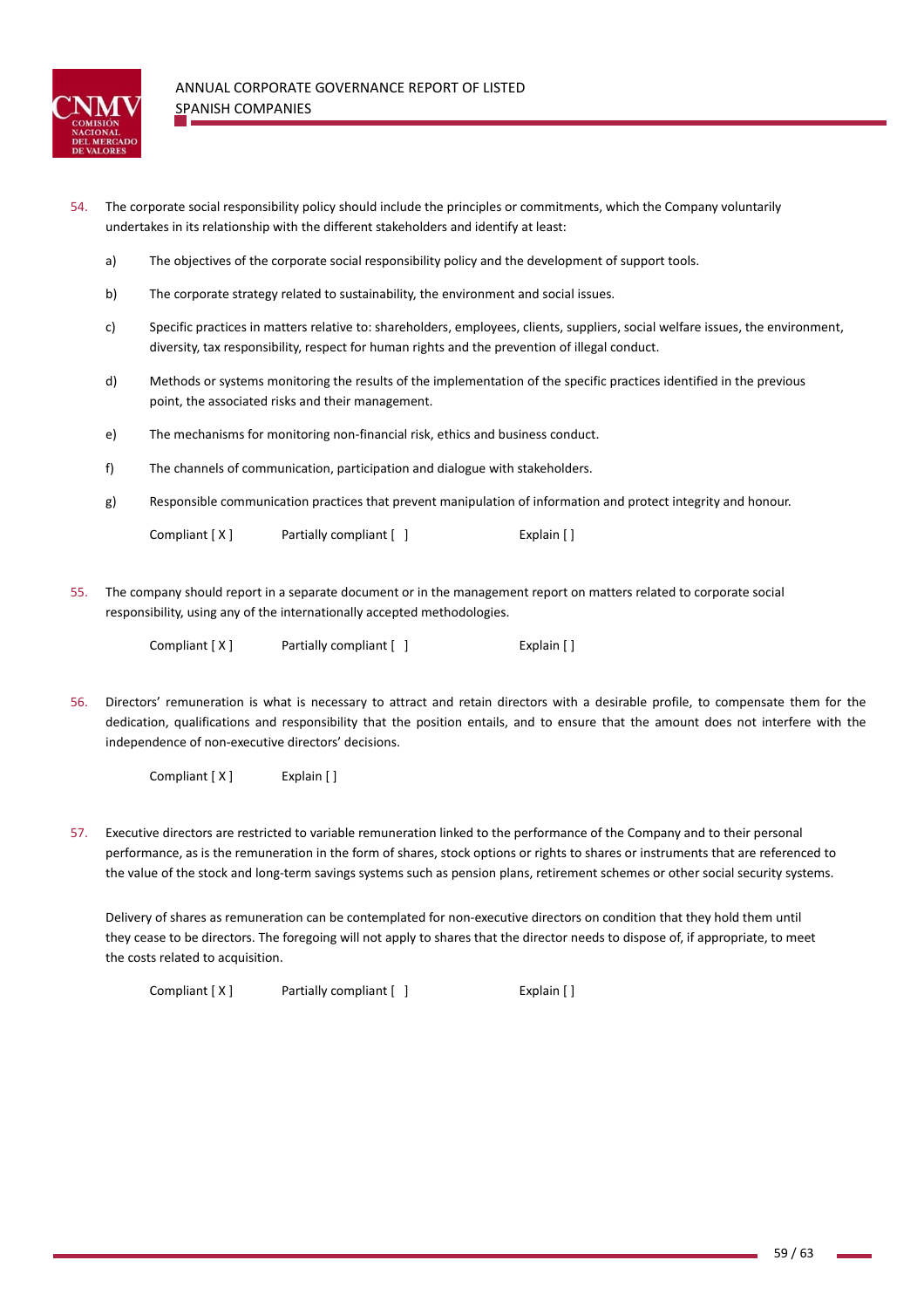

58. In the case of variable remuneration, remuneration policies should include precise limits and technical safeguards to ensure they reflect the professional performance of the recipients and not only the general progress of the markets or the company's activity sector or circumstances of this kind.

And in particular, the variable components of remunerations:

- a) Should be linked to performance criteria that are predetermined and measurable, and these criteria should consider the risk taken to obtain a result.
- b) Should promote the sustainability of the Company and include non-financial criteria that are suitable for creating long-term value, such as compliance with internal rules and procedures of the Company and its policies for control and risk management.
- c) Should be configured on the basis of a balance between compliance with short-term, medium-term and long-term objectives, to remunerate output for continuous performance over a period of time that is sufficient to appreciate the contribution to the sustainable creation of value, in such a way that the items measuring this performance do not focus only on sporadic, occasional or extraordinary facts.

Compliant  $[X]$  Partially compliant  $[ ]$  Explain  $[ ]$  Not applicable  $[ ]$ 

59. The payment of a significant part of the variable components of remuneration should be deferred for a period sufficient to ensure that the previously established minimum performance conditions have been met.

| Compliant [X] | Partially compliant [ ] | Explain [ ] | Not applicable [ ] |
|---------------|-------------------------|-------------|--------------------|
|---------------|-------------------------|-------------|--------------------|

60. In the case of remuneration linked to company earnings, deductions should be computed for any qualifications stated in the external auditor's report.

| Compliant [X] | Partially compliant [ ] | Explain $\lceil \; \rceil$ | Not applicable [ ] |
|---------------|-------------------------|----------------------------|--------------------|
|---------------|-------------------------|----------------------------|--------------------|

61. A significant percentage of the variable remuneration of executive directors should be linked to the delivery of shares or financial instruments referenced to their value.

| Compliant [X] | Partially compliant [ ] | Explain [ ] | Not applicable [] |
|---------------|-------------------------|-------------|-------------------|
|---------------|-------------------------|-------------|-------------------|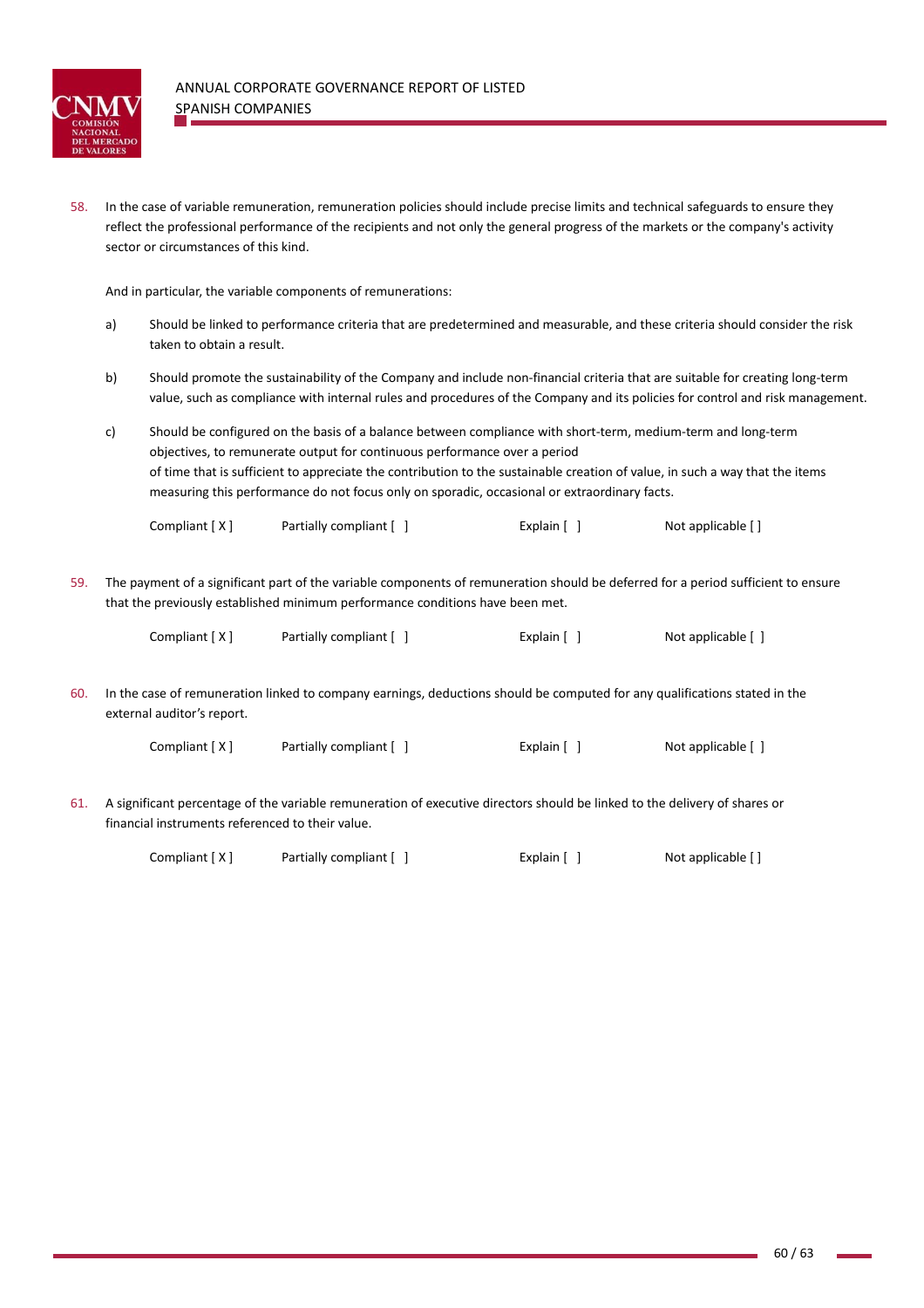

62. Once the shares or options or rights over shares corresponding to the remuneration systems are allocated, directors will not be able to transfer ownership of a number of shares equivalent to twice their fixed annual remuneration, or to exercise the options or rights until at least three years have elapsed since they were allocated.

The foregoing will not apply to shares that the director needs to dispose of, if appropriate, to meet the costs related to acquisition.

| Compliant [X] | Partially compliant [ ] | Explain [ ] | Not applicable [] |
|---------------|-------------------------|-------------|-------------------|
|---------------|-------------------------|-------------|-------------------|

63. Contractual agreements include a clause that allows the Company to claim reimbursement of variable components of remuneration when payment has not been adjusted to the return conditions or when they have been paid based on data that are subsequently credited with inaccuracy.

Compliant [ X ] Partially compliant [ ] Explain [ ] Not applicable [ ]

64. Payments for contract termination do not exceed the established amount equivalent to two years of total annual remuneration and they are not paid until the Company has been able to verify that the director has met the performance criteria previously established.

Compliant [ X ] Partially compliant [ ] Explain [ ] Not applicable [ ]